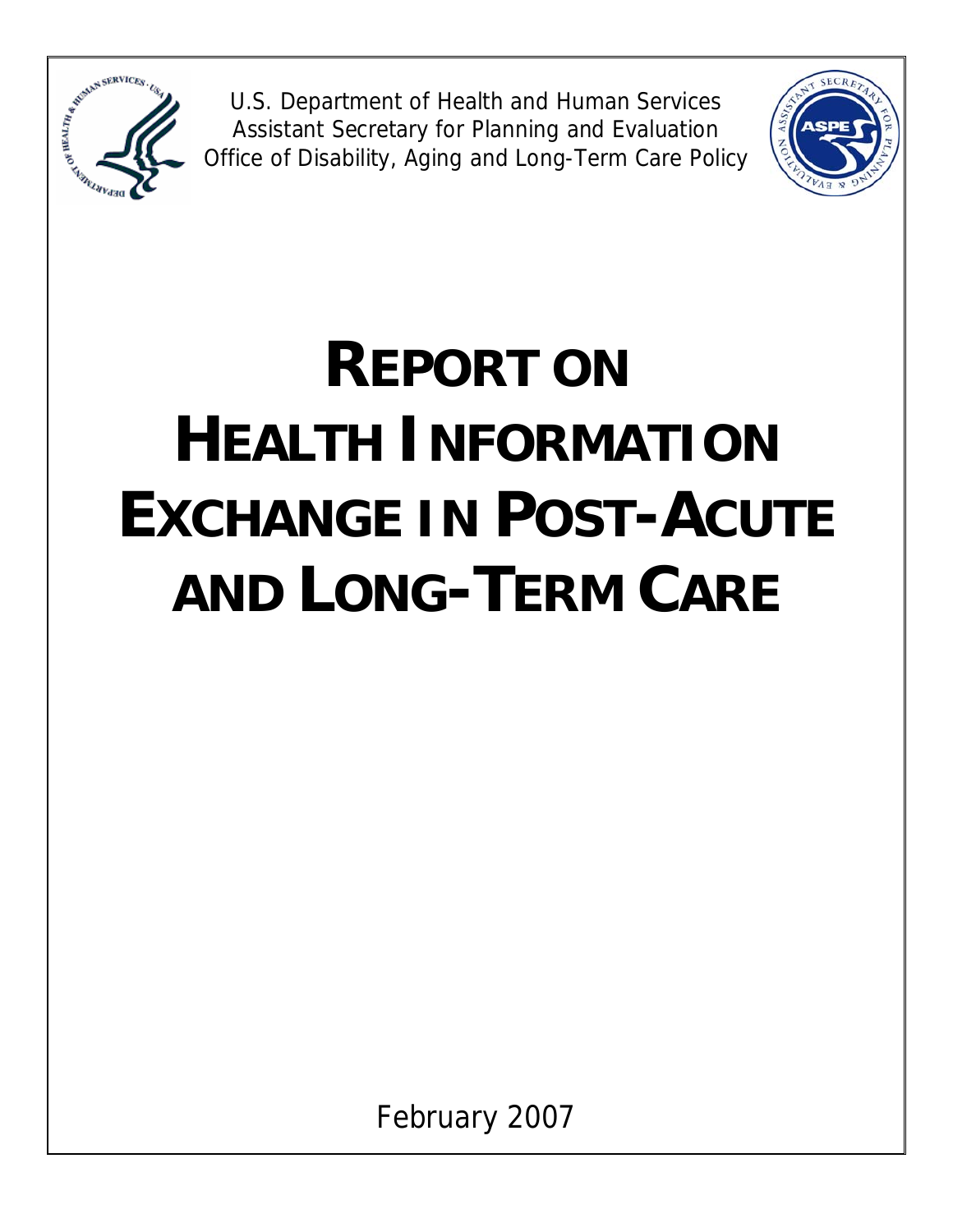# **Office of the Assistant Secretary for Planning and Evaluation**

The Office of the Assistant Secretary for Planning and Evaluation (ASPE) is the principal advisor to the Secretary of the Department of Health and Human Services (HHS) on policy development issues, and is responsible for major activities in the areas of legislative and budget development, strategic planning, policy research and evaluation, and economic analysis.

ASPE develops or reviews issues from the viewpoint of the Secretary, providing a perspective that is broader in scope than the specific focus of the various operating agencies. ASPE also works closely with the HHS operating divisions. It assists these agencies in developing policies, and planning policy research, evaluation and data collection within broad HHS and administration initiatives. ASPE often serves a coordinating role for crosscutting policy and administrative activities.

ASPE plans and conducts evaluations and research--both in-house and through support of projects by external researchers--of current and proposed programs and topics of particular interest to the Secretary, the Administration and the Congress.

# **Office of Disability, Aging and Long-Term Care Policy**

The Office of Disability, Aging and Long-Term Care Policy (DALTCP), within ASPE, is responsible for the development, coordination, analysis, research and evaluation of HHS policies and programs which support the independence, health and long-term care of persons with disabilities--children, working aging adults, and older persons. DALTCP is also responsible for policy coordination and research to promote the economic and social well-being of the elderly.

In particular, DALTCP addresses policies concerning: nursing home and communitybased services, informal caregiving, the integration of acute and long-term care, Medicare post-acute services and home care, managed care for people with disabilities, long-term rehabilitation services, children's disability, and linkages between employment and health policies. These activities are carried out through policy planning, policy and program analysis, regulatory reviews, formulation of legislative proposals, policy research, evaluation and data planning.

This report was prepared under contract #HHS-100-03-0028 between HHS's ASPE/DALTCP and the University of Colorado. For additional information about this subject, you can visit the DALTCP home page at http://aspe.hhs.gov/ /office\_specific/daltcp.cfm or contact the ASPE Project Officer, Jennie Harvell, at HHS/ASPE/DALTCP, Room 424E, H.H. Humphrey Building, 200 Independence Avenue, S.W., Washington, D.C. 20201. Her e-mail address is: Jennie.Harvell@hhs.gov.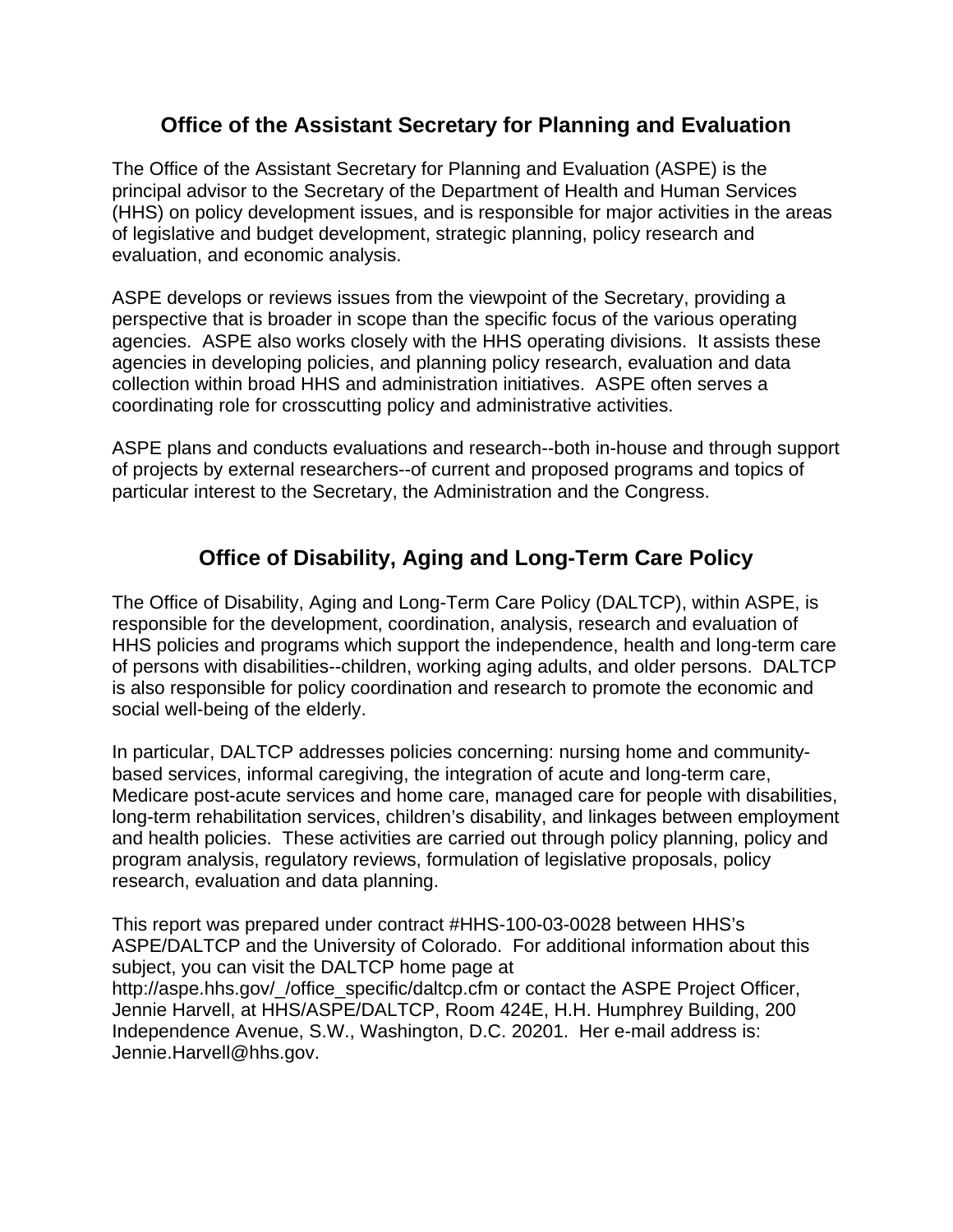# **REPORT ON HEALTH INFORMATION EXCHANGE IN POST-ACUTE AND LONG-TERM CARE**

Eric A. Coleman, MD, MPH Karis May Rachael E. Bennett, MA University of Colorado at Denver and Health Sciences Center

> David Dorr, MD, MS Oregon Health and Science University

Jennie Harvell, MEd U.S. Department of Health and Human Services

February 1, 2007

Prepared for Office of Disability, Aging and Long-Term Care Policy Office of the Assistant Secretary for Planning and Evaluation U.S. Department of Health and Human Services Contract #HHS-100-03-0028

The opinions and views expressed in this report are those of the authors. They do not necessarily reflect the views of the Department of Health and Human Services, the contractor or any other funding organization.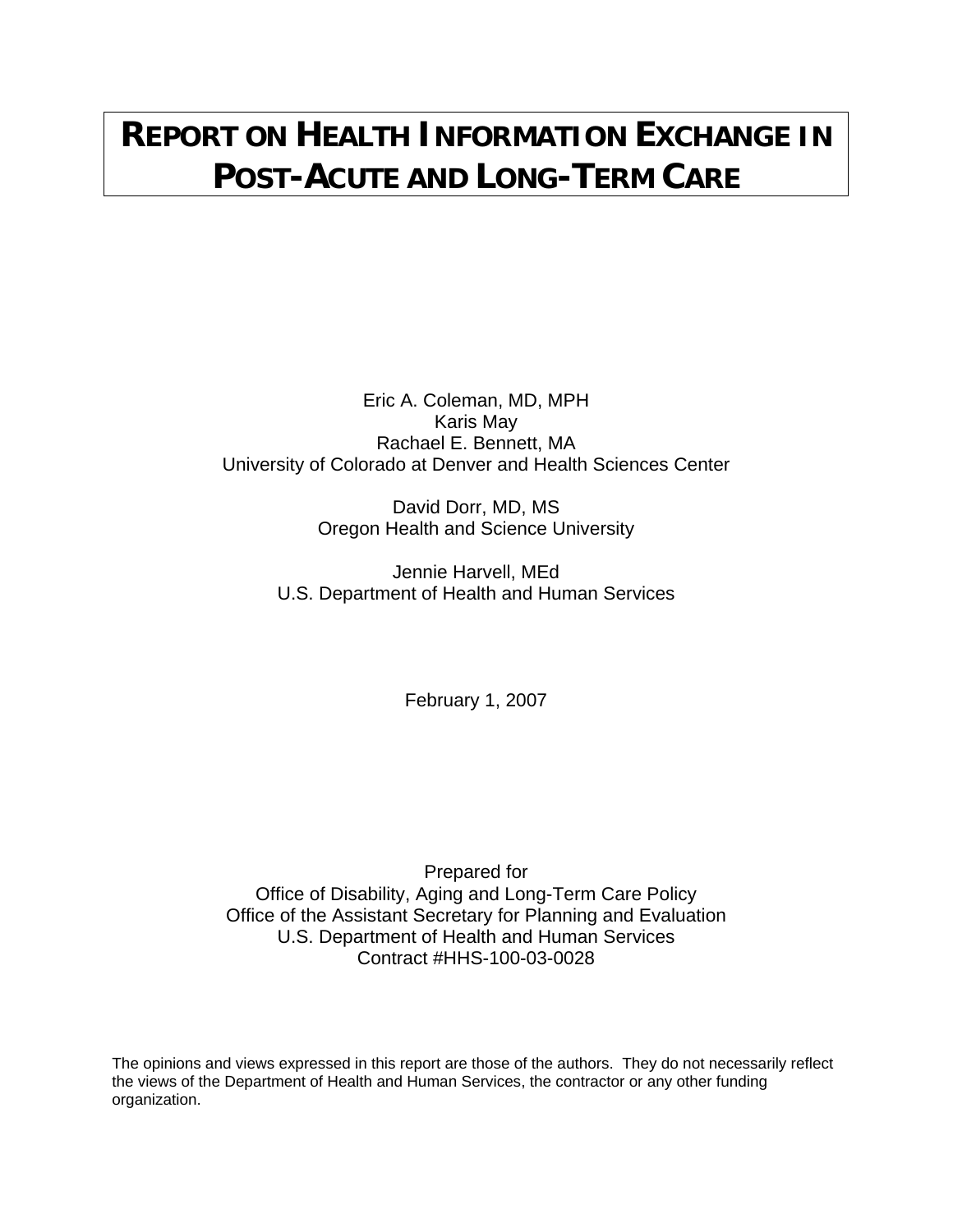# TABLE OF CONTENTS

| Ī.   | A. Previous Work Completed by the University of Colorado in Electronic          |  |
|------|---------------------------------------------------------------------------------|--|
| Ш.   |                                                                                 |  |
| III. | <b>FINDINGS FROM THE LITERATURE SEARCH AND STAKEHOLDER</b><br><b>INTERVIEWS</b> |  |
|      | A. Health Information Technology: A Growing Public and Private                  |  |
|      |                                                                                 |  |
|      |                                                                                 |  |
|      | D. Adoption of Health Information Technology: Other Select Efforts 20           |  |
| IV.  | <b>HEALTH INFORMATION EXCHANGED AT TIMES OF TRANSITION  29</b>                  |  |
|      |                                                                                 |  |
|      | B. Overview of Clinical Information Exchanged at Times of Transition 31         |  |
| V.   |                                                                                 |  |
|      |                                                                                 |  |
|      |                                                                                 |  |
|      |                                                                                 |  |
|      |                                                                                 |  |
|      |                                                                                 |  |
|      |                                                                                 |  |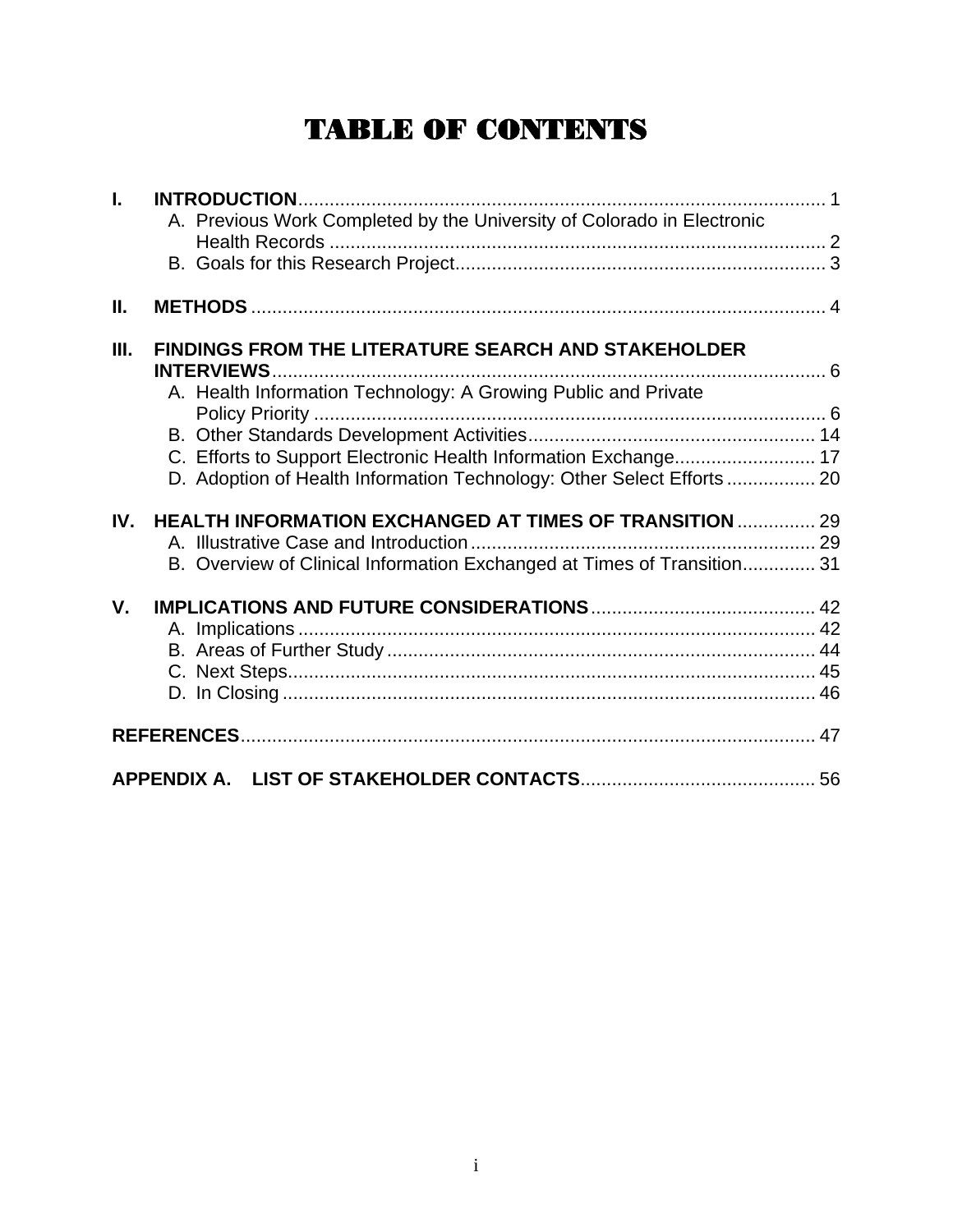# LIST OF FIGURES AND TABLES

| TABLE 2: | Continuity of Care Document (CCD) Recommended Data Domains 35     |
|----------|-------------------------------------------------------------------|
| TABLE 3: | Uniform Patient Assessment for Post-Acute Care Proposed Data      |
| TABLE 4: | HMO Care Management Workgroup Recommended Data Domains  36        |
| TABLE 5: | Veterans Affairs Geriatrics and Extended Care (GEC) Referral Data |
| TABLE 6: | Medicare CoPs Concerning Health Information Exchange at Times of  |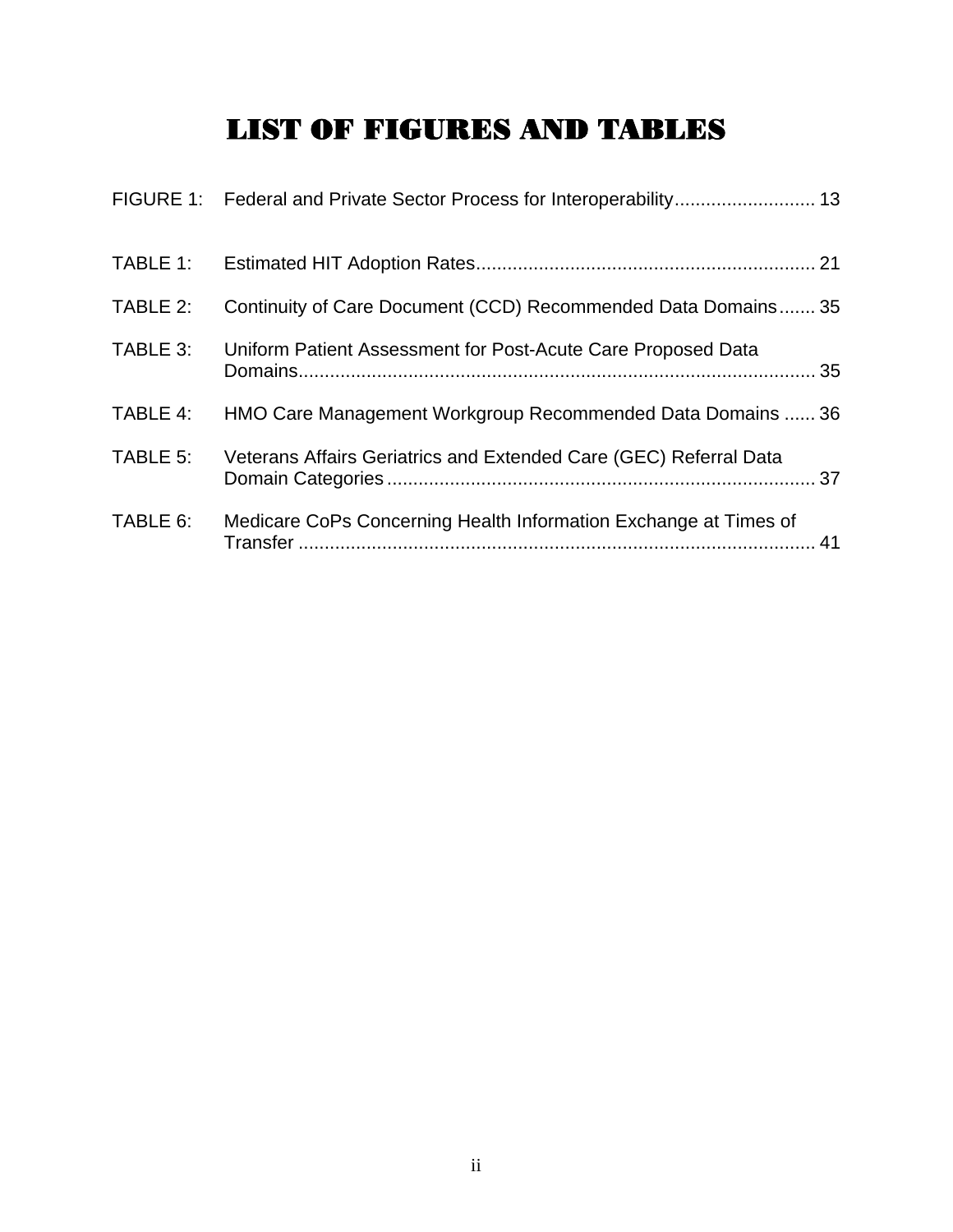# I. INTRODUCTION

Clinicians require accurate and timely data to provide high quality patient care (Institute of Medicine, 2001). Nowhere is this more important than at times of care transition, when patients are transferred from one health setting to another. Transfers among care settings are common. Twenty-three percent of hospitalized patients over the age of 65 are discharged to another institution, and 12% are discharged from hospital with skilled home care services (Agency for Healthcare Research & Quality HCUPnet, 1999). An estimated 19% of patients discharged from a hospital to a skilled nursing facility (SNF) are re-admitted to the hospital within 30 days (Kramer, Eilertsen, Lin & Hutt, 2000). One study tracked post-hospital transitions for 30 days in a large, nationally representative sample of Medicare beneficiaries. Transitions in this study were defined as transfers to or from an acute hospital, emergency department, skilled nursing or rehabilitation facility, or home with or without home healthcare. Overall, 46 unique care patterns were identified during this relatively brief time period (Coleman, Min, Chomiak & Kramer, 2004b).

As national awareness of medical errors and quality deficiencies that occur within particular care settings continues to rise (Institute of Medicine, 2000), expanding evidence points to similar problems that occur during care transitions. Significant lapses in information transfer threaten patient safety; each time a patient's medical record is re-created, it increases the chance for a medical error and subsequent harm to occur. Inadequate information transfer can potentially increase healthcare expenditures, largely due to recidivism back to high-intensity care settings. Further, recreation of essential information is not only inefficient but also can increase costs due to redundant ordering of laboratory tests, diagnostic imaging, and procedures (Institute of Medicine, 2001; Coleman & Berenson, 2004; van Walraven, Seth & Laupacis, 2002b; van Walraven, Seth, Austin & Laupacis, 2002a; Coleman & Fox, 2004a).

Quantitative evidence increasingly indicates that patient safety is jeopardized during transitional care. Medication errors pose a significant threat to patients undergoing transitions (Forster, Murff, Peterson, Gandhi & Bates, 2003). Receiving care in multiple settings often means that patients obtain medications from different prescribers. Clinicians rarely have complete information to adequately monitor the entire regimen, much less intervene to reduce discrepancies, duplications, or errors. For example, Boockvar and colleagues studied the series of transfers from a long-term care (LTC) nursing home to a hospital and then back to the LTC nursing home. On average, residents experienced three medication changes that led to an adverse drug event 20% of the time (Boockvar et al., 2004). Qualitative studies consistently have shown that patients and their caregivers are unprepared for their role in the next care setting, do not understand essential steps in the management of their condition, and are unable to contact appropriate healthcare practitioners for guidance (Weaver, Perloff & Waters, 1998; vom Eigen, Walker, Edgman-Levitan, Cleary & Delbanco, 1999; Harrison & Verhoef, 2002; Coleman et al., 2002; Levine, 1998). Each of these types of problems conspire to increase rates of recidivism to high-intensity care settings when patients'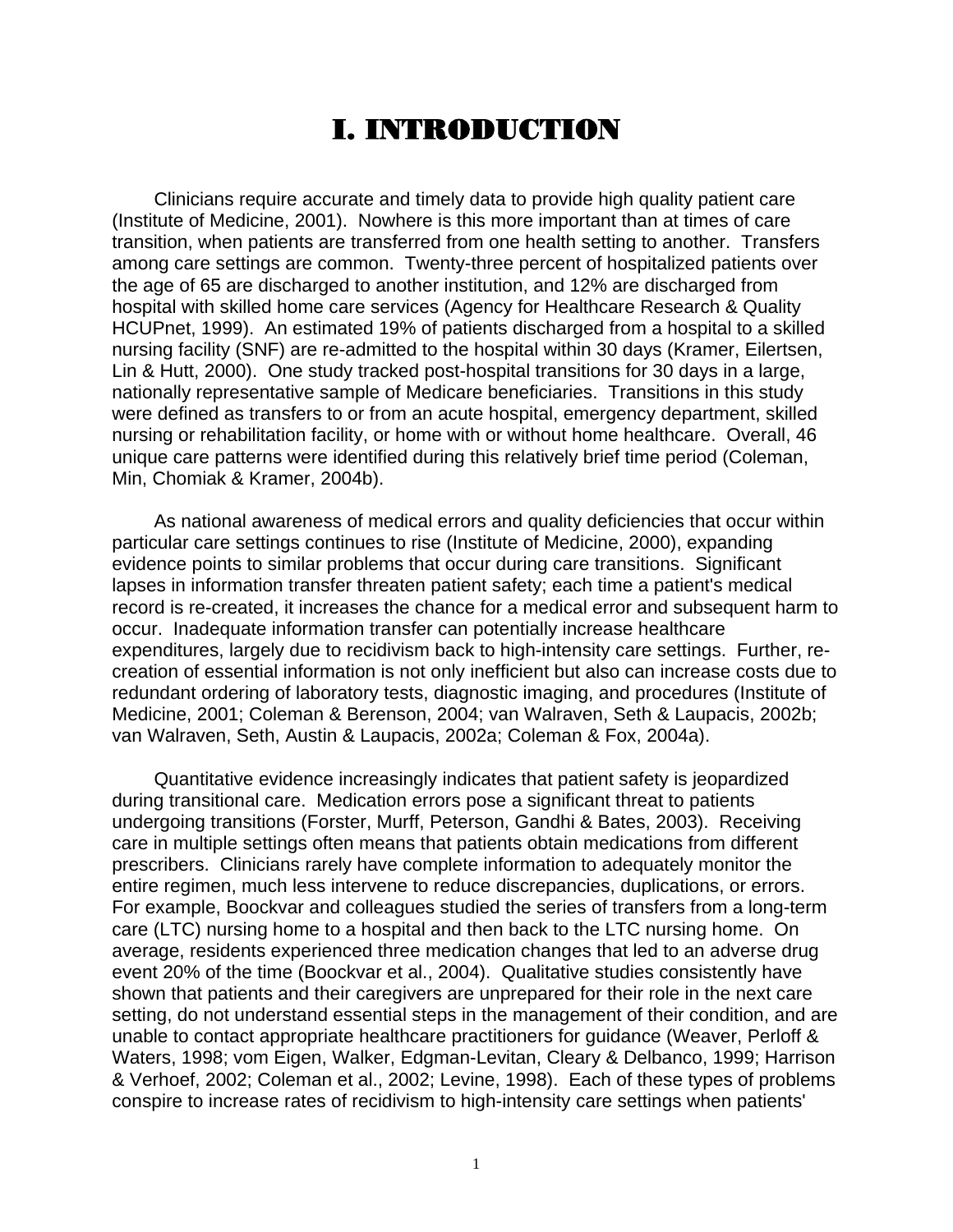care needs at lower-cost settings are not met (Beers, Sliwkowski & Brooks, 1992; Coleman et al., 2004b; Moore, Wisnevesky, Williams & McGinn, 2003; van Walraven et al., 2002a).

## **A. Previous Work Completed by the University of Colorado in Electronic Health Records**

In October 2002, the University of Colorado Health Sciences Center was awarded a contract by the Office for the Assistant Secretary for Planning and Evaluation (ASPE) to examine and report on the status of electronic health records (EHRs) in post-acute care (PAC) and LTC. As part of the project, ten "early adoptors" of EHR systems were interviewed to learn more about what applications were being used in their health delivery system (HDS) and whether PAC and LTC settings were included in their current roll-out plans. Site visits also were conducted at four other leading HDSs that had some degree of connectivity to affiliated PAC/LTC settings. All four of the health systems visited included an urban referral medical center in a medium-sized city with outreach into rural areas and smaller communities and hospitals. These health systems owned most of the providers (e.g., hospital, nursing homes, home health agencies [HHAs]) and employed most of the physicians in their systems (Kramer et al., 2004).

The interviewed and/or visited sites were relatively advanced in terms of EHR adoption. In general, electronic exchange of health information between acute and/or ambulatory care and PAC/LTC was limited to settings that were owned by the HDS (Kramer, Bennett, Fish, Lampinen & Coleman, 2003). Electronic connectivity usually consisted of one-way communication (e.g., acute care to a SNF) and was circumscribed (e.g., read-only access by one or two employees, such as the director of nursing). In some cases, no electronic data exchange occurred between settings, although it was not necessarily merely a technological barrier that precluded this communication stream, but rather, was the result of other factors discussed below. Stakeholders in the PAC/LTC settings that received even limited electronic health information from other parts of the HDS perceived this type of exchange to be of significant value as a result of the implementation of an EHR by the HDS.

When probed about why PAC/LTC settings often were not included in the design and execution of the larger HDS's EHR roll-out, informants provided several reasons. Prioritization was placed on physician usage, both in the acute and ambulatory settings. Those interviewed about EHR system implementation firmly believed that if physicians "bought in" to EHR usage, other clinicians (e.g., nurses, therapists, social workers) and support and administrative staff would follow. The costs associated with EHR system adoption was a barrier and members of the delivery systems indicated that the PAC/LTC settings did not have the capital to initially purchase and support a robust, interoperable EHR system. Respondents from SNFs and HHAs indicated high staff turnover as another reason for limited EHR usage; training an ever-changing staff on the use of the EHR system was seen as a potential drain on their budget. Finally, a compelling business case had not been made for EHR adoption in many PAC/LTC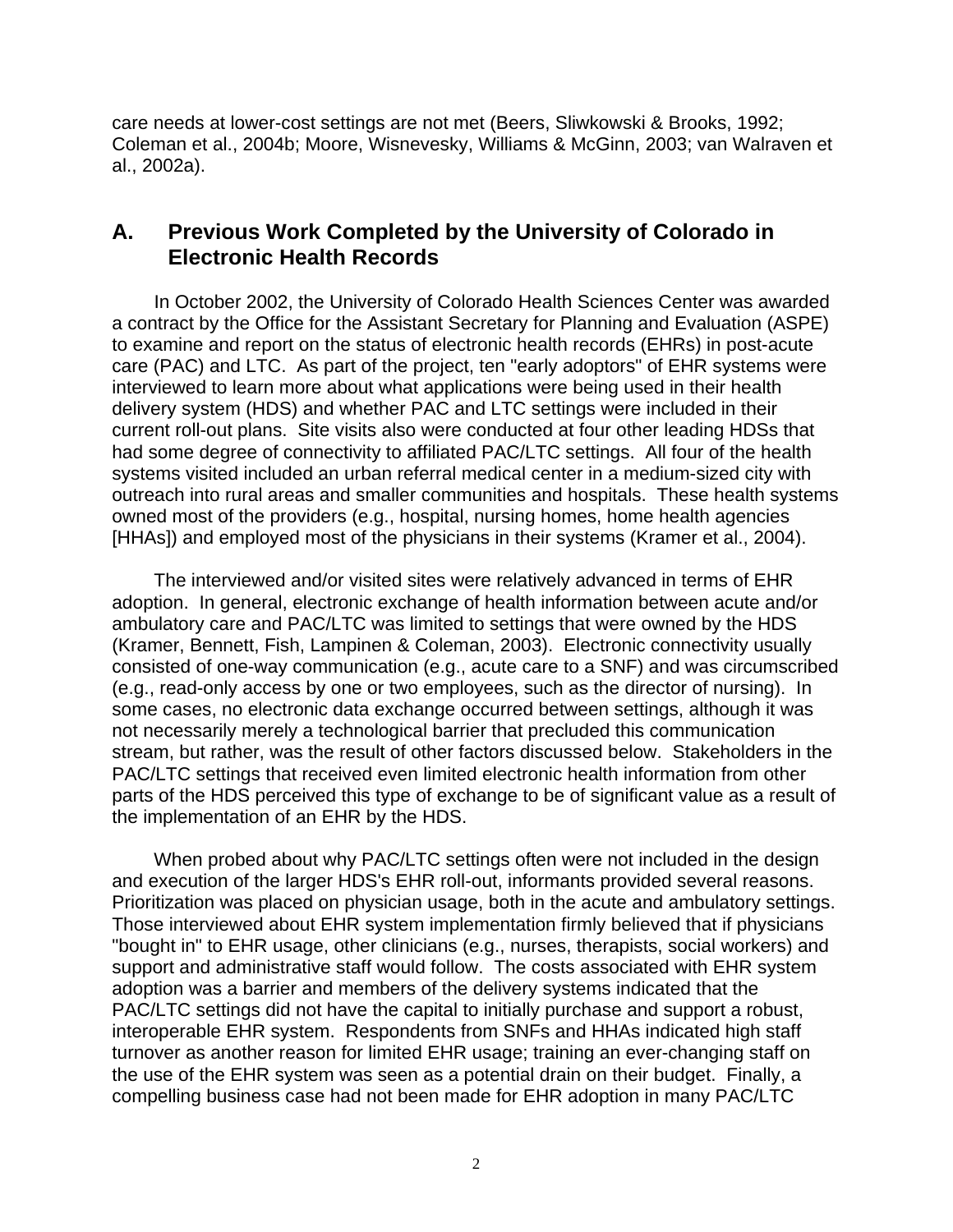settings. Thus, although interoperability between acute care and PAC/LTC settings was of potential value, this was not a high priority for many PAC/LTC settings.

## **B. Goals for this Research Project**

ASPE undertook this current study to better understand: (1) the type of health information that needs to be exchanged; (2) the methods by which health information is exchanged; and (3) the factors that support or hinder timely health information exchange (HIE) including, but not limited to, electronic HIE. Building on the work previously described, this project is particularly focused on if information is exchanged and if so, the type of information that is exchanged and how it is exchanged between *unaffiliated* healthcare settings (i.e., the HDS does not own or operate the PAC/LTC setting). For example, how is information exchanged between an acute care setting and an unaffiliated SNF or HHA?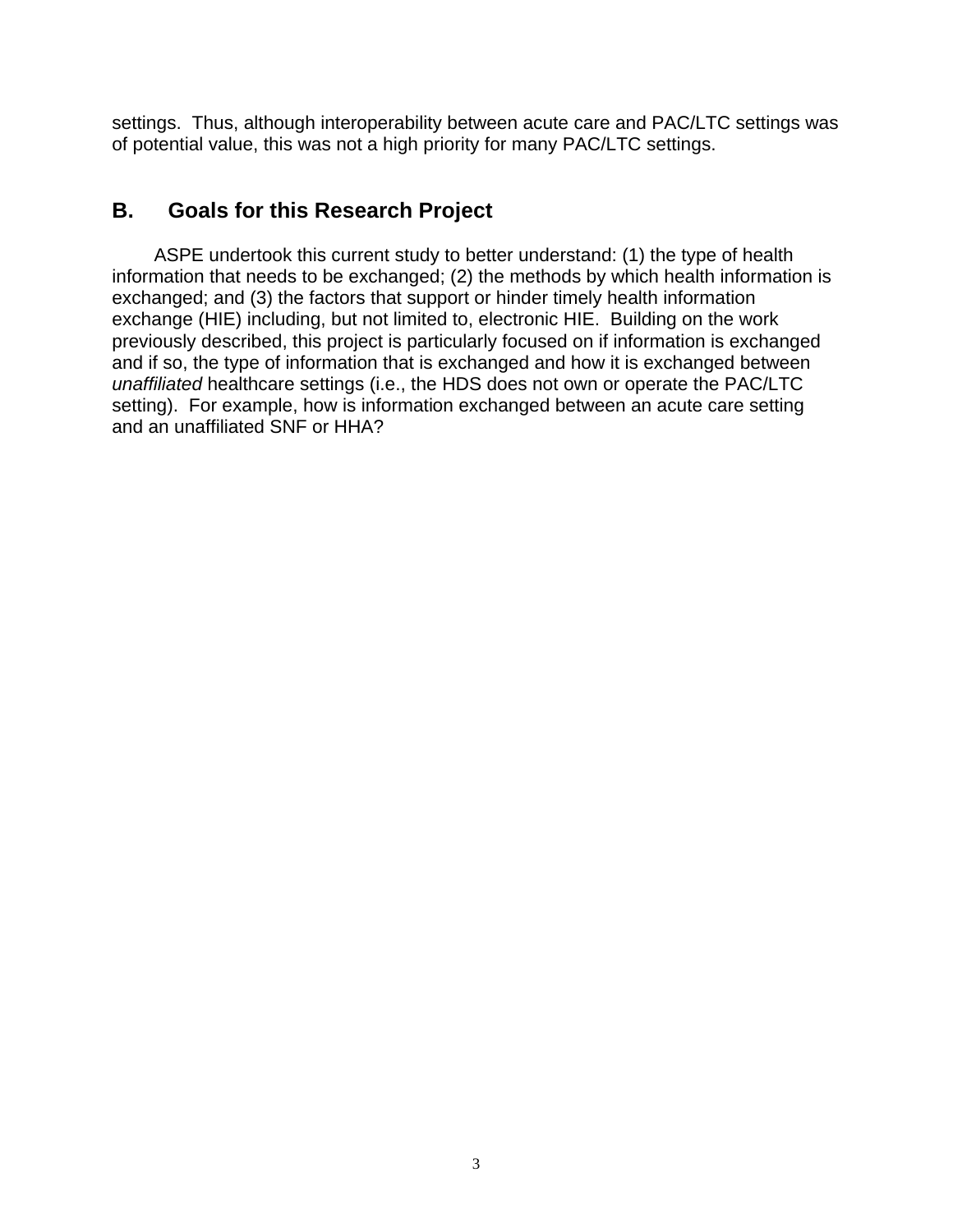# II. METHODS

This report is based on the most recent and current developments related to HIE in PAC and LTC. It builds upon the previous literature review conducted in the project that examined the status of EHRs in PAC and LTC and research on clinical information exchange needs at times of transition across the healthcare settings. Therefore, the literature reviewed for this project was a targeted search and was gathered from multiple and varied sources with the intention of obtaining only the most up-to-date material available.

The sources from which information was compiled included the OVID and Medline databases (available through the University of Colorado at Denver and Health Sciences Center, Denison Memorial Library), Internet searches, specific website searches, electronically-published periodicals, government reports, other relevant organizational information obtained and forwarded from the Task Order Manager (TOM), and stakeholder telephone interviews.

Searches of the OVID and Medline databases were made for peer-reviewed and nonpeer-reviewed publications within the last two years, using various key word and key word combinations (e.g., EHR, health information technology [HIT], Medicare, home health, nursing homes, or LTC). Titles and abstracts were reviewed and relevant articles were read, including mining each paper's reference list for any additional relevant work. Because the focus of the review required timely information combined with the delay often associated with publishing peer-reviewed journal articles, the selected searches resulted in limited peer-reviewed literature relevant to HIT and PAC/LTC. Significantly more literature was reviewed regarding HIT in general, and even more specifically, within hospital and ambulatory settings.

Internet searches were conducted using key terminology (e.g., interoperability, Regional Health Information Organizations [RHIO]) or key organizations (e.g., American Society for Testing and Materials [ASTM], Health Level 7 [HL7]) to narrow the requested information track. Also, because of the Federal Government's investment in this project, federal websites and links (e.g., U.S. Department of Health and Human Services [HHS], Agency for Healthcare Research and Quality [AHRQ], and Federal Register) were searched and regularly re-searched to keep abreast of current proceedings. Much of the historical information in this report was accessed from the government websites.

Several industry-related electronically-published periodicals and newsletters were subscribed to and/or accessed (e.g., Modern Healthcare's HITS [Health IT Strategist], and eHealth Initiative's EHI Smartbrief). The information gained from these sources was not always relevant to the project's focus, but rather gave an overview of the broader, more encompassing information technology and HIE topics.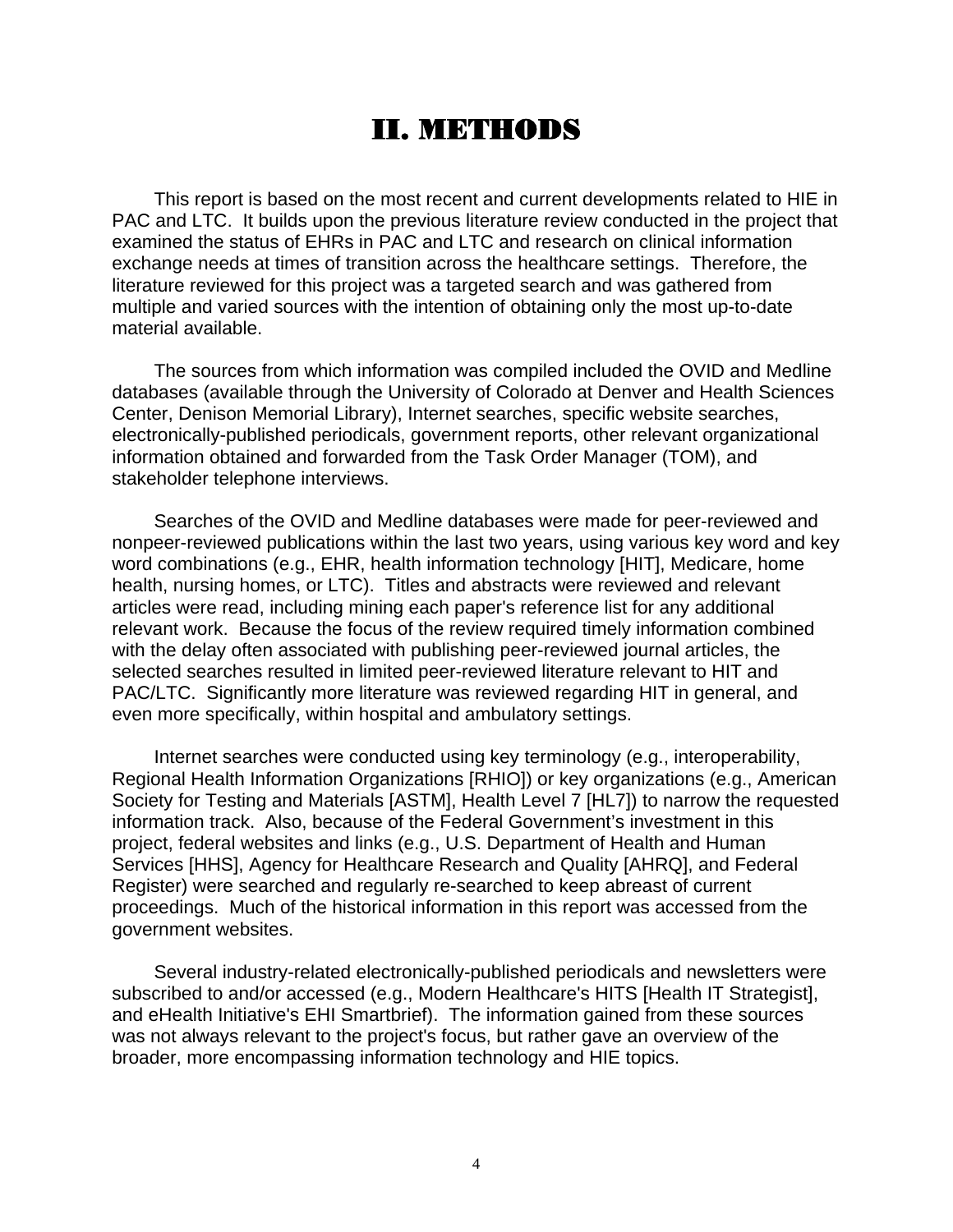Project-specific materials obtained by the TOM and forwarded to the project team also were used for background and preparation of this report. Meeting, seminar, and conversation summaries; conference presentations and handouts; and relevant links to organizational websites all were used to further the knowledge base for this project.

Approximately 20 stakeholder calls were conducted in February, March, and April 2006. The Project Director led each of the 30-60 minute calls, which also often included the TOM and/or the Principal Investigator. As an efficiency measure, calls frequently were scheduled with a group of people, although several were conducted with just one informant. Each individual (or group) was provided with a list of potential questions prior to the call; however, the conversations often covered other topics not provided beforehand. The open nature of these discussions ensured that the issues discussed were the most relevant and interesting topics specific to the stakeholder(s).

The types of representatives interviewed were specified in the contract, and in many cases, the TOM provided assistance in securing the interview. The complete list of stakeholders can be found in Appendix A. Stakeholders included representatives from HDSs, standards development organizations (SDOs), quality improvement organizations (QIOs), PAC/LTC associations, and various federal and state government agencies.

The following sections of this report are a synopsis as taken from the above-noted information sources. Topics included describe the growing HIT federal policy priority and its historical background, federal and private sector efforts to expand and support HIE, and current case models taken from stakeholder interviews.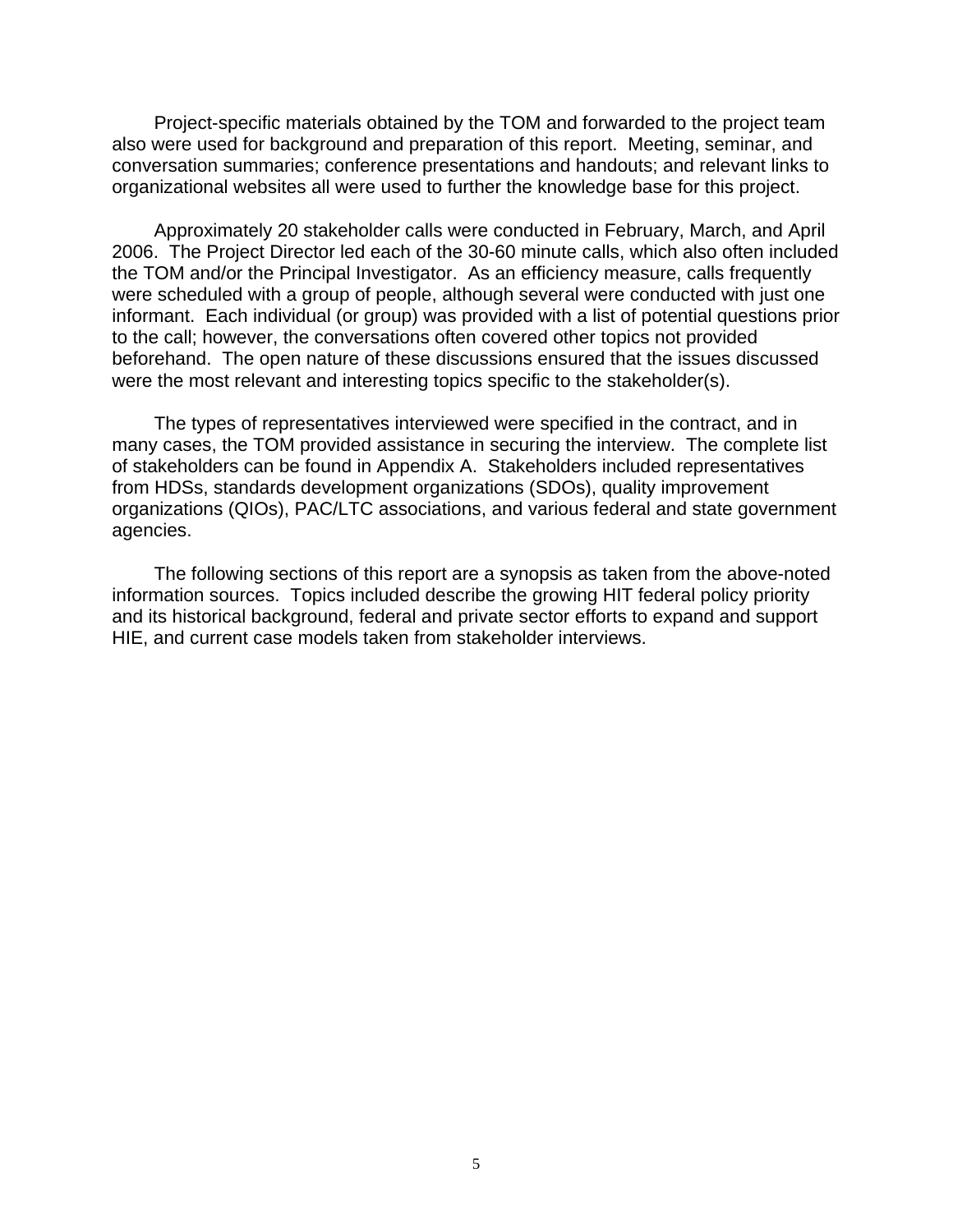# III. FINDINGS FROM THE LITERATURE SEARCH AND STAKEHOLDER INTERVIEWS

The information gathered from the referenced collection of literature and Internet searches, telephone interviews, and background data were drawn upon for Section III and Section IV. The findings for this report are organized as follows:

Sections III.A, B, C, and D describe several initiatives underway in the public and private sectors to promote and support electronic HIE. Section IV describes the types of health information needed as patients transition to and from PAC/LTC and other healthcare settings, methods and requirements for HIE at times of transition, and the relationship of emerging electronic health exchange activities to the types of information that is required or other wise needed at times of transition.

# **A. Health Information Technology: A Growing Public and Private Policy Priority**

There is increasing recognition in both the public and private sectors that significant improvements in healthcare quality, continuity of care, and efficiency of care may be realized through implementation of HIT solutions. This section describes several of the activities undertaken by the public and private sectors to support the development and implementation of interoperable HIT.

#### *1. Executive Order Establishing the Office of the National Coordinator*

Federal HIT activities took a major step forward on April 27, 2004 when President G.W. Bush signed Executive Order 13335 (Federal Register, 2004b). The Executive Order recognizes the need for the development and nationwide implementation of an interoperable HIT infrastructure and established the position of the National Coordinator for Health Information Technology in HHS to provide leadership for this effort. The Executive Order describes an interoperable health information infrastructure as one that:

- Ensures that appropriate information to guide medical decisions is available at the time and place of care;
- Improves healthcare quality, reduces medical errors, and advances the delivery of appropriate, evidence-based medical care;
- Reduces healthcare costs resulting from inefficiency, medical errors, inappropriate care, and incomplete information;
- Promotes a more effective marketplace, greater competition, and increased choice through the wider availability of accurate information on healthcare costs, quality, and outcomes;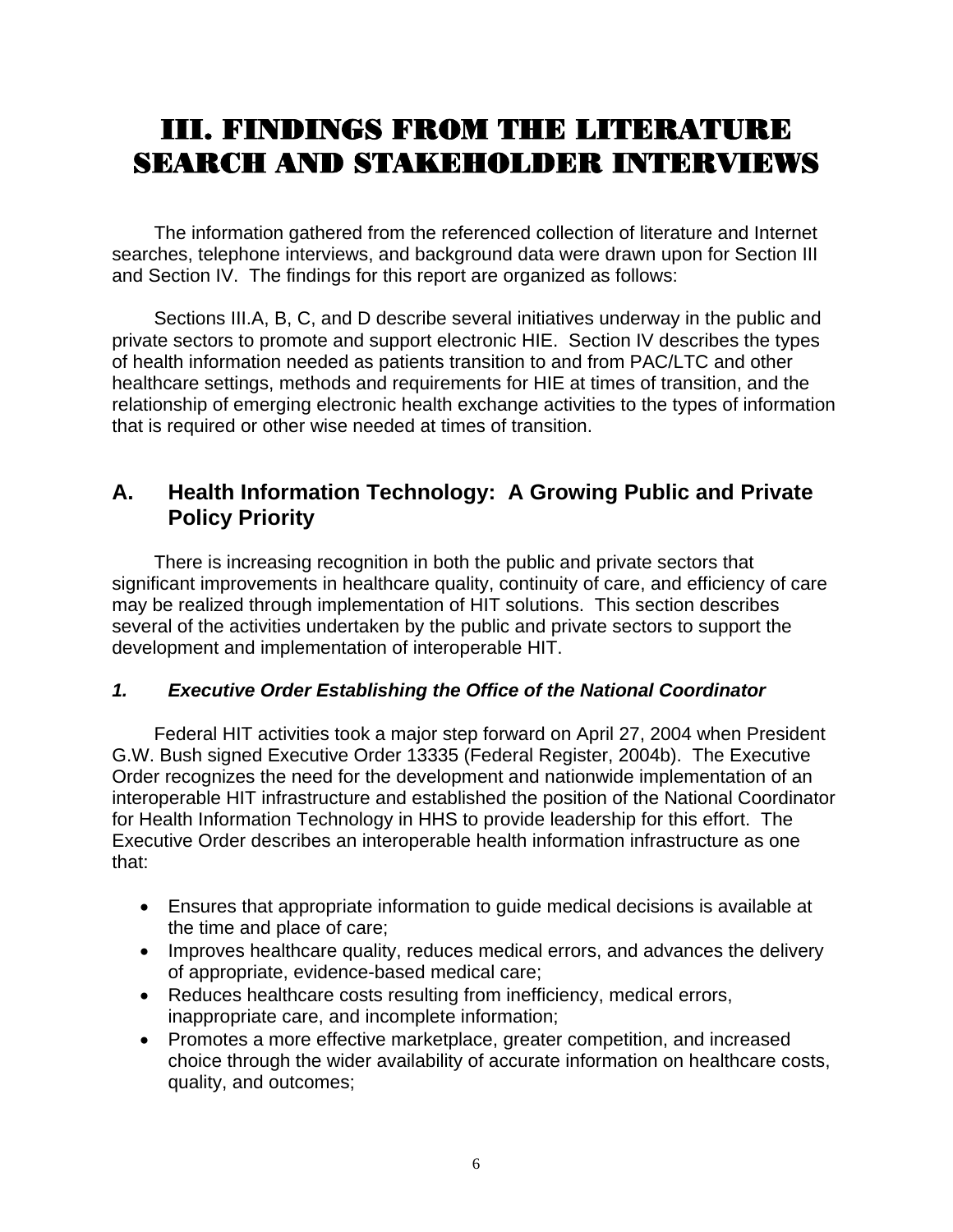- Improves the coordination of care and information among hospitals, laboratories, physician offices, and other ambulatory care providers through an effective infrastructure for the secure and authorized exchange of healthcare information; and
- Ensures that patients' individually identifiable health information is secure and protected.

The Executive Order requires the development of a strategic plan to support the development and implementation of the nationwide interoperable HIT infrastructure. The plan is required to address several issues:

- Advance the development, adoption, and implementation of healthcare information technology standards through public and private collaboration;
- Address privacy and security issues related to interoperable HIT; and
- Ensure that key issues affecting the adoption of HIT are addressed.

In July 2004, the Office of the National Coordinator for Health Information Technology (ONCHIT) in HHS released a report, "The Decade of Health Information Technology: Delivering Consumer-Centric and Information-Rich Health Care" (Office for the National Coordinator for Health Information Technology, 2004). The report outlines a framework for realizing the goal that most Americans have an interoperable EHR by 2014. The report identifies four critical goals with three strategies to achieve each goal:

#### **Goal 1: Inform clinical practice** with use of EHRs.

Strategy 1. "Incentivize" EHR adoption

Strategy 2. Reduce risk of EHR investment

Strategy 3. Promote EHR diffusion in rural and underserved areas

#### **Goal 2: Interconnect clinicians** so that they can exchange health information.

Strategy 1. Foster regional collaborations

Strategy 2. Develop a national health information network (NHIN)

Strategy 3. Coordinate federal health information systems

#### **Goal 3: Personalize care with consumer-based health records and better information for consumers.**

Strategy 1. Encourage use of Personal Health Records (PHRs)

Strategy 2. Enhance informed consumer choice

Strategy 3. Promote use of telehealth systems

#### **Goal 4: Improve population health through advanced biosurveillance methods and streamlined collection of data for quality measurement and research.**

Strategy 1. Unify public health surveillance architectures

Strategy 2. Streamline quality and health status monitoring

Strategy 3. Accelerate research and dissemination of evidence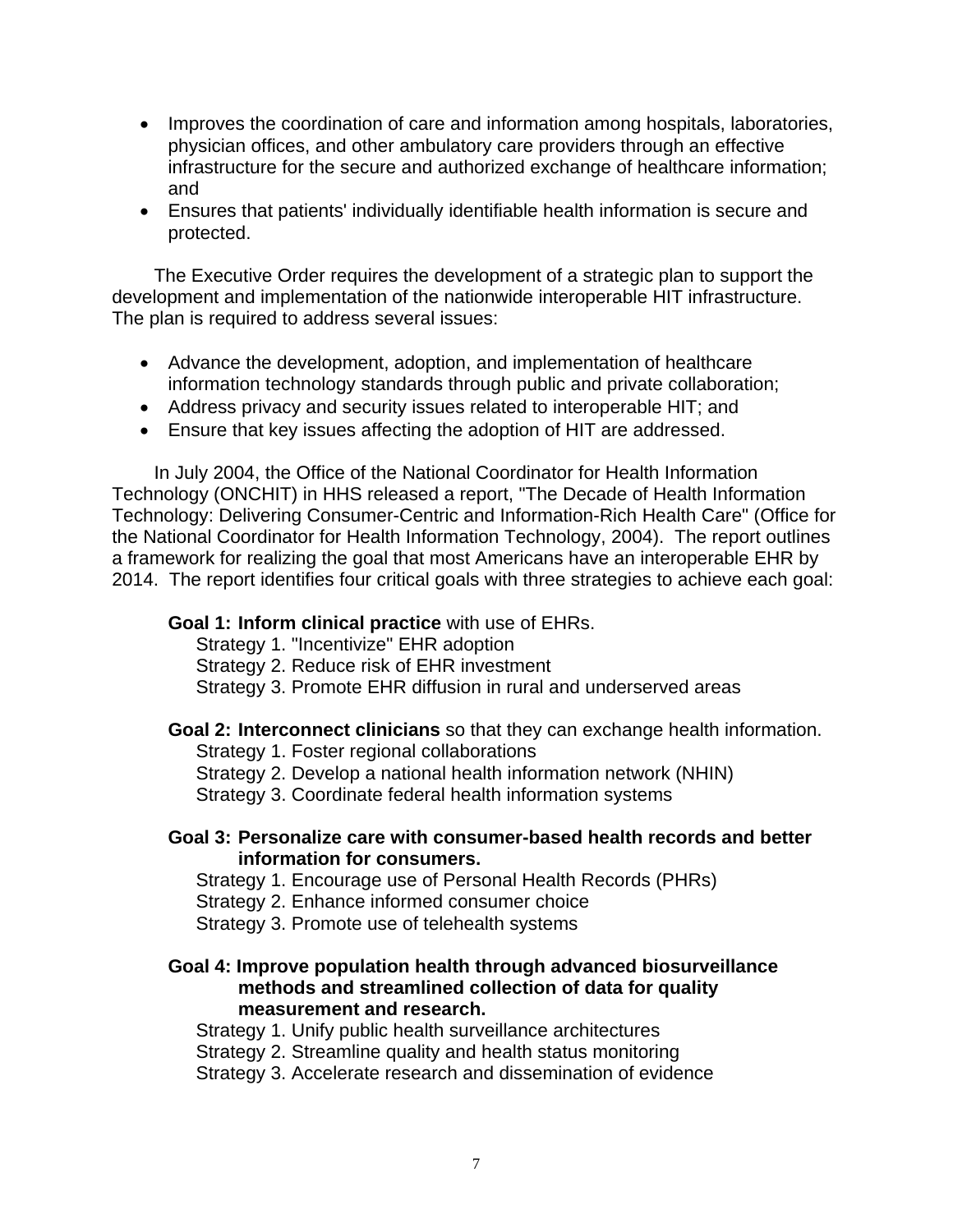The first two goals and related strategies affect HIE between clinicians and providers. Activities that have been implemented that address these goals are described later in this report.

#### *2. Information Gathering*

After releasing the strategic framework, the ONCHIT released a request for information (RFI) on November 15, 2004 calling on all interested parties to answer 24 questions exploring the role of the Federal Government in facilitating the deployment of a NHIN (Federal Register, 2004a). ONCHIT received 512 responses to the RFI, including vendors, medical societies, healthcare providers, payors, and healthcare consumers (ONCHIT, 2005). The key themes that emerged from the responses indicated that the NHIN should be developed as a joint public/private effort, decentralized, and linked by standards. Respondents consistently indicated that the NHIN needed to address a variety of privacy and security issues. A summary report of the responses received from the RFI was released in June 2005 (ONCHIT, 2005).

Simultaneous with the RFI release, the ONCHIT convened the Secretary's Health Information Technology Leadership Panel, comprised of CEOs from nine major companies. Each CEO came from an industry outside healthcare (e.g., Federal Express, Wal-Mart, Procter and Gamble) that had been transformed by information technology. Three key imperatives were identified by the Leadership Panel:

- 1. Widespread adoption of interoperable HIT should be a top priority for the United States healthcare system.
- 2. The Federal Government should use its leverage as the nation's largest healthcare payor and provider to drive adoption of HIT.
- 3. Private sector purchasers and healthcare organizations can and should collaborate alongside the Federal Government to drive adoption of HIT.

Additionally, the panel outlined these conclusions:

- 1. Potential benefits of HIT far outweigh manageable costs.
- 2. HIT needs a clear, broadly motivating vision and practical adoption strategy.
- 3. The Federal Government should provide leadership, and industry will engage and follow.
- 4. Lessons of adoption and success of information technology in other industries should inform and enhance adoption of HIT.
- 5. Stakeholder incentives must be aligned to foster HIT adoption.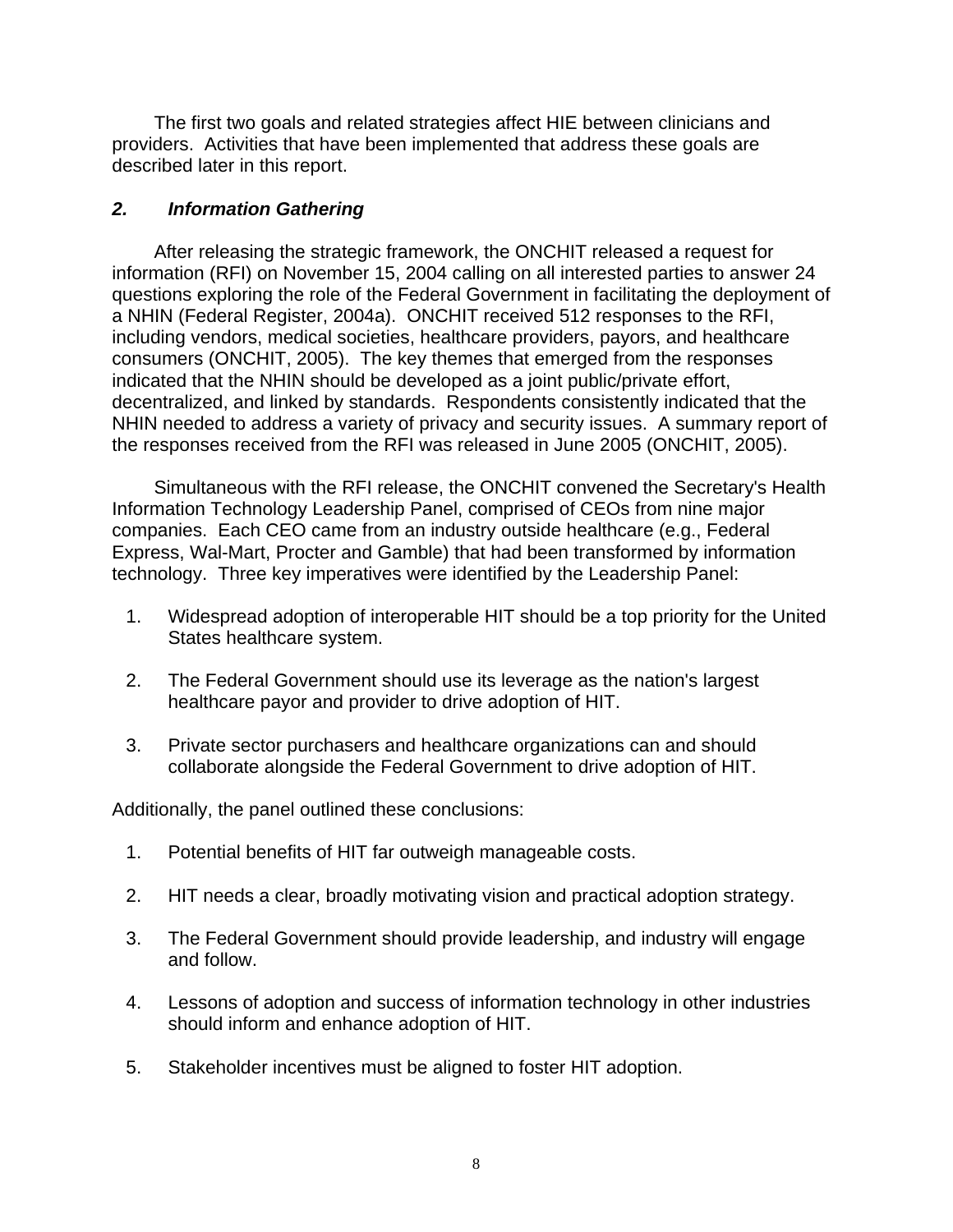6. Among its multiple stakeholders, the consumer -- including individual beneficiaries, patients, family members, and the public-at-large -- is essential in the adoption of HIT and realizing its benefits (The Lewin Group, 2005).

#### *3. Establishing Public-Private Leadership*

a. The American Health Information Community (AHIC): In September 2005, the Secretary of HHS formed the AHIC to help advance the goal that most Americans have EHRs within ten years. Membership of the AHIC is comprised of key public and private sector healthcare leaders. The AHIC is a federal advisory committee charged with providing input and recommendations to the Secretary of HHS on how to make health records digital and interoperable, while ensuring the privacy and security of these records.

To achieve this goal, the AHIC has focused on developing "uses cases" (i.e., applications of HIT that could produce a specific tangible value within a short period of time [e.g., 2-3 years]). The AHIC has identified "uses-cases" in the following areas: Biosurveillance; Consumer Empowerment; and Electronic Health Records.

The AHIC will be identifying additional uses cases, such as a use case for PHRs that would benefit from the deployment of interoperable HIT standards. The AHIC has been chartered for two years, with an option to renew for no more than five years, to be succeeded by a private sector health information community initiative to set additional standards, certify new HIT technology, and to provide governance for care transformation.

b. Health Information Technology Standards Panel (HITSP): As recognized in the Executive Order, an essential requirement for developing and implementing an interoperable nationwide health information infrastructure is healthcare information technology standards. While there are many standards for HIE, there also are variations and gaps in needed standards that limit widespread adoption of interoperable HIT. To support the development, adoption, and implementation of interoperable HIT standards, HHS awarded a contract to the American National Standards Institute (ANSI), a private sector non-profit organization that administers and coordinates the United States' voluntary standardization activities, to convene the HITSP. The HITSP convenes stakeholders from SDOs and others to develop, prototype, and evaluate a process for achieving interoperable HIT standards across healthcare software applications, particularly EHRs.

The initial work of the HITSP has focused on identifying the standards needed for software applications related to the three use cases prioritized by the AHIC (see discussion above). Specifically, the AHIC recommended that HITSP identify standards needed for:

• secure messaging between patients and clinicians (e.g., secure e-mail between patients and doctors);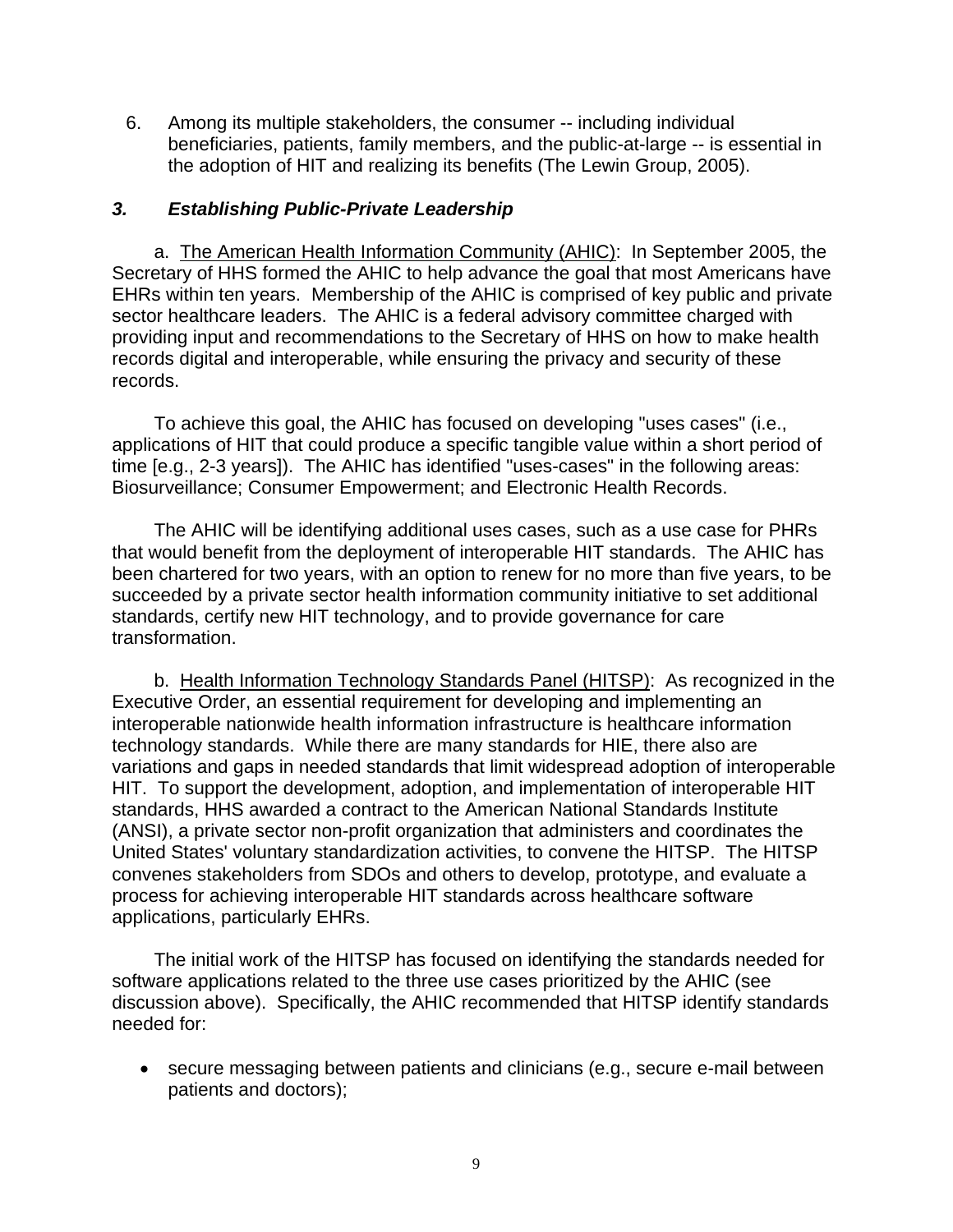- reporting laboratory results; and
- electronic patient registration information.

c. Certification Commission for Healthcare Information Technology (CCHIT): In September 2005, HHS awarded a three-year contract to the CCHIT to develop certification criteria and processes for HIT products. The CCHIT initially focused on criteria needed for physician office EHR products, and are now specifying criteria for inpatient hospital EHRs. The third year will focus on criteria development for the networks through which these products exchange information. The criteria specified by the CCHIT for physician office EHR products are divided into three categories:

- 1. Functional requirements (i.e., minimum functional requirements for managing and documenting a patient encounter, including problem lists, allergies, medication lists and orders, patient's election of advance directives, laboratory results reporting, generating hard and electronic copies of summary reports, etc.).
- 2. Interoperability (i.e., standards needed to exchange health information within and across healthcare settings).
- 3. Security and reliability (i.e., standards needed to audit access to the patient's record, standards to ensure that information in an EHR is consistently displayed, etc.).

The criteria for physician office EHR products were developed by CCHIT through a series of public meetings at which comments were obtained regarding needed EHR certification criteria for ambulatory care EHRs. The CCHIT criteria overlap with the EHR System Functional Model and Standards developed by HL7 and the ambulatory care profile advanced by HL7 (see Section III.B.1 for more information on these criteria).

In May 2006, the AHIC unanimously approved the CCHIT: (1) functionality, and (2) security and reliability criteria for certification of ambulatory EHRs and recommended that the Secretary formally recognize these ambulatory care EHR certification criteria. To ensure interoperability, the AHIC also recommended that the CCHIT incorporate HITSP standards on an ongoing basis (HHS, 2006a).

In July 2006, CCHIT announced the certification of EHR products offered by 18 companies as meeting the criteria established by CCHIT. Another 11 EHR products were certified in October 2006. A listing of the certified products (by product name and by company name can be viewed on the CCHIT website (CCHIT, 2005).

The Secretary of HHS formally recognized the CCHIT ambulatory care EHR certification criteria in a July 2006 Federal Register notice (Federal Register, 2006). "CCHIT Certified<sup>SM</sup> product certification provides an objective set of criteria against which HIT products can be measured to enable purchasers to reliably make an investment in those products and to assure healthcare consumers that they can trust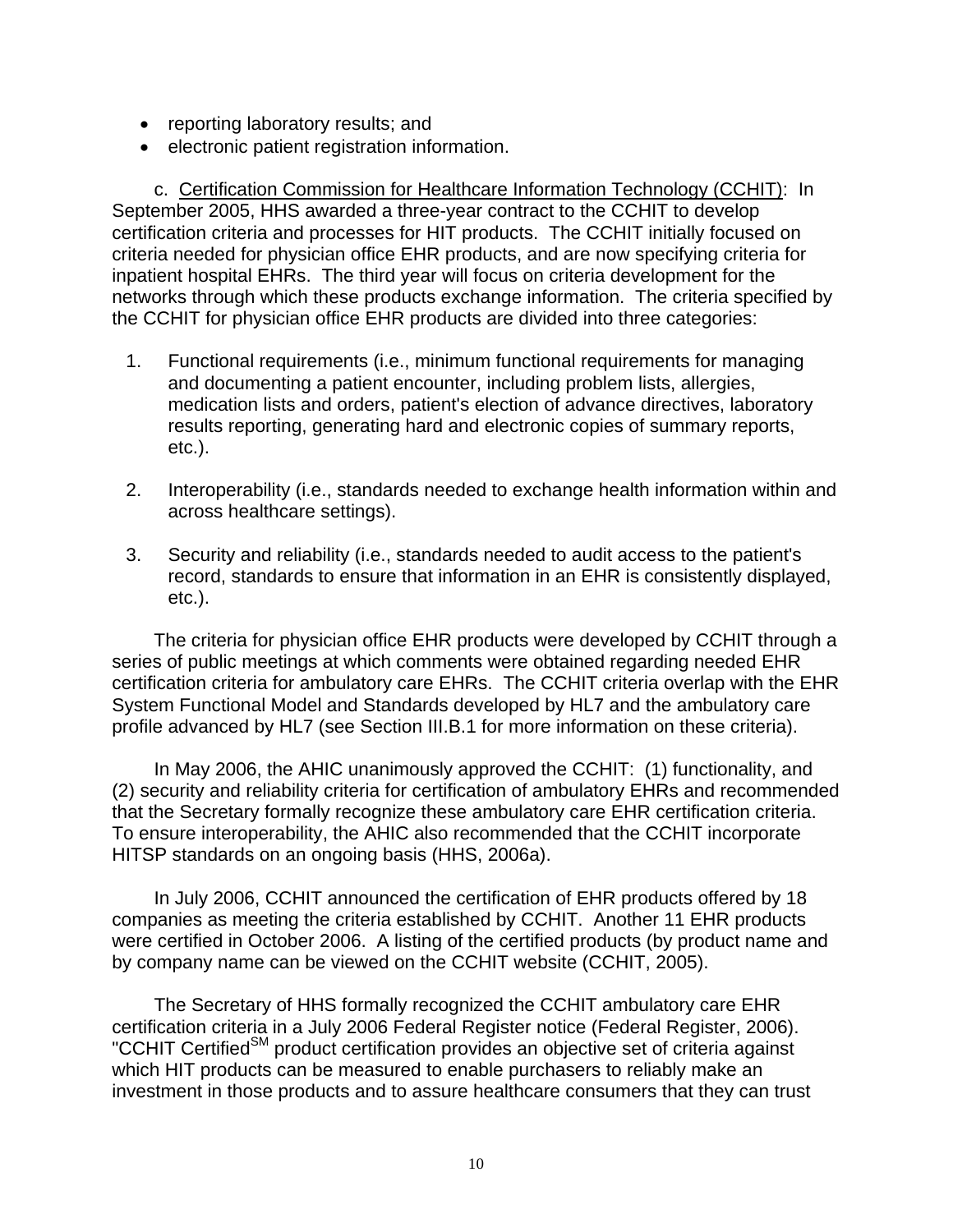their healthcare information to be stored in those products" (CCHIT, 2006b). Certifying EHR products is one step toward minimizing the risk that healthcare providers encounter when making HIT investment decisions.

In November 2006, CCHIT issued a press release announcing that HHS authorized and funded CCHIT to expand its scope of work (SOW) for the certification of EHR products to include two to three medical specialties and specialized care settings during this next year. The press release notes that CCHIT will establish a "fair and objective process for prioritizing which specialties should be addressed first" and will take into account the: (i) amount of criteria development work required, (ii) readiness for the specialty/care setting to participate in development of EHR certification criteria, and (iii) potential positive impact certification could have on EHR adoption in the selected specialty/setting. The CCHIT anticipates discussing the readiness of additional healthcare settings and specialties for EHR certification standards during its January 2007 meeting.

#### *4. Addressing Privacy and Security Issues*

Timely access to complete and reusable health information is critical for improving quality, continuity, and efficiency of care. Ensuring appropriate disclosures of and providing adequate security for health information consistently have been identified as issues that must be addressed in the emerging national health information infrastructure. While the Health Insurance Portability and Accountability Act (HIPAA) established rules concerning healthcare privacy and security requirements for protected health information, many states and healthcare organizations have adopted policies that go beyond HIPAA. As a result, the variability in privacy and security policies poses challenges for electronic HIE.

To address these issues a contract was awarded to the Research Triangle Institute (RTI) to convene the Health Information Security and Privacy Collaboration (HISPC). In May 2006, 22 states and territories entered into subcontracts with RTI to address privacy and security policy questions affecting interoperable HIE. The subcontractors will examine variations in privacy and security practices that affect electronic HIE, and develop best practices and propose solutions to address identified challenges. The solutions that are identified via these subcontracts will provide a foundation for future work to facilitate HIE across states (ONCHIT & HHS, 2006).

#### *5. Development of a National Health Information Network*

In November 2005, HHS awarded contracts to four consortia to develop prototypes for a NHIN architecture that will allow for the secure exchange of healthcare information across the healthcare continuum. Each of the four consortia submitted functional requirements for a NHIN. To address the functional requirements needed for a nationwide health information network, the NHIN Forum was convened in June 2006, and was sponsored by multiple public and private entities (e.g., the ONC, the four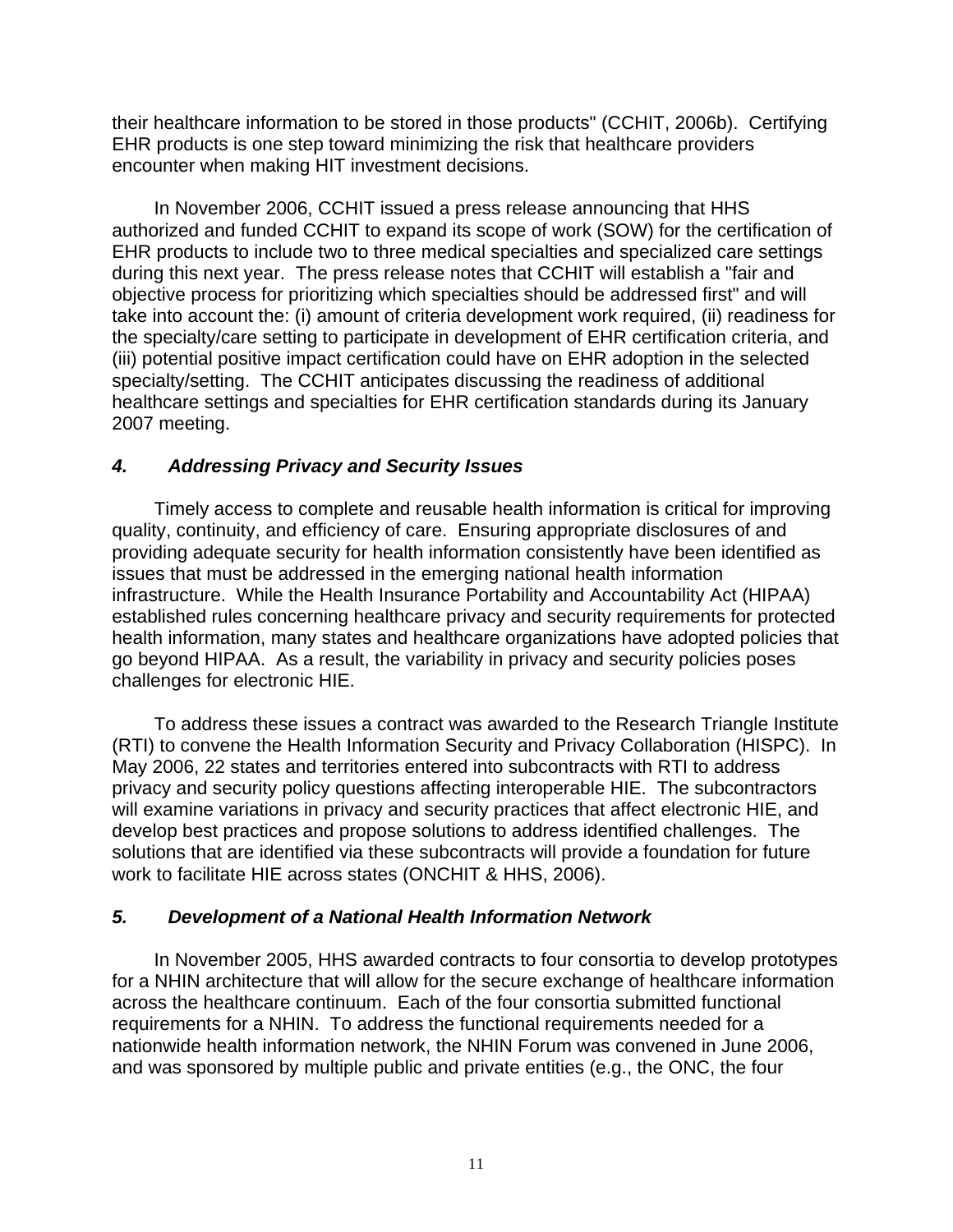consortia developing the NHIN prototypes, HITSP, CCHIT, and other key representatives of public and private HIT stakeholders).

Discussion at the forum focused on:

- the categories of "functional requirements" needed for a NHIN (e.g., security, data transmission and transformation, information location); and
- the components and requirements needed by the NHIN and the applications that will be participating in the exchange of health information.

In July 2006, the National Committee on Vital and Health Statistics (NCVHS) was asked to review and synthesize the results of the June 2006 NHIN Forum and by September 30, 2006, define a minimal, but inclusive, set of functional requirements needed for the initial definition of an NHIN and its possible architectural forms. Although these requirements will not make the actual architectural decisions per se, they should clearly designate common requirements as well as requirements that are specific to particular prototype architectures.

#### *6. National HIT Infrastructure*

Each of the public and private sector activities described above -- the AHIC, HITSP, CCHIT, HISPC, NHIN -- are critical components of the emerging National HIT infrastructure. The diagram in Figure 1, posted on the Federal Health Architecture (FHA) website [\(http://www.hhs.gov/fedhealtharch/fedpart.html\)](http://www.hhs.gov/fedhealtharch/fedpart.html), highlights the opportunities the Federal Government and the private sector will have in shaping and participating in the development and implementation of this infrastructure. The diagram reflects a process through which the Federal Government and private sector have input into a process that will result in interoperability between these two sectors.

## *7. The Federal Health Architecture and Standards*

One stakeholder in the national HIT infrastructure is the FHA. The FHA emerged in March 2001, initially as one facet of the government's electronic government initiative, the Federal Enterprise Architecture. At that time, the FHA was a collaboration across federal agencies charged with creating "a consistent federal framework to facilitate communication and collaboration among all healthcare entities to improve citizen access to health-related information and high quality services" (HHS, 2006d).

In 2006, the scope of the FHA was redefined to support the President's vision of widespread adoption of interoperable EHRs by most Americans within ten years. Thus, the new focus of the FHA was expanded from interoperability across federal health agencies to supporting interoperability in both the public and private sectors.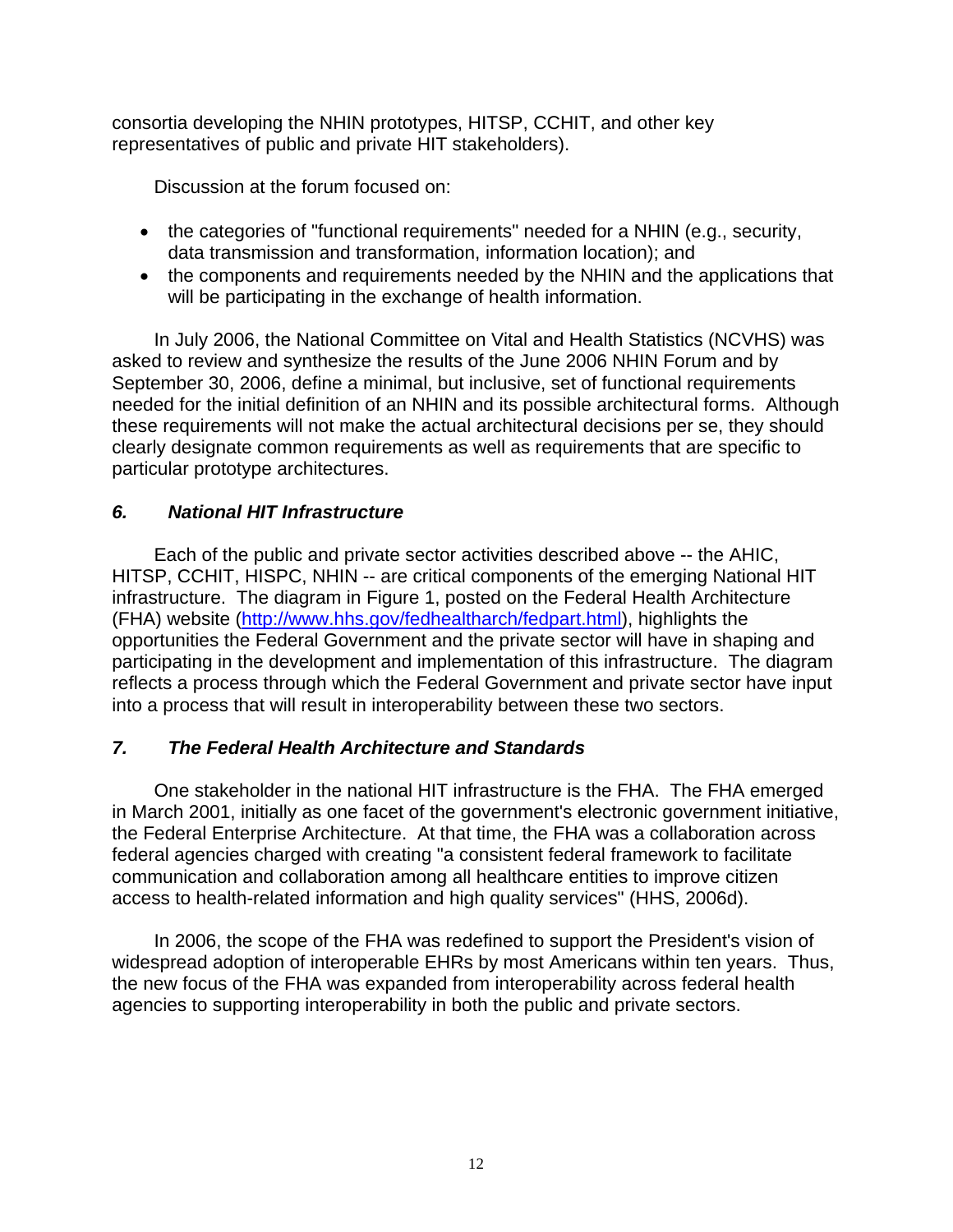

One of the key activities of the FHA as originally implemented was the Consolidated Health Informatics (CHI) Initiative. The CHI Initiative was a collaborative effort that resulted in the adoption of several HIT interoperability standards (i.e., content and messaging standards) to be implemented by federal agencies to enable the exchange of electronic health information across the Federal Government. In 2005, HHS published a Federal Register notice stating that "[t]he portfolio of 20 adopted standards will be used by all federal agencies in implementing new, and to the extent possible modifying existing HIT systems, as well as related business processes" (Federal Register, 2005a).

The CHI Initiative is being disbanded, and will conclude with the production of reports on standards needed for the domain of patient assessments and disability content. On October 11, 2006 the NCVHS considered and endorsed the CHI recommended content and messaging standards for patient assessment and functioning and disability content (HHS NCVHS Subcommittee on Standards and Security, 2006; CHI, 2006). Implementation of these standards will support the development and use of interoperable HIT applications in PAC/LTC settings that are required to complete and submit electronic patient assessments.

It is expected that the HITSP will fill the role of identifying standards and implementation guides needed for specific use cases and other priority areas. HITSP is required to take into account CHI standards.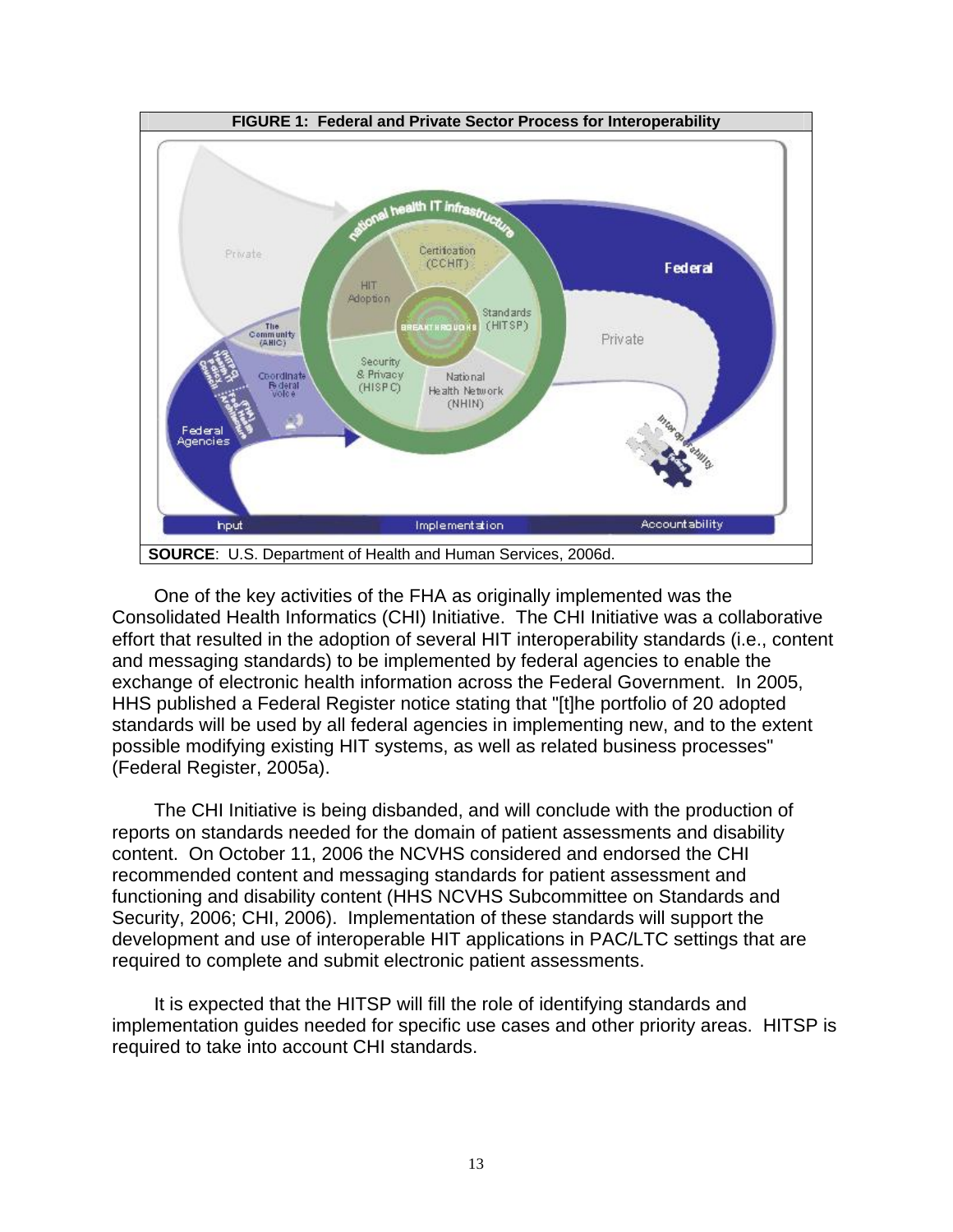## **B. Other Standards Development Activities**

#### *1. Health Level Seven (HL7)*

HL7 is one of the most well known ANSI-approved SDOs in healthcare. It is a nonprofit organization made up of volunteers in the healthcare industry, including healthcare providers, software vendors, payors, and government representatives who are interested in formulating standards for clinical and administrative health data. Currently, the most widely used HL7 standards are messaging standards that allow disparate healthcare applications to exchange sets of information with each other (Health Level Seven Inc., 2006a).

a. Electronic Health Record System Functional Model: The HL7 Electronic Health Record System (EHR-S) functional model (FM) is a different set of specifications than the traditional messaging standards approved by HL7. The EHR-S FM consists of three separate categories of functions that describe the myriad of functions possible in an EHR-S: (a) direct care functions, such as care management; (b) supportive functions, such as resource tracking and research, or report generation; and (c) information infrastructure. At the time of the writing of this report, this model is in draft standard trial use form and is awaiting final approval by HL7. This model represents a change from previous HL7 models by attempting to define functions, rather than technical or messaging components. The balloting timeframe for the EHR-S FM is anticipated to take place sometime in 2006, with ANSI-accreditation to follow.

HL7 workgroups have been formed to define the subset of EHR functional requirements needed in particular settings such as physician offices, hospitals, and nursing homes (Health Level Seven Inc., 2005). The specification of the subset of functions needed in particular settings is considered by HL7 to be a "profile." HL7 defines a profile as a "specification that uses the Functional Model to indicate which functions are required, desired, or implemented for certain EHR systems or healthcare delivery settings."

b. Long-Term Care Minimum Function Set Workgroup: The HL7 workgroup specifying the functional requirements for nursing homes is the Long-Term Care Minimum Function Set workgroup. The Long-Term Care Minimum Function Set workgroup is charged with creating conformance criteria for a LTC profile related to the direct care functions as described in the EHR-S functional model. EHR systems do not claim conformance to the HL7 EHR-S FM; rather, they conform to one or more profiles (defined by HL7 as a specification to indicate which functions are required, desired, or implemented for certain EHR systems or healthcare delivery settings). The LTC profile then, is a subset of the FM, which will define functions for a LTC EHR system pertinent in providing direct care to patients in nursing homes (Health Level Seven Inc., 2005). The completion of the LTC profile likely will not be completed until the end of 2006 (Stakeholder call with LTC Profile Group, February 3, 2006).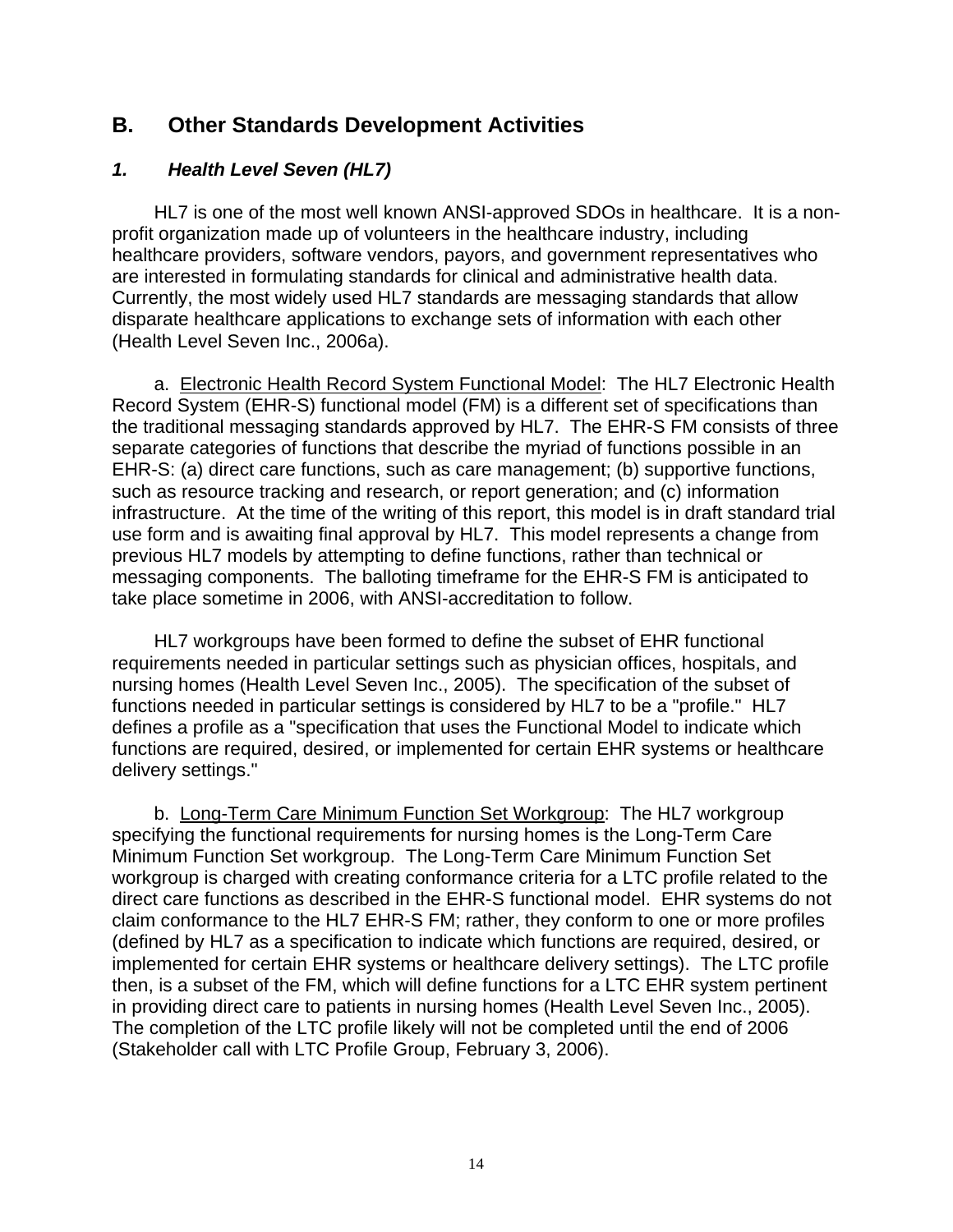Similar to the process established for ambulatory care EHRs and expected for hospital EHRs, CCHIT could consider the HL7 LTC Minimum Function Set for EHR functional and interoperability requirements should CCHIT ever establish EHR certification criteria for LTC EHRs.

#### *2. ASTM Continuity of Care Record and HL7's Clinical Document Architecture/CCD*

There are two, now related, standards development activities that are particularly pertinent to HIE. The Continuity of Care Record (CCR), developed by the ASTM, is a standard for compiling summary information for physicians to share with one another and is designed to provide a comprehensive clinical picture of a patient's current and relevant historical health status (Center for Health Information Technology, 2006; Stakeholder call with David Kibbe, February 17, 2006). According to the standard specifications, the CCR is "a core data set of the most relevant administrative, demographic, and clinical information facts about a patient's healthcare, covering one or more healthcare encounters" (ASTM International, 2006). The CCR is not a minimedical record; rather it is a snapshot summary (a data set) of a medical record that is delivered from setting to setting, and could potentially be displayed in an EHR. It is anticipated that providers would be able to auto-populate the CCR with data elements from their EHR and then electronically send them. To date, ASTM has not specified whether certain clinical domains must be populated and whether certain data elements will be required for an acceptable CCR document (i.e., at what point does a partial update detract from the goal of information transfer).

HL7's Clinical Data Architecture (CDA), Release 2 (r2) was approved in June 2005 and is a document architecture standard designed to standardize how clinical documents are expressed. In other words, the structure and semantics of clinical documents are specified to facilitate HIE (Dolin et al., 2006). The CHI Initiative adopted, as an HIT standard, the CDA for text-based reports.

On November 2, 2005, HL7 announced that in collaboration with ASTM, they are developing an implementation guide to express the CCR data set in an HL7 Version 3 (V3) CDA, r2 document (Health Level Seven Inc., 2006b). This collaborative specification effort is referred to as the Continuity of Care Document (CCD) (Alschuler, 2006). The CCD will map CCR content into a CDA r2 representation, which will enable the exchange of human-readable (text) and/or coded transfer documents. The ability to send either coded or text documents has the potential to improve quality of care by making clinical information readily accessible to the clinician who has the option of reading the information while enabling computers to reuse the information for a variety of purposes (e.g., performing automated data extraction, facilitating the use of computerized decision support, implementing an adverse event alerting system).

The authors of the CCR and CCD have attempted to identify and represent categories of information important in care planning and care of patients as patients transition from setting/healthcare provider to another (e.g., discharge from acute care as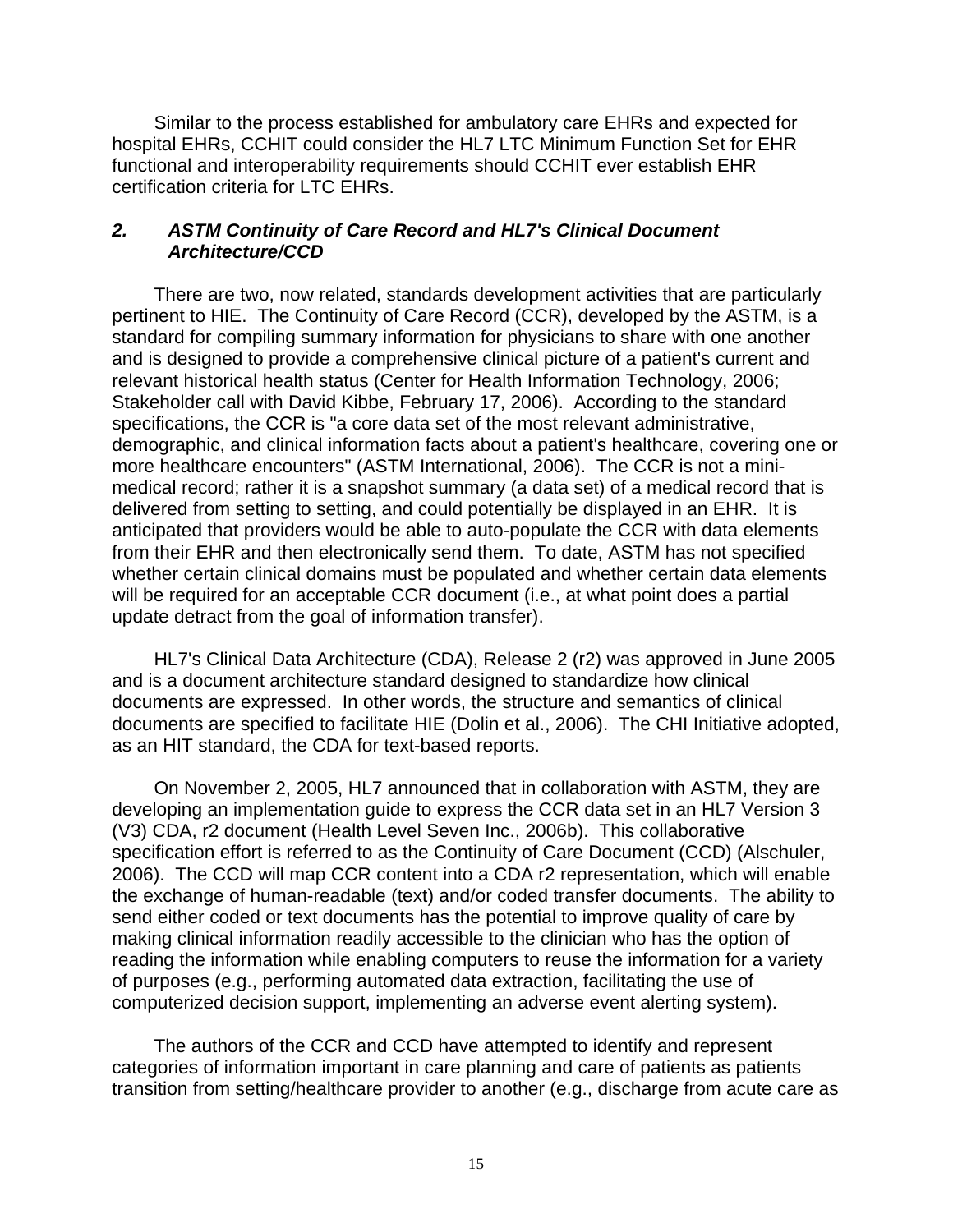well as from other settings). The structured representation of this information should help EHR vendors and HDSs better process information at times of care transition. HL7 and ASTM released a December 6, 2006 Informative Ballot for an HL7 Implementation Guide for the CCD to exchange standardized and text-based summary reports about a patient's health and functional status, and other pertinent data about a patient including advance directives, problems, family and social history, medications, immunizations, etc. The CCD Informative Ballot identifies the vocabulary sets (as approved the HL7 Vocabulary Committee) needed for some of the various clinical domains included in the CCD. The standards included in the CCD ballot include those standards recently endorsed by the CHI and NCVHS for patient assessments and functional and disability content. The HITSP has indicated that it will work "in the coming months to include a harmonized summary record (CCD) standard into interoperability specifications" and has indicated that it will likely endorse components of the CCD (e.g., demographics, medications and allergies) for the AHIC's consideration (Office for the National Coordinator for Health Information Technology, 2006; Healthcare Information Technology Standards Panel, 2006).

Various groups have been examining the utility of various HIT exchange standards. One group is Integrating the Healthcare Enterprise (IHE), which is a consortium of vendors. They have been demonstrating the feasibility of integrating and transferring data from a wide variety of sources. IHE takes existing standards (e.g., CDA and HL7 v2 messages, DICOM, X12) and implementation guides (e.g., CCD) and creates profiles for how they can be put together with vendor applications to create an interoperable architecture. Using an analogy of the post office, the messaging standards are the envelope, the CDA is the letter inside the envelope, and the EHR systems are the senders and recipients. With this analogy in mind, the Patient Care Coordination group within IHE recently examined the CDA Care Record Summary (the precursor to the CCD) Implementation Guide and created a profile that demonstrated how different entities can send messages back and forth and move CDA around an exchange network into and out of EHR systems (Stakeholder interview, Liora Alschuler, April 10, 2006).

IHE also has held "Connectathons" for several years, inviting industry, providers, and others to find solutions to the barriers between electronic systems that limit the ability to transfer information and knowledge needed for optimal patient care. Sets of tasks are defined through use cases (such as sharing coded patient summary documents between institutions), the integration framework and actions needed to guarantee interoperability, and participants then are given the opportunity to demonstrate how they would make use of the framework, data standards, and other components to send information between systems. The example use cases involve within institution connectivity between different vendors (e.g., a radiology system to an EHR) as well as data sharing between institutions, such as discharge summaries or between specialists and primary care providers.

Until recently, little focus has been given to LTC/PAC, although the general frameworks and interoperability requirements for inter-institution information transfer are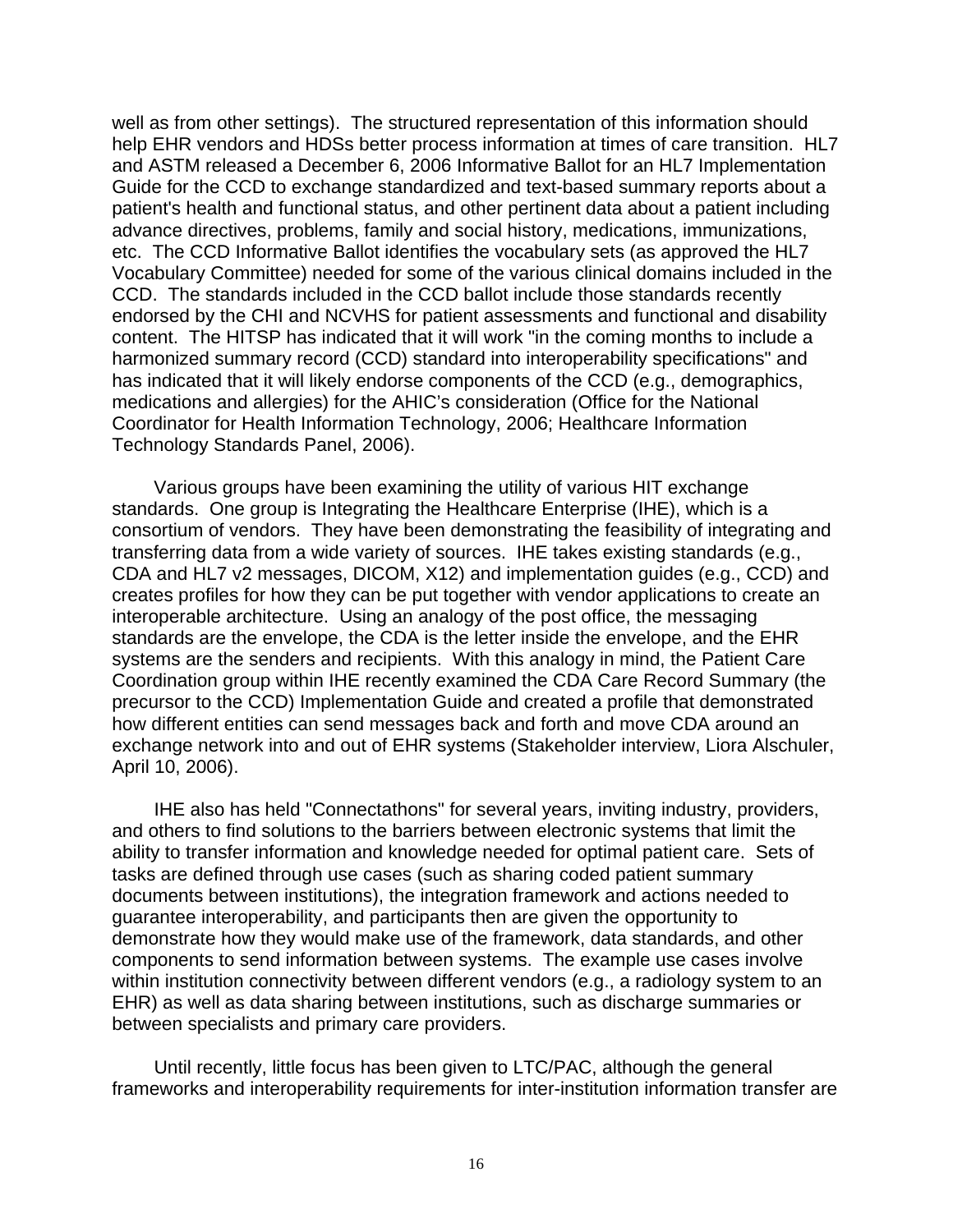relevant to the needs of SNFs and HHAs (IHE, 2006). Currently, use cases that provide specific support for the unique communication requirements of aging services organizations are being advanced for IHE consideration. In particular, in October 2006, the Center for Aging Services Technologies (CAST) and the American Health Information Management Association (AHIMA) announced the formation of a workgroup to develop the requirements, recommendations, guidelines, and standards advocacy towards the adoption of an HL7 implementation guide for the CCD with support for functional status and wellness content. Their stated goals are to "initiate work that will result in an HL7 approved implementation guide, progress standards related to functional status and wellness content, and complete formal interoperability demonstrations of vendor, provider and consumer uses" (CAST, 2006).

#### *3. National Council for Prescription Drug Program LTC e-prescribing*

The National Council for Prescription Drug Programs, Inc. (NCPDP) is a non-profit ANSI-accredited standards organization with approximately 1,350 members (NCPDP, 2006b). The NCPDP workgroup 14 (WG14) currently is identifying fields that are pertinent to LTC and PAC to add to the NCPDP SCRIPT standard. The SCRIPT standard was developed to allow for the electronic transmission of prescription information between healthcare providers and pharmacies. The standard currently addresses the electronic exchange of new prescriptions, refills, prescription fill status notifications, and cancellation notifications (NCPDP, 2006a). As described in Section C.2, the NCPDP SCRIPT standard was adopted as one of the e-prescribing final rules required for electronic prescribing under the Medicare Part D drug benefit.

# **C. Efforts to Support Electronic Health Information Exchange**

As mentioned above, the report prepared by the ONCHIT entitled, "The Decade of Health Information Technology: Delivering Consumer-Centric and Information-Rich Health Care" includes a goal to interconnect clinicians through the following strategies:

- fostering regional collaborations;
- developing a NHIN that develops and uses interoperable HIT standards; and
- coordinating the federal health information systems.

Much of the preceding discussion has described public and private efforts to develop a NHIN, including federal health information systems, using interoperable HIT standards. This section of the report describes some of the activities that have been undertaken by the public and private sectors to promote and support HIE.

#### *1. Agency for Healthcare Research and Quality HIT Planning and Implementation Grants for State and Regional Health Information Exchange*

The AHRQ has been a leader in supporting the goal of modernizing healthcare using information technology. To help in the dissemination of constantly changing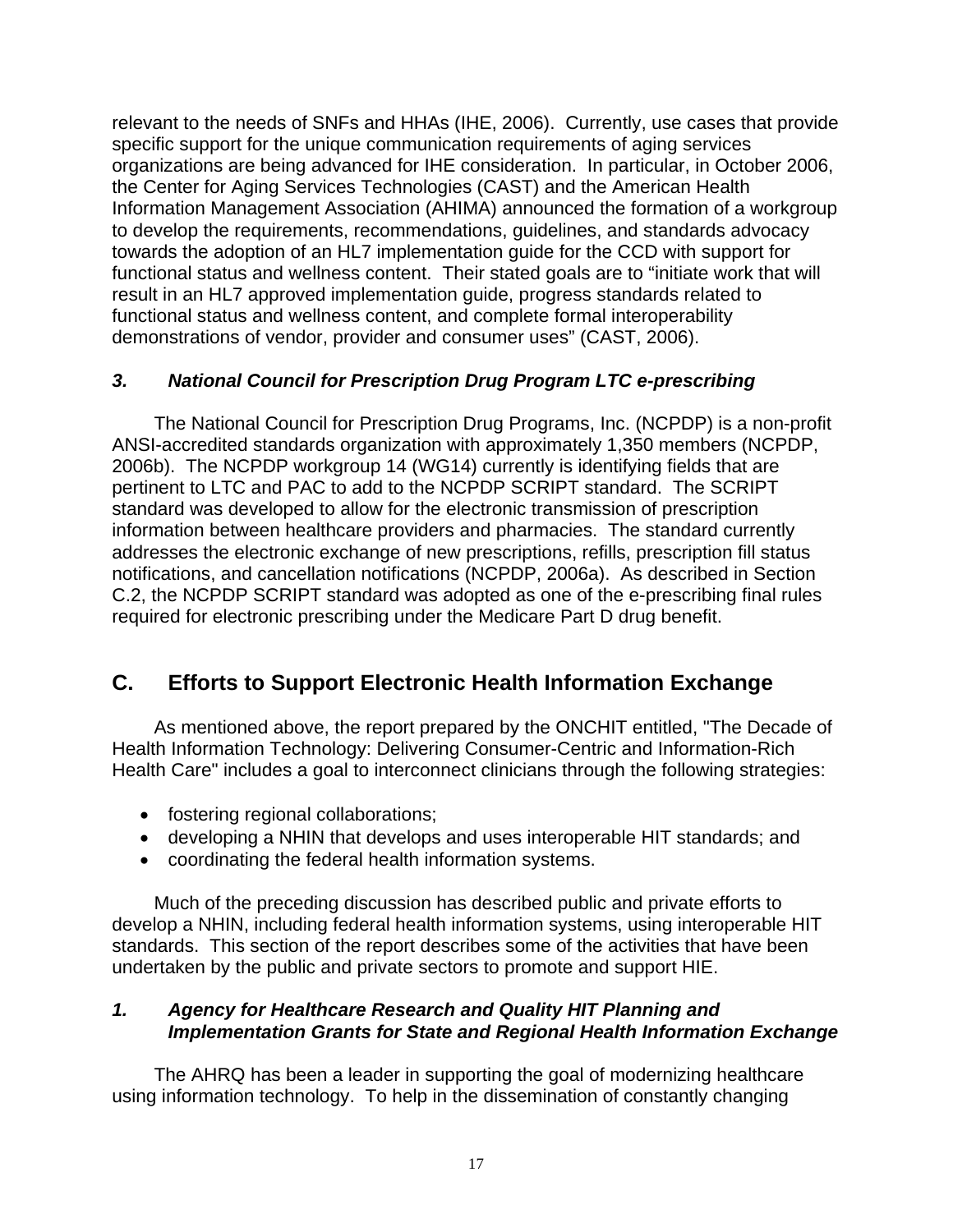knowledge regarding HIE, AHRQ created the National Resource Center for Health Information Technology and through this initiative, supports many wide ranging opportunities for HIE. Included are the AHRQ Transforming Healthcare Quality Through IT (THQIT) grants, which were created to help fund regional and local community planning, implementation, and demonstration grants to illustrate the value of HIT and exchange. At this time, AHRQ has awarded over 100 THQIT grants. Six State and Regional Demonstration (SRD) projects focused on establishing statewide HIE also have been funded. In October 2005, AHRQ awarded 16 grants (11 of which involved small, rural communities) in the amount of \$22.3 million to implement HIT systems and improve the safety and quality of healthcare (AHRQ, 2006). In addition, in 2004, AHRQ made SRD awards totaling \$34.7 million to Colorado, Indiana, Rhode Island, Tennessee, and Utah. These five-year SRD grants were awarded for development of statewide information technology networks that will facilitate data sharing and transfer among healthcare providers (including purchasers, payers, hospitals, and home health and nursing home providers). At the time of this writing, no findings are yet available on these efforts.

#### *2. The Medicare Modernization Act (MMA) of 2003*

The MMA included some provisions that support electronic HIE. These are described below.

a. e-Prescribing and the Prescription Drug Benefit Program: Beginning in January 2006, the MMA establishes an electronic prescribing program to support the Prescription Drug Benefit program. The MMA mandates the use of HIT standards for certain prescribing functions if a practitioner elects to engage in e-prescribing on behalf of Medicare beneficiaries. It also requires that drug plans participating in the new prescription benefit support electronic prescribing.

The Centers for Medicare and Medicaid Services (CMS) issued a final rule requiring the use of certain HIT standards for e-prescribing. As noted in the Final Rule for the Medicare Program; e-Prescribing and the Prescription Drug Program, 42 CHR Part 423, (Federal Register, 2005b), the e-prescribing program mandates specific standards for transactions, eligibility, communication between prescribers and drug plans, communication between dispensers and Part D sponsors, and formulary and benefit coverage. The adopted message format standards approved at this time are:

- NCPDP SCRIPT, version 5.0 from the NCPDP -- (the newer version 8.1 has been requested for use in lieu of version 5.0, using backward compatibility) -- for core functions and transactions between providers and dispensers;
- ANSI Accredited Standards Committee ASC X12N 270/271, Health Care Eligibility and Response Standard (004010X092A1) from the ANSI -- for eligibility and benefit inquiries, and responses between providers and Part D sponsors; and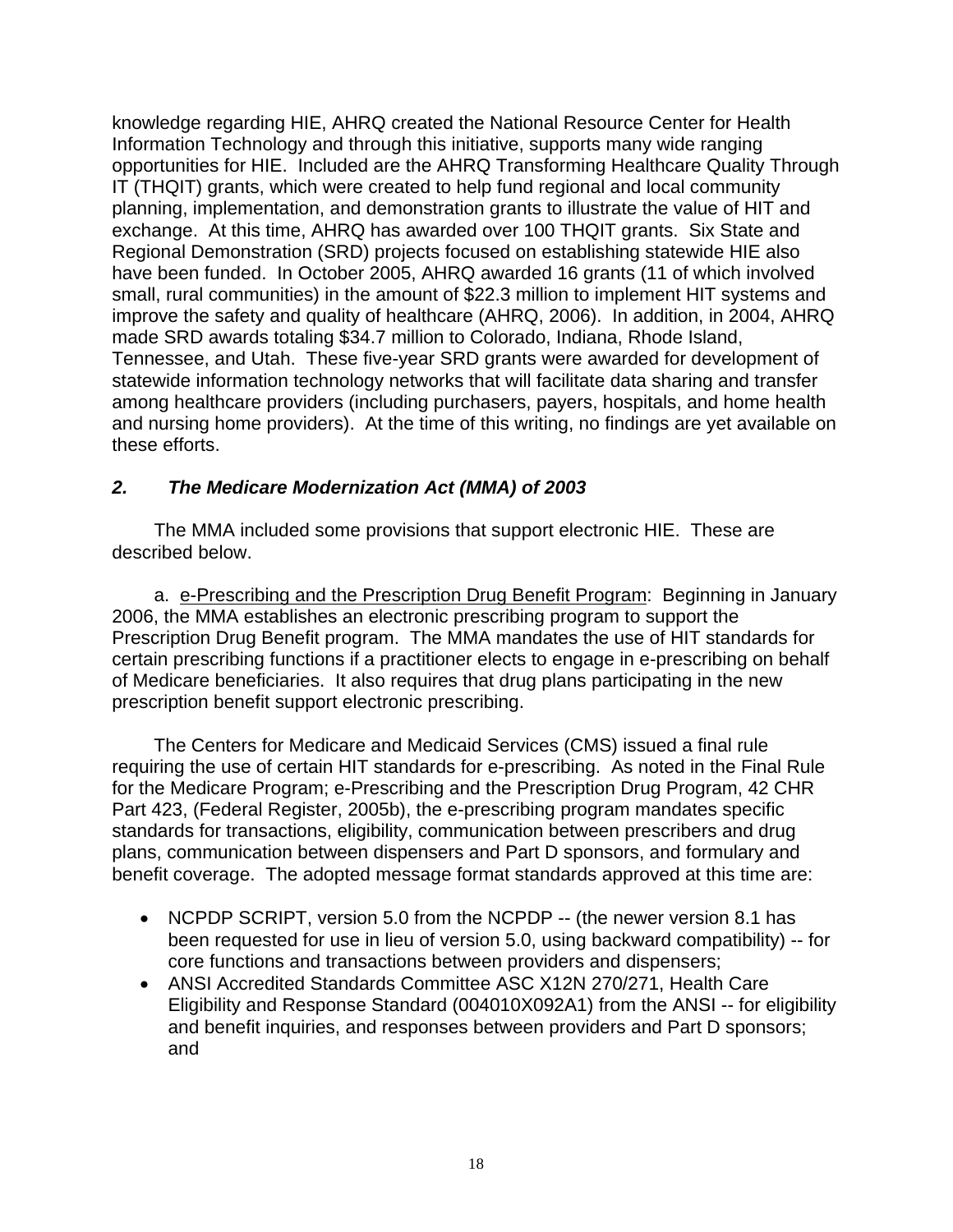• NCPDP Telecommunication Standards, v 5.1 (and equivalent Batch Standard, Version 1.1) from the NCPDP -- for eligibility and benefits (this is the HIPAA standard).

The final rule for e-prescribing exempts LTC settings because of their unique three-way prescribing process (facility-physician-pharmacy) and the uncertainty about the applicability of required standards for this type of HIE.

The final rule provides for the testing of additional standards through pilot studies funded by CMS and AHRQ. The standards to be evaluated in the pilots include those for information on formulary and benefits, patient instructions, prior authorization messages, and clinical drug terminology. The pilot studies were awarded in January 2006, with a Report to Congress due in April 2007, followed by the final rule for recommended additional standards scheduled for April 2008.

E-prescribing pilots were granted to Rand Corporation of California; Brigham and Women's Hospital of Boston; SureScripts; and Achieve Healthcare Technologies. The pilot study led by Achieve Healthcare Technologies, implemented in Eden Prairie, Minnesota is of particular interest to this study. This pilot is evaluating the use of e-prescribing standards for nursing homes (Benedictine Health Systems, Minnesota). It will test standards that augment an existing communication network between facilities, pharmacies, and physicians. As comparison sites, two LTC facilities will be included that will use the traditional, paper-based prescribing methods. The standards will be analyzed from the perspective of functionality, cost benefits, and improvements in patient safety and quality of care.

Electronic prescribing also can bring other changes in HIE to the home health and nursing home care settings. As mandated in the MMA of 2003, exceptions to the Stark Rule (CMS) and the anti-kickback statute (Office of the Inspector General) have been authorized. In August 2006, HHS published two final rules in the Federal Register providing limited exceptions to the Stark law and anti-kickback statutes. These changes now permit the sharing of: (1) information technology resources to support EHRs, easing the provision of information technology software and/or services to physicians and other healthcare entities; and (2) technology and services related to e-prescribing. Among the conditions noted is the requirement that software must be interoperable, in accordance with CCHIT. The above changes have increased the ability to advance HIE among all care providers by enabling smaller entities with financial limitations to become connected with hospitals, physicians, etc.

While the above regulation changes can facilitate interoperable HIE, the new eprescribing program also has instigated problems that will need to be resolved. Many state laws take precedence over new e-prescribing regulations, such as New York State, which recently required that all prescriptions be written in triplicate, derailing the benefits that e-prescribing offers, including streamlining communication between physicians and pharmacies (Stakeholder call with Mark Callahan, New York Presbyterian, February 2006). Other issues that will need to be addressed within the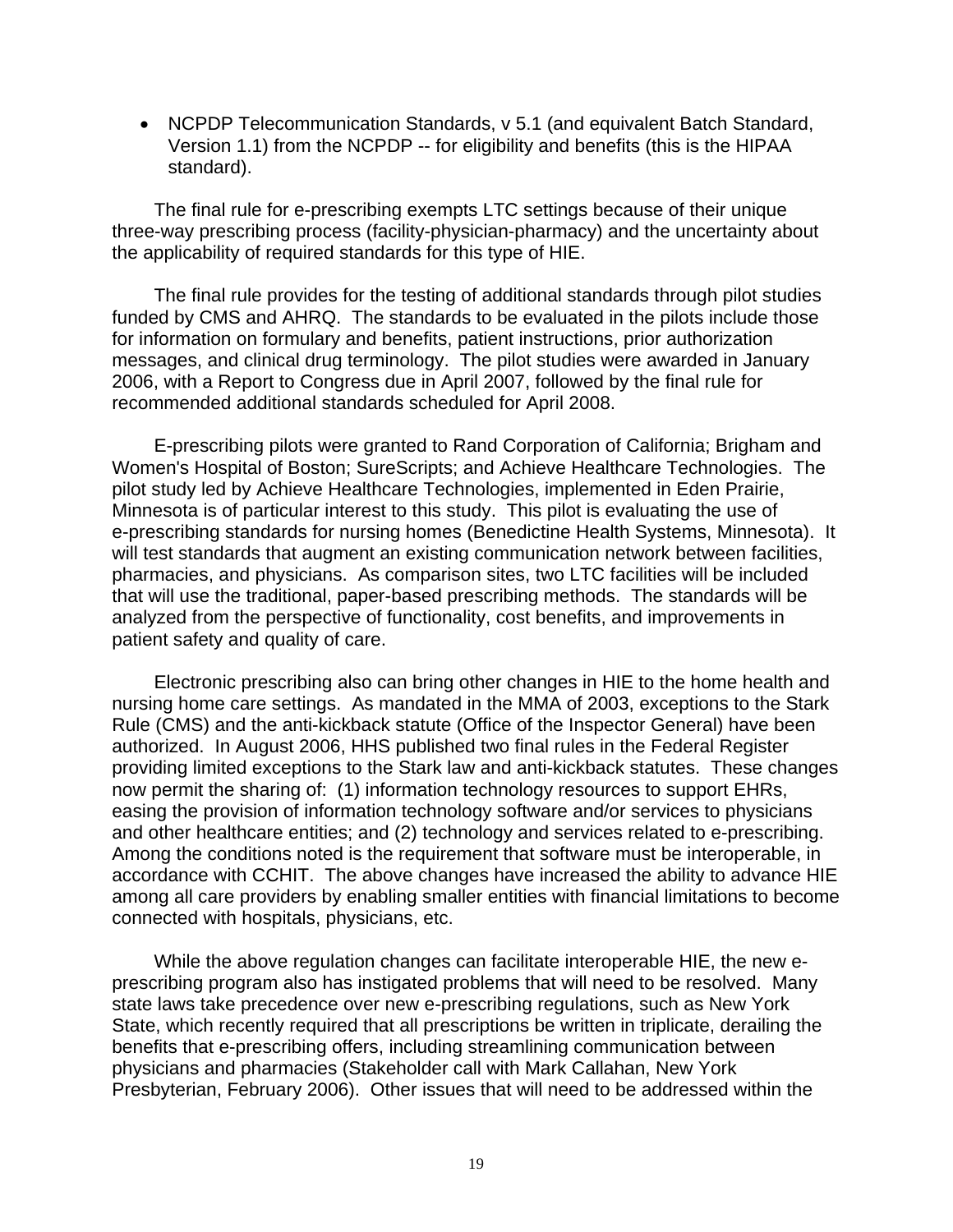scope of e-prescribing that affect the PAC/LTC environment include costs; different regulations, not only within states but for controlled substances; the federal Drug Regimen Review; and electronic signature standard requirements (Friedman, 2005).

b. Medicare Health Care Quality (MHCQ) Demonstration Program: The MMA of 2003 mandated several demonstration programs to improve and modernize the Medicare program. One of these demonstrations is Section 646 of the MMA, the MHCQ Demonstration Program. As stated by CMS, the objective of this major initiative is to improve quality while increasing efficiency through major, regional-level healthcare system redesign. As such, providers and communities have the opportunity to reform Medicare payment and redesign care delivery from the most basic to the highest level (CMS, 2006a).

Prior to the release of the Request for Proposals (RFP) in Spring 2005, CMS requested input and discussion from a variety of stakeholders and interested parties with regard to the overarching goals of the demonstration, and in September 2005, released RFP CMS-5017-N for submission of proposals with two separate solicitation phases (January 30, 2006, and September 29, 2006). From the submitted proposals, 8-12 healthcare organizations will be selected to participate in the five-year demonstration.

Within the context of the MMA, the goals of the Section 646 MHCQ demonstrations are to improve patient safety, enhance quality, increase efficiency, and reduce scientific uncertainty and medical variation that results in lower quality and higher costs (CMS, 2006b). To meet the above goals, CMS defined system redesign to include adoption and use of decision support tools, reform of payment methodologies, outcome measurements, and enhanced cultural competency in delivery of care. One component of system redesign should include adoption of and use of HIT within practice settings and clinical data exchange across and among practice settings within a community; in essence, a prototype national NHIN. To augment the across settings system exchange and encourage participation on a regional level, CMS identified specific groups that were eligible to compete in this demonstration award, including physician groups, integrated delivery systems, and/or organizations representing regional coalitions (which must include a full range of providers, including hospitals, clinics, HHAs, and SNFs). At the time of this report, these awards have not yet been announced.

# **D. Adoption of Health Information Technology: Other Select Efforts**

Barriers to the adoption of electronic HIT, including concerns of funding, interoperability, security, and investment return are well documented. A recent survey published in Healthcare Financial Management Association reported that the primary reasons for slow adoption rates of interoperable information technology systems by physician practices and hospitals include the lack of funding, the lack of standards, engaging physicians to adopt new technology, and the lack of interoperability (Healthcare Financial Management Association, 2006). With the high start-up and on-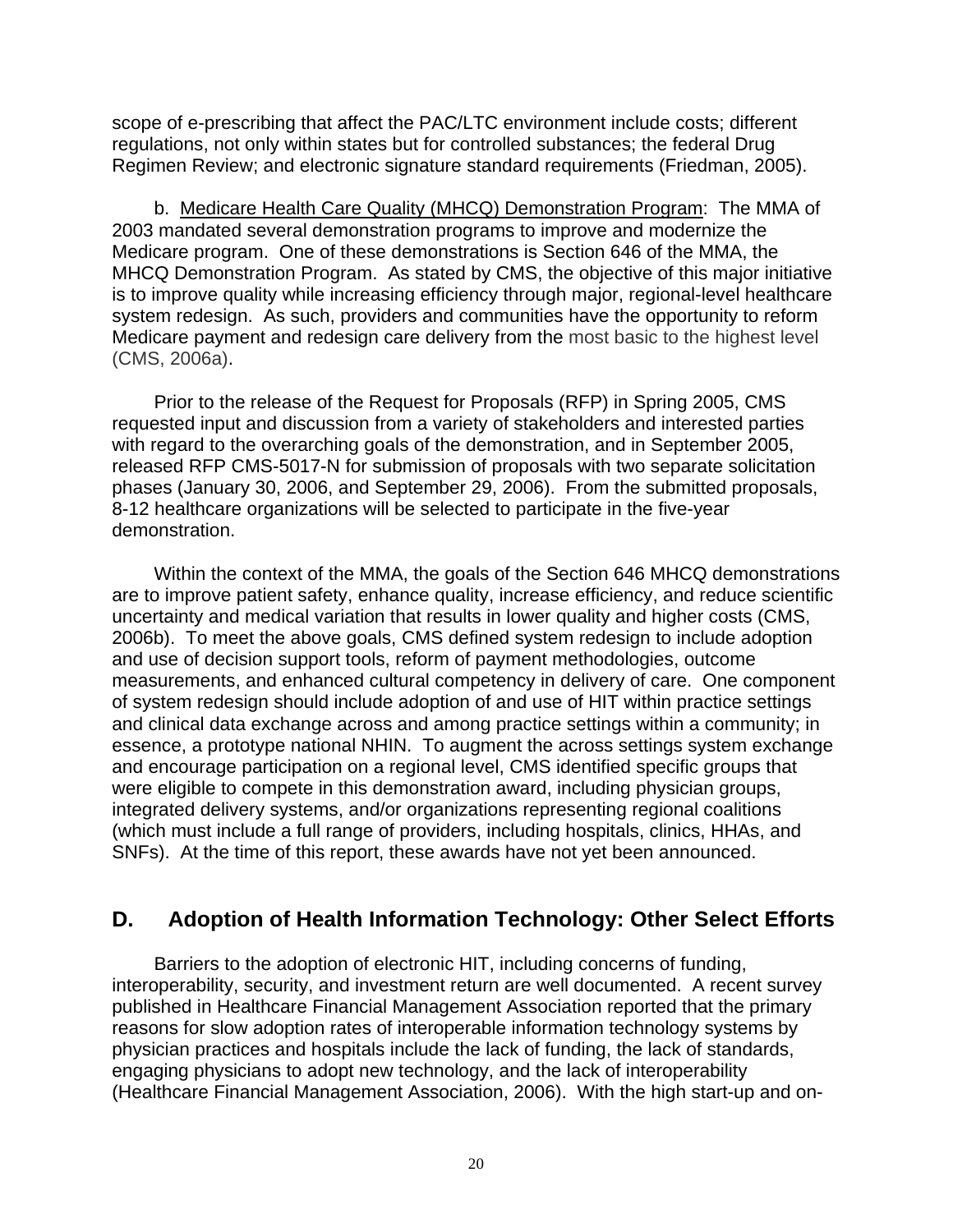going maintenance costs, limited standardized HIT products, uncertainty regarding the value of available products, and the absence of a strong business case for incurring such an expense, convincing these health providers to implement these systems remains a concern for these healthcare providers.

These concerns also are shared by HIE networks. From a 2005 survey of RHIO participants by Healthcare Informatics in collaboration with AHIMA and the Association of Medical Directors of Information Systems (AMDIS), 46% reported that funding is the largest challenge facing their organization and 33% reported that interoperability and standards development is the main challenge (Healthcare Informatics in collaboration with AHIMA and AMDIS, 2005). Recipients of AHRQ RHIO grants have been asked to develop business plans that will enable these organizations to be viable when their grant funding ceases. These grantees have identified potential alternative funding sources such as payments from hospitals, public health, laboratories, payors, and purchasers (see Section D.1 for more information on RHIOs).

While the AHIMA and AMDIS surveys discussed above were undertaken and targeted toward specific audiences (e.g., hospitals, physicians, industry executives, and other stakeholders), these same groups also are the leaders and beneficiaries of advancements in the health exchange technology. In currently operating RHIOs, hospitals make up the largest participants (88%), with clinics/group practices following at 74%, and LTC and PAC facility membership trailing at 20% (Healthcare Informatics in collaboration with AHIMA and AMDIS, 2005). As such, even though PAC/LTC are included in RHIO formations, the unique and specific needs and associated problems of PAC/LTC HIE go beyond the scope of these surveys. In fact, corresponding numbers for PAC/LTC settings are not available in the literature.

In one of the few studies that looked at EHR adoption in PAC/LTC, Kaushal and colleagues convened an expert panel in August 2005. Based on the experts' opinions, this study: (i) characterized several HIT functions that would be needed in an interoperable nationwide health information infrastructure, and (ii) estimated current and projected HIT adoption rates for several healthcare provider types. The types of HIT functionalities that they considered that are relevant to this paper were billing/claims; eligibility processing; results reporting; EHRs (e.g., demographics, problem list, medication list, allergies, advance directives); and computerized physician order entry (Kaushal et al., 2005b; Kaushal et al., 2005a; Poon et al., 2006).

| <b>TABLE 1: Estimated HIT Adoption Rates</b>                                                  |        |                               |            |            |                                            |           |            |            |
|-----------------------------------------------------------------------------------------------|--------|-------------------------------|------------|------------|--------------------------------------------|-----------|------------|------------|
|                                                                                               |        | <b>Current Adoption Rates</b> |            |            | <b>Projected Adoption Rates in 5 Years</b> |           |            |            |
|                                                                                               | Hosp   | <b>MD</b>                     | <b>SNF</b> | <b>HHA</b> | Hosp                                       | <b>MD</b> | <b>SNF</b> | <b>HHA</b> |
| Billing/claims                                                                                | 84-92% | 78-90%                        | 77%        | 73%        | 99%                                        | 99%       | 99%        | 99%        |
| Eligibility processing                                                                        | 18-24% | 10-19%                        | 17%        | 16%        | 58-65%                                     | 53-64%    | 54%        | 56%        |
| Results viewing                                                                               | 53-68% | 23-35%                        | 8%         | 6%         | 69-83%                                     | 51-69%    | 29%        | 29%        |
| EHRs (e.g., demographics,<br>problem list, medication list,<br>allergies, advance directives) | 11-18% | $9 - 15%$                     | 1%         | $- - -$    | 29-41%                                     | 25-38%    | 14%        |            |
| Computerized provider order<br>entry                                                          | 7-17%  | 5-9%                          | $1\%$      | $- - -$    | 37-54%                                     | 21-32%    | 14%        |            |
| <b>SOURCE:</b> Kaushal et al., 2005a.                                                         |        |                               |            |            |                                            |           |            |            |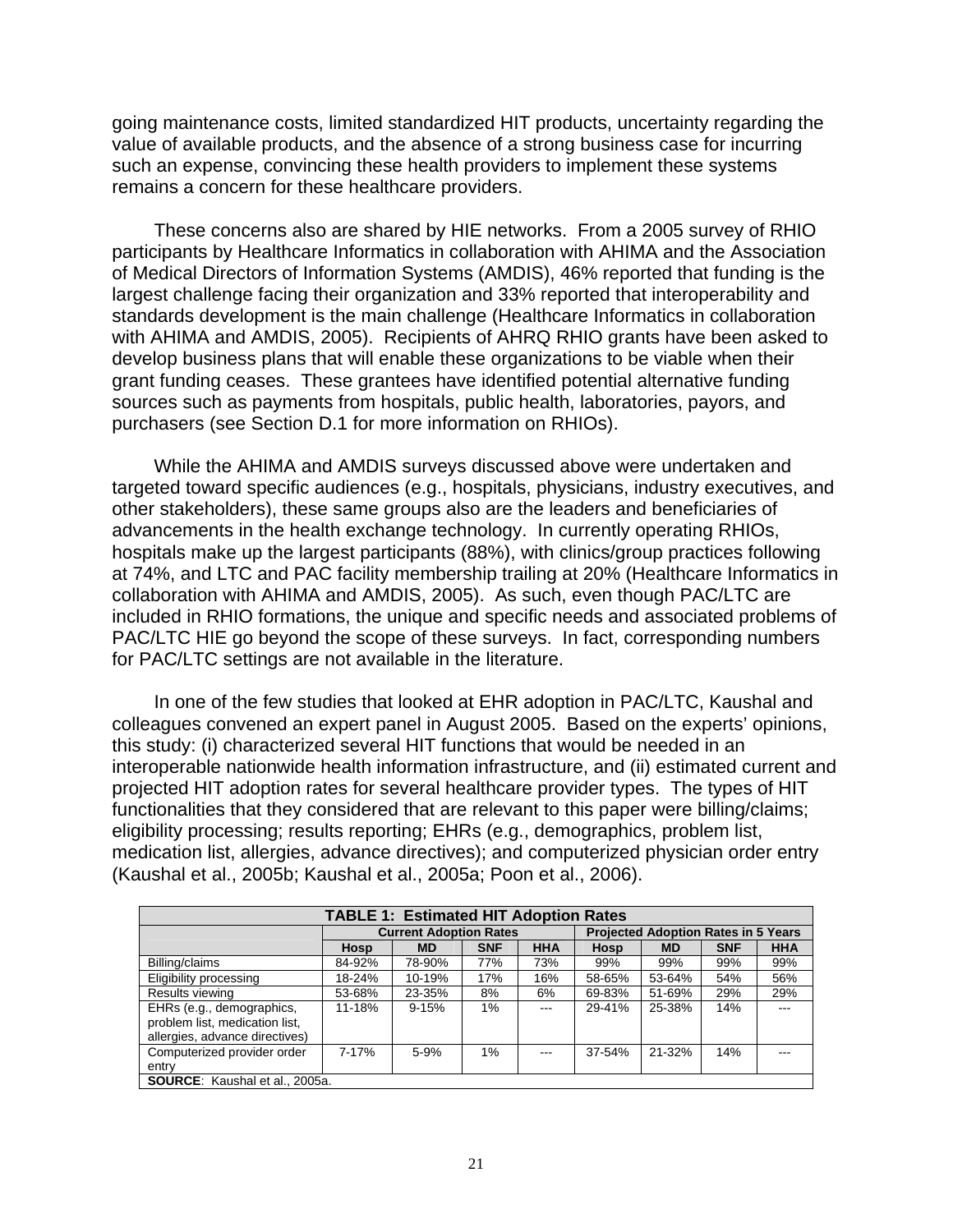Using information gathered from healthcare providers in two market areas, the experts attempted to estimate current and future HIT adoption rates for physicians, hospitals, SNFs, HHAs, laboratories and pharmacies. Table 1 below presents these estimates for hospitals, physicians, SNFs, and HHAs.

While the Kaushal et al. findings are based on expert opinion rather than empirical research, other research (discussed below) also has reported findings that support differences in HIT adoption rates between hospital and physician practices and PAC/LTC settings. Until HIT/EHR adoption in PAC/LTC provider settings is increased, the promises of an interoperable nationwide health information infrastructure will not be realized.

A common explanation for low adoption rates is that PAC/LTC settings have inherently greater resource limitations as compared to inpatient and ambulatory settings because of their unique patient population, providers, payors, and business case. With many competing financial priorities necessary (e.g., staffing, maintenance), nursing homes and HHAs do not generally have the operating margins to develop or purchase EHR systems (American Medical Directors Association [AMDA], 2005; Gloth III, Coleman, Phillips & Zorowitz, 2005). However, as the United States population ages, more focus on these care settings will be imperative. An overwhelming majority of SNF care (82%) is provided to Medicare and Medicaid beneficiaries. Medicare also is the largest single purchaser of home care services in the United States with 41 million beneficiaries (CMS, 2003; CMS, 2004; Pettey, 2004). Other research has indicated that implementation of EHR systems would in theory reduce errors and duplicative procedures, and reduce approximately 30% of the annual Medicare spending (Fisher et al., 2003).

Many PAC/LTC settings have chosen not to implement an EHR system because a strong business case is lacking. Stakeholders mentioned that compared to acute and ambulatory settings, they receive a lower volume of patients, they have higher rates of staff turnover, and the implementation and ongoing costs for EHR maintenance are very expensive as is the corresponding staff training. Most importantly, the implementation of an EHR system could disrupt the existing workflow that has adapted to the use of paper as the means for exchanging data. As one stakeholder stated, "if it isn't broke, don't fix it."

However, in spite of these reasons why adopting technology to facilitate the exchange of health information is slow and challenging, it is notable that in the course of conducting the stakeholder interviews, several health settings and other related organizations stood out as having innovative strategies to facilitate information exchange. The following findings from the stakeholder interviews describe what steps some HDSs and other healthcare organizations are making to address the issue of HIE. When applicable, representatives of interviewed sites were given the opportunity to review and correct the information provided below.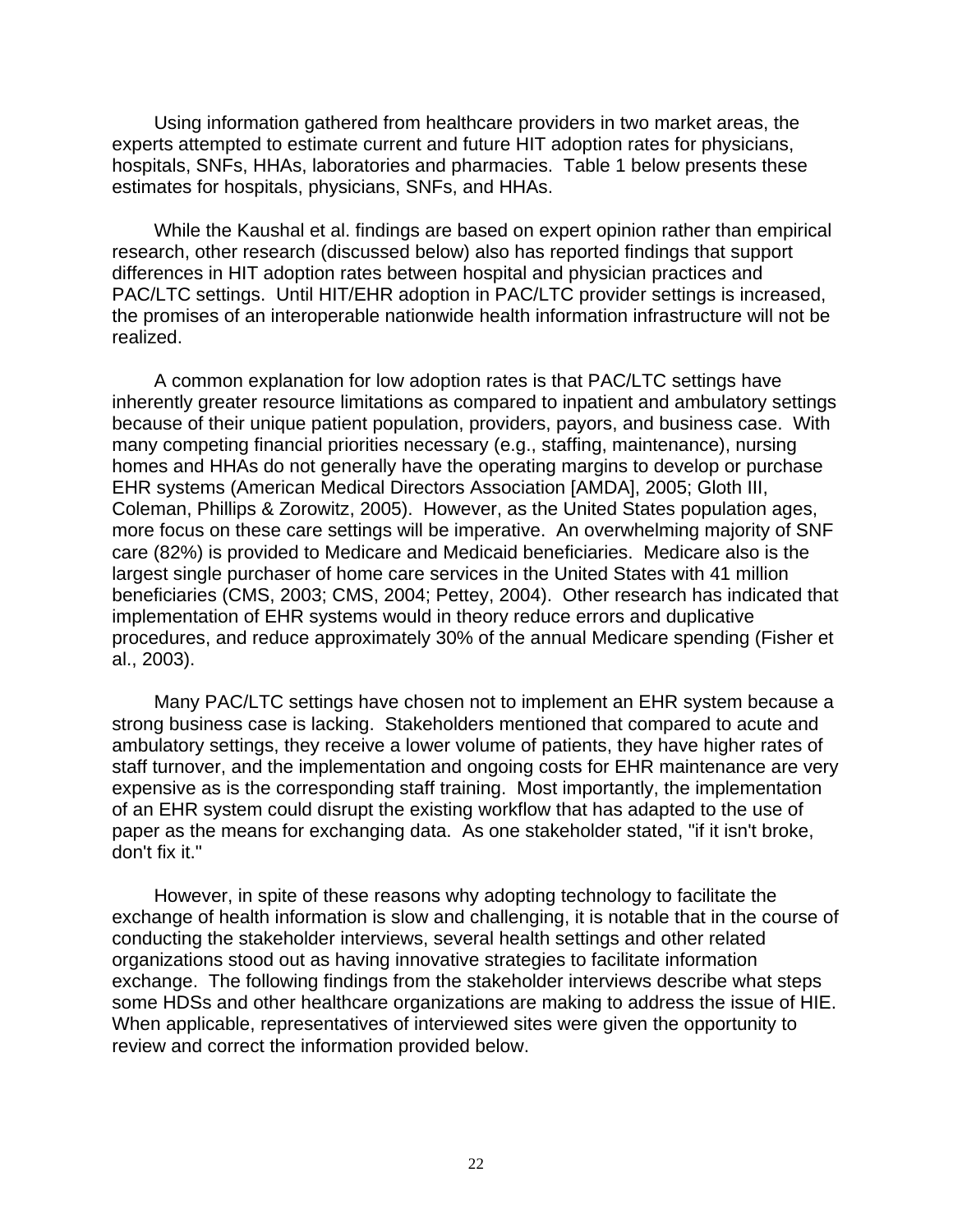#### *1. Regional Health Information Organizations*

The Healthcare Information and Management Systems Society (HIMSS) defines a RHIO as a group of organizations with a business stake in improving the quality, safety, and efficiency of (health) care delivery (Healthcare Informatics in collaboration with AHIMA and AMDIS, 2005). Because of the multiple issues (e.g., business, legal, legislative, technological, clinical, and cultural) involved in creating a crossorganizational interoperable health information network, the RHIO approach has become an attractive option at both the state and federal levels. Federal programs have emphasized and increased the amount of funding for grants and demonstrations for the planning and implementation of RHIOs. The ONCHIT indicates that the Federal Government has funded over 100 regional projects

(<http://www.os.dhhs.gov/healthhit/rhio.html>, 2005). Over 40 states are in some phase of RHIO planning or implementation or have projects that are focused on a RHIO perspective (HIMSS and the Center for Health Information & Decision Systems, 2006). Surveys have indicated that although grants are normally used for start-up and planning phases, alternative funding sources for RHIO start-up and continuation is necessary (Healthcare Informatics in collaboration with AHIMA and AMDIS, 2005). As there are no best practice methods for RHIO start-up, communities have produced their own design, specific to their own needs, with funding and planned funding coming from a variety of sources, including hospitals, employers, physician groups, non-profit groups, insurers, local government, user fees, financial incentives, and public (e.g., AHRQ) and private investors. Stakeholder and business organizations have joined together to increase further acceptance on a federal and regional level, and the following programs were implemented in the past year to facilitate adoption of the regional organization approach:

- The HIMSS RHIO Federation was established in late 2005 for the purpose of collaboration and knowledge exchange among existing RHIOs and developing organizations.
- The HIT Dashboard, online in 2006, is a joint effort between HIMSS and the Center for Health Information and Decision Systems (CHIDS) at the Robert H. Smith School of Business, University of Maryland, that has collected, mapped, and updated project information on over 500 state, federal, and private HIT initiatives, including RHIOs (HIMSS and the CHIDS, 2006).
- eHealth Initiative released a Connecting Communities Toolkit in 2005 to help aid in the development, planning, and implementation stages for regional organizations. The toolkit was implemented as an ever-evolving information portal, with up-to-date information available on policies, governance, financing, technology, and resources. This toolkit was funded thru a Cooperative Agreement of the Health Resources Services Administration Office of the Advancement of Telehealth.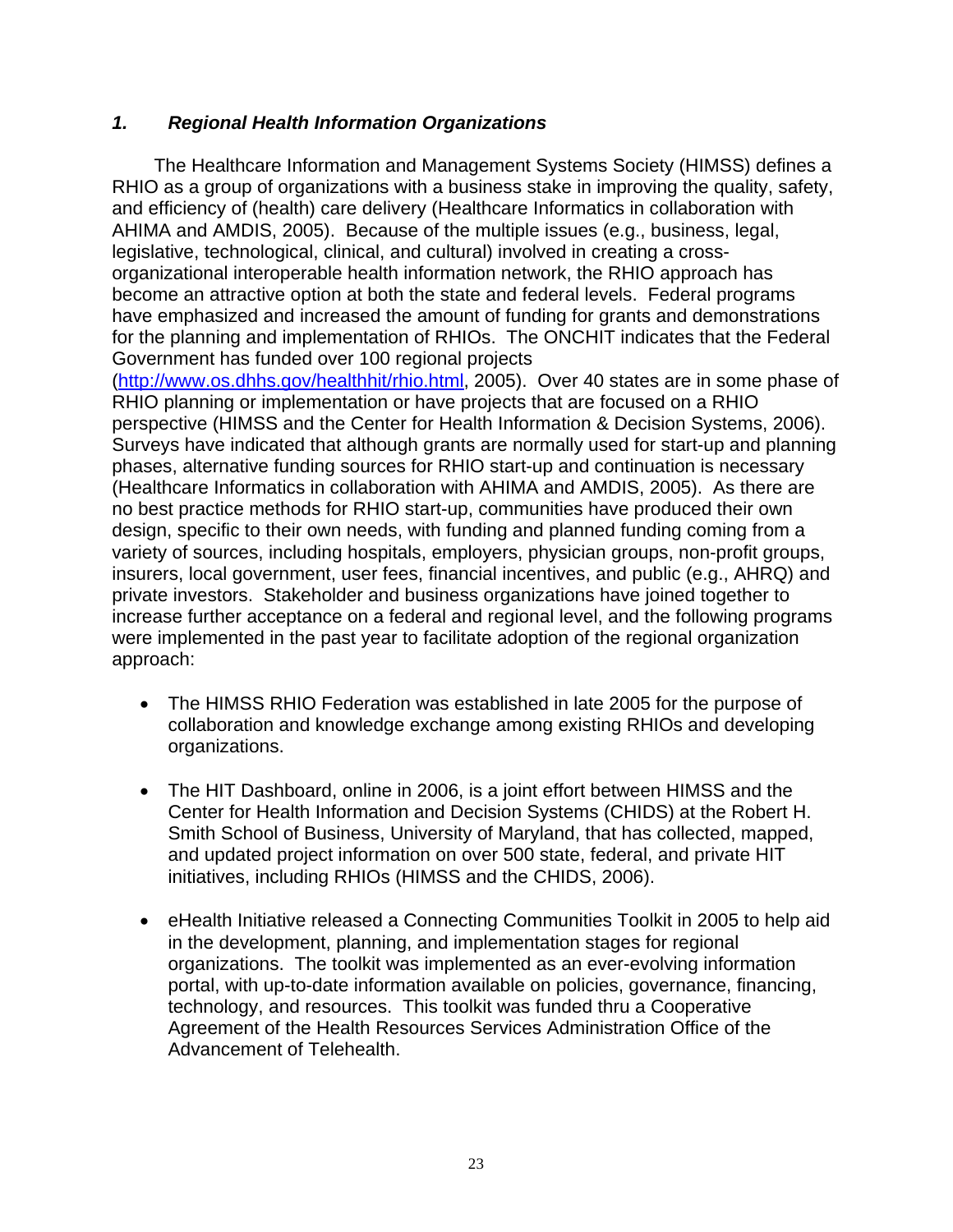#### *2. Quality Improvement Organizations (QIOs)*

In March 2006, the American Health Quality Foundation (AHQF) released "Quality Improvement Organizations and Health Information Exchange," a report discussing the current and future role of QIOs in the development of HIE. This report consists of: (1) input from an Advisory Panel that included QIO representatives, federal agencies, stakeholder groups, and industry experts; and (2) results from a national 2005 survey of QIOs. Findings from the report indicated that 42 of 53 QIOs were "substantially engaged in local HIE efforts, many in leadership roles." The report further broke down the types of involvement that QIOs are playing, ranging from liaising with physicians on issues related to HIE, to developing business plans for entire HIE networks. Results from the survey indicate that because QIOs are community-based and their primary goal is to improve healthcare quality, they are in an excellent position to further support HIE efforts (AHQF, 2006). HIE support also is evident through QIO work within the recently finalized CMS contracted 8th SOW, which includes a policy focus on physician and hospital adoption of HIE systems (e.g., EHRs, e-prescribing). Once again, however, there is little reference to HIT and PAC/LTC settings in this report.

#### *3. AHIMA LTC Summit Report and Recommendations*

The AHIMA is composed of over 50,000 members interested in facilitating and promoting the sharing of health information. In August 2005, AHIMA organized a "Summit on Health Information Technology and its Implications for Long-Term Care." More than 125 stakeholders from 14 organizations attended and participated in the summit. The result of their efforts is a list of 11 action steps to promote EHRs and other technology in LTC settings that should be taken over the next two years (AHIMA, 2005). Although all 11 recommendations are critical, three action steps are particularly pertinent to this project.

One salient recommendation is to "advocate for and adopt data content and messaging standards that support a unified language and promote interoperability across care settings." This recommendation highlights the need for interoperable data content and messaging standards for health and social status, cognitive ability, and functioning domains. The recommendation states that "standardized assessments/data sets (for example, MDS and Outcome and Assessment Information Set [OASIS]) must incorporate HIT content and messaging standards. Any new data collection tools developed and mandated must also incorporate HIT content and messaging standards." Identifying the need for vocabulary and messaging standards for required patient assessments and functional status is a critical for encouraging the use of HIT in PAC/LTC settings. As noted earlier in this report, NCVHS endorsed in September 2006 the CHI content and exchange standards needed for functioning and disability content and patient/client assessments.

The second noteworthy recommendation is to "promote the design, development, and implementation of a standardized patient transfer/summary of care document to enhance the coordination of care across settings and reduce risk to the patient."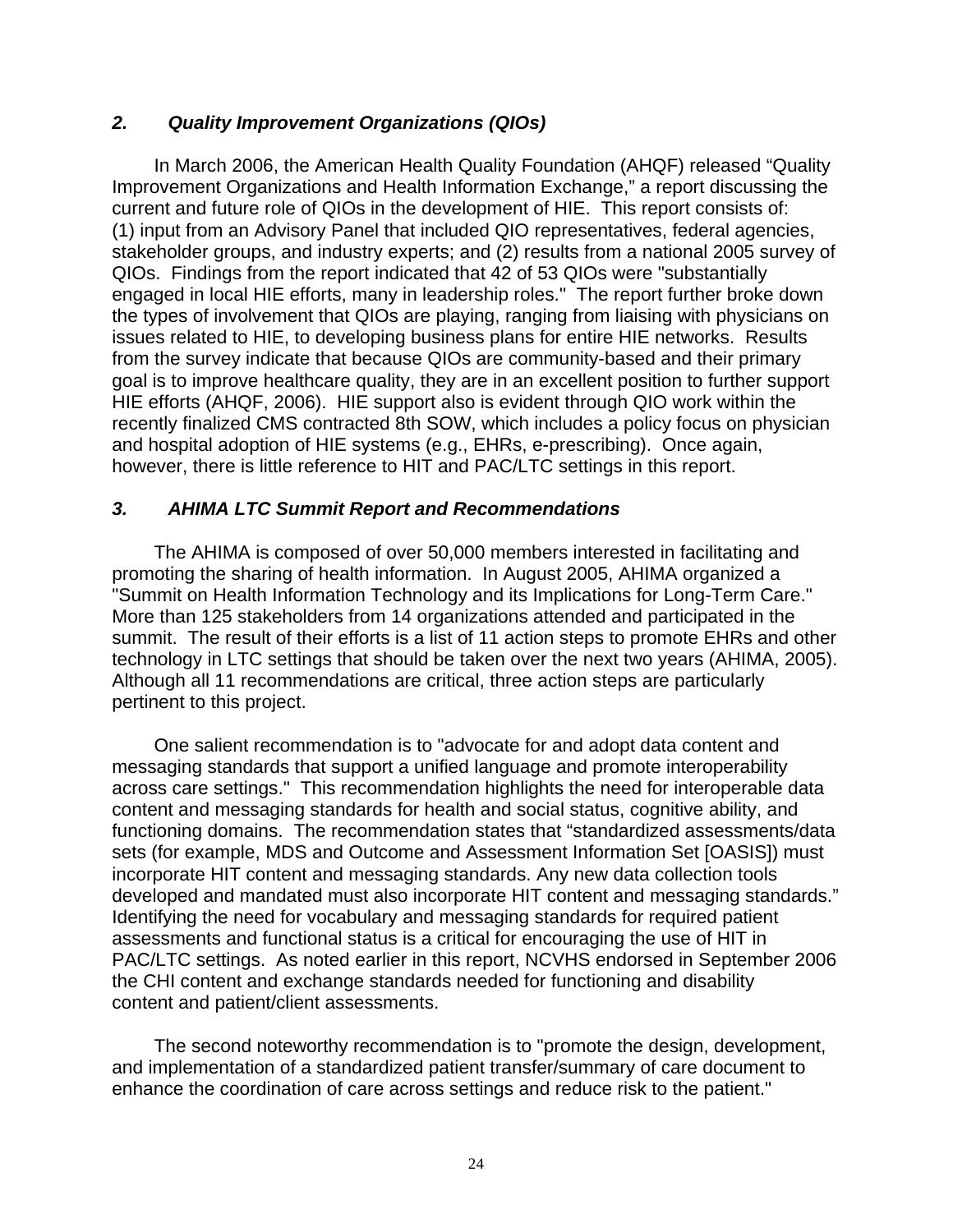Participants at the LTC Summit indicated that the value of a standardized transfer document in the provision of care cannot be understated. Patients are particularly vulnerable to errors at times of care transitions because of the various mechanisms that are currently used to transfer information. The HL7 CCD Implementation Guide balloted in December 2006, holds promise for the development of a standardized summary document. However, the likely HITSP endorsement of a subset of the CCD content will not include clinical content critically important for patients treated by PAC and LTC providers (e.g., advance directives, functional status, etc.). The impact of such a limited endorsement (e.g., on the specification of CCHIT criteria) is unknown. A more comprehensive discussion of the relevant content necessary in a transfer document is presented in Section IV.B.2 of this report.

The third recommendation that is particularly important for successfully advancing and implementing several of the recommendations that emerged from the LTC HIT Summit is "[f]or the LTC community to engage in the national agenda, benefit from interoperability, and participate in HIEs, they must fully participate in standards activities" (AHIMA, 2005). Participation by members of the LTC community in the various SDOs that specify standards for EHRs and other HIT applications is essential if LTC providers wish to influence how interoperable HIT standards are developed. As noted through out this report, many standard setting activities do not include a focus on the content and messaging standards needed when treating chronically ill disabled and elderly persons who will receive a variety of services across numerous settings and providers. Establishing collaborations across stakeholders (i.e., various LTC provider types, vendors, physicians, nurses) could create opportunities for the perspectives of the LTC community to be considered when identifying and developing standards needed for interoperable HIT and EHR systems.

#### *4. Indiana Health Information Exchange*

The University of Indiana and the Regenstrief Institute have long been in the front in terms of adopting HIT to support clinicians and provide them with the information necessary to do their jobs. Building upon previous work led by Drs. Clem McDonald and Marc Overhage, the Indiana Health Information Exchange (IHIE) was established as a non-profit venture joined by a number of HDSs in Indiana. The IHIE is comprised of over 48 hospitals and has approximately 3,000 physicians who access the network (Stakeholder call with Marc Overhage on February 22, 2006). With AHRQ funding and a variety of other sponsors including BioCrossroads, regional and local hospitals, and the Regenstrief Institute, the IHIE recently implemented a community-wide clinical messaging project. Each participating partner has access to patients' clinical results using a single IHIE-controlled electronic mailbox (eHealth Initiative, 2006).

#### *5. Utah Health Information Network*

The Utah Health Information Network (UHIN) is a community health information network that began in 1993 (Stakeholder call with Jan Root on March 17, 2006). It is a coalition of healthcare providers, payors, and state government with the common goal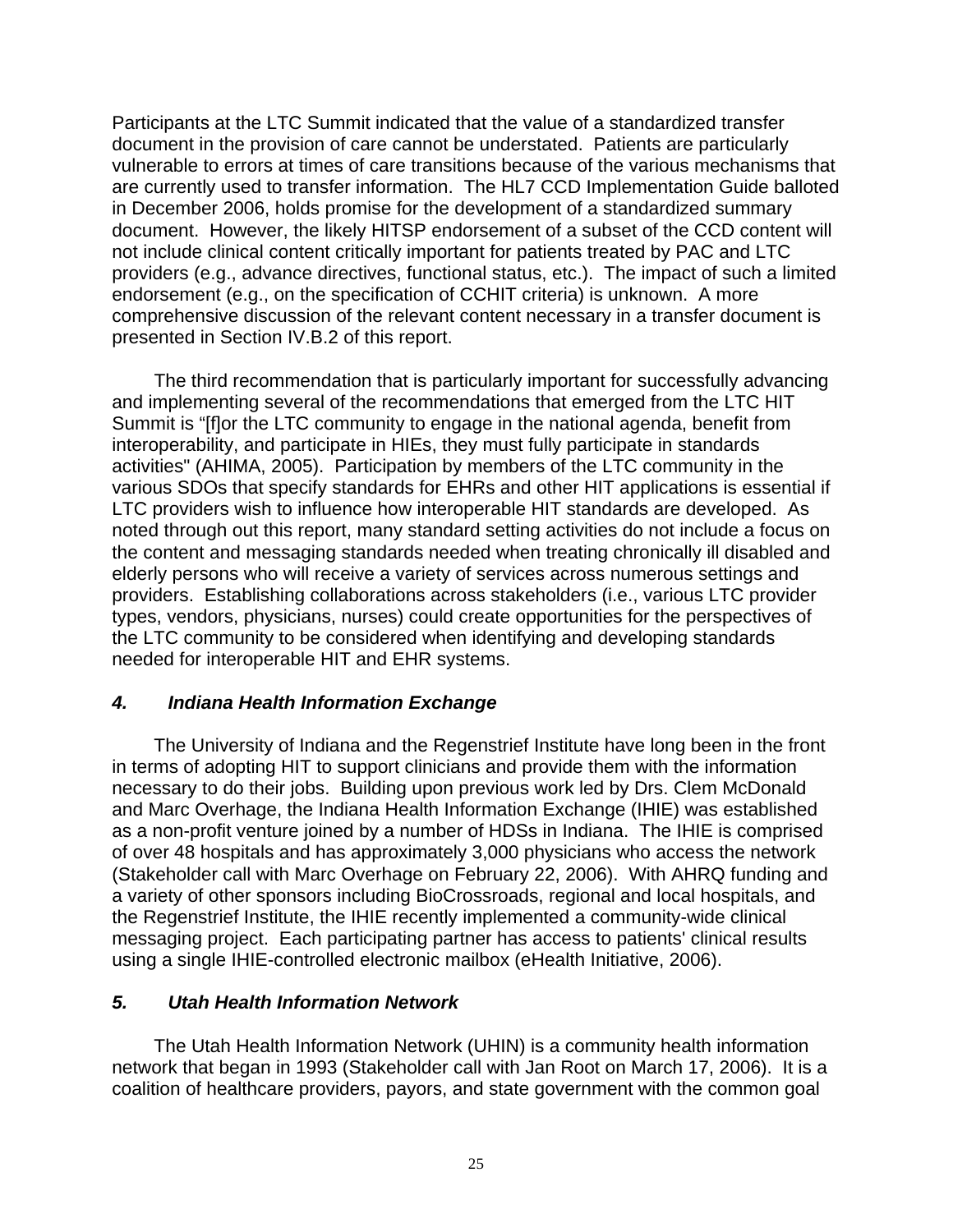of reducing costs by standardizing administrative data, particularly payment data. The network community sets the data standards that providers and payors voluntarily agree to adhere (Stakeholder call with Jan Root on March 17, 2006). The UHIN standards are then incorporated into the Utah state rule via the Insurance Commissioners Office.

UHIN operates as a centralized secure network through which the majority of healthcare transactions pass in the state. Nearly all payors and hospital providers are participating in this project. PAC and LTC providers recently began submitting Medicaid claims data through the UHIN, as it became mandatory in the state in the summer of 2006.

The UHIN developed a tool, which they provide free of charge to providers for use in electronically submitting claims. The tool is provided so that even the smallest provider can submit claims and electronically receive remittance advices. This has drastically reduced the amount of paper processing required for payors and has streamlined the payment of claims and remits, which has resulted in providers receiving payment more quickly. Under an AHRQ grant, they will use what they have learned standardizing the administrative data and pilot test the exchange of a limited set of clinical data (medication history, discharge summaries, history and physical, and laboratory results) with a small number of hospital providers, including an Intermountain Healthcare hospital, and one or two physician offices. This pilot began in August 2006.

#### *6. Montefiore Medical Center*

Montefiore Medical Center (Montefiore) is an integrated delivery system in Bronx, New York, providing a full range of services, including specialty care to both local and outside populations. It serves a medically underserved population, a large number of whom are young, minority, and poor (Burke, 2006). Montefiore owns a large HHA and contracts with a number of SNFs in the area. They are using information technology to support the use of clinical pathways and retrospective assessments of practice and outcomes to improve quality of care. Montefiore is one of several acute care hospitals involved in the formation of the non-profit entity called the Bronx RHIO. The other collaborators include other acute care hospitals, over 40 community-based primary care centers, two nursing homes, two HHAs, payors, physician offices, and laboratories. They recently received a grant from the New York Department of Health's initiative called HEAL-NY to start-up a data exchange RHIO in the Bronx. The focus of the Bronx RHIO is to facilitate the sharing of clinical data among providers with disparate systems and levels of sophistication in using EHR systems.

#### *7. New York Presbyterian Hospital*

New York Presbyterian Hospital is one of the largest hospitals in the country and is the university hospital for the Cornell and Columbia Schools of Medicine. AHRQ funded the New York-Presbyterian Hospital/Weill Cornell Medical Center as an Integrated Delivery System Research Network (IDSRN) partner, one of nine IDSRN grant recipients. In collaboration with the Visiting Nursing Service of New York (VNSNY),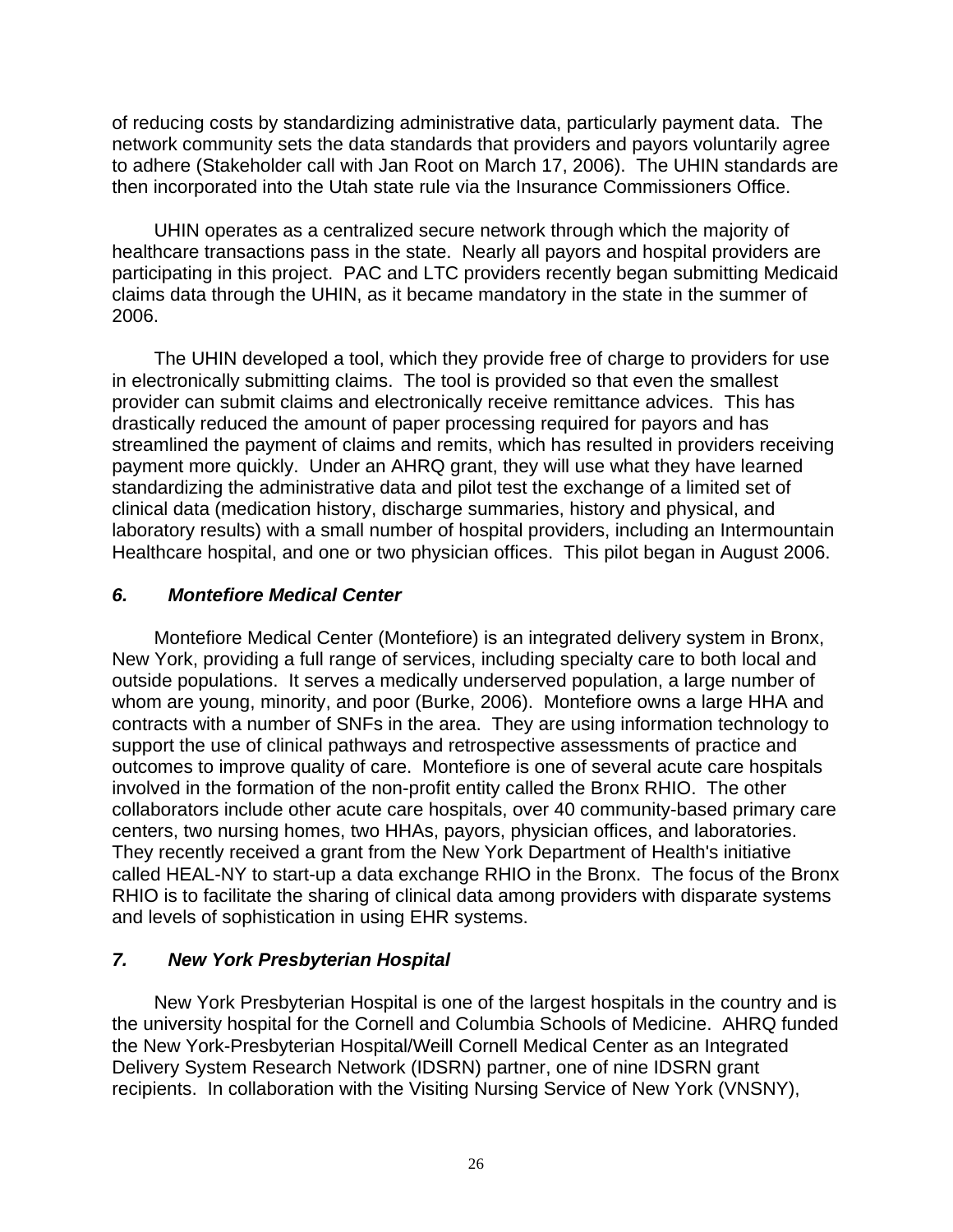New York Presbyterian developed an electronic home health plan of care, known as the e-485. CMS requires that a plan of care be developed and signed by a physician and be followed by the HHA staff. This plan of care needs to be updated every recertification period (currently 60 days). Historically, the 485 form was the plan of care, and although the form itself is no longer required by CMS, the development and updating of the plan of care is still mandated. Furthermore, although the form is not required by CMS, the information on the form is required for billing purposes, so most HHAs have elected to continue to use the form.

At present, New York Presbyterian is able to generate this form using data from their EHR system, print it out, and fax it to the VNSNY. The benefits of the electronic 485 are that it: (1) is legible; (2) provides a more complete order set; (3) facilitates the co-management of patient care between the physician and the HHA staff; (4) incorporates evidence-based order sets and prompts; and (5) involves the physician in developing the home health plan of care. The electronic 485 now is being used for multiple HHAs that receive referrals from New York Presbyterian/Weill Cornell. In November and December 2006, they pilot tested the electronic transmission of the care plan to a few HHA teams within the VNSNY via a web-based portal. The electronic transmission will allow for more interaction between the referring providers and the HHA, and will create a data-rich environment that allows for more active comanagement of patients between physicians and HHA teams. This pilot was funded by a new AHRQ task order under the IDSRN contracting mechanism (Stakeholder call with Dr. Mark Callahan, February 16, 2006, and timeframe clarified by personal communication with Dr. Robert Rosati on January 4, 2007).

#### *8. Erickson Retirement Communities*

Erickson Retirement Communities**,** Catonsville, Maryland owns and operates 13 Continuing Care Retirement Communities (CCRCs) in the United States. Four of their communities are considered "mature campuses" and include a medical center, a certified HHA, inpatient and outpatient rehabilitation services, a SNF, and an assisted living facility (ALF) (Stakeholder interview, Daniel Wilt, March 23, 2006). Erickson does have some specialists on campus that are employed by Erickson and some that are not (e.g., podiatry and dentistry).

Erickson does not own or operate most specialty clinics and does not own or operate any acute care centers. Erickson has developed an electronic chart summary, which is generated out of their electronic medical record and can be accessed via the web or at any of their facilities' workstations. The chart summary includes relevant current and historical information such as advanced directives, medication lists, laboratory results, problem lists, contact information for patient and caregivers, etc. This chart enables electronic HIE between the physician and other Erickson providers who work in other health settings such as the HHA on the Erickson campus. Care coordination is facilitated as physicians can access this information on or off-campus and can then coordinate in a timely manner with the emergency department physician if a patient requires acute care. In November 2005, Erickson launched a website,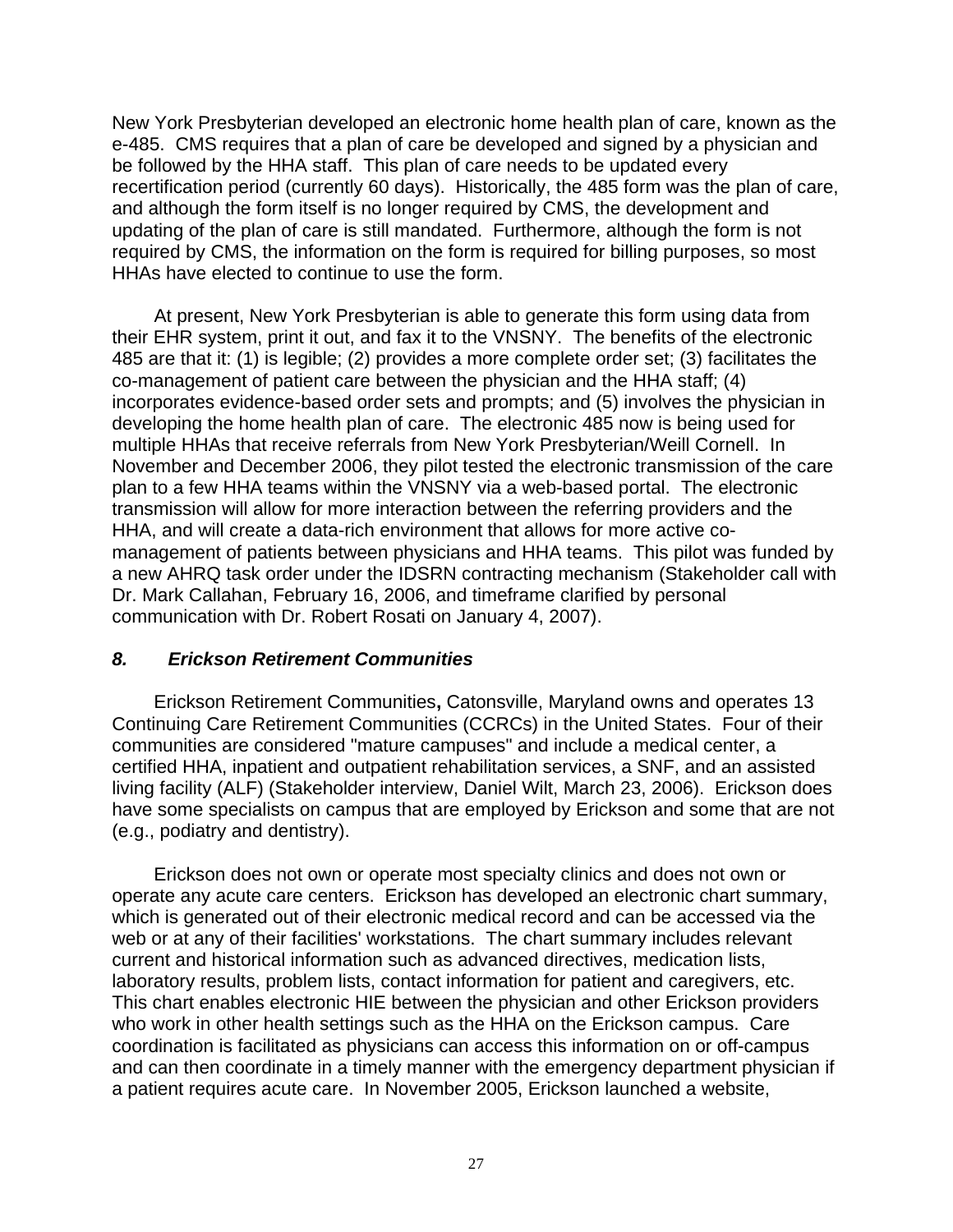[https://myhealth.erickson.com,](https://myhealth.erickson.com/) which is provided to their residents free of charge. Patients can have read-only access to their own medical record including the chart summary discussed above. Patients can download it to a USB (that Erickson provides free of charge) and take it with them (should they travel or be away for extended periods of time). Alternatively, patients can access this information via the web.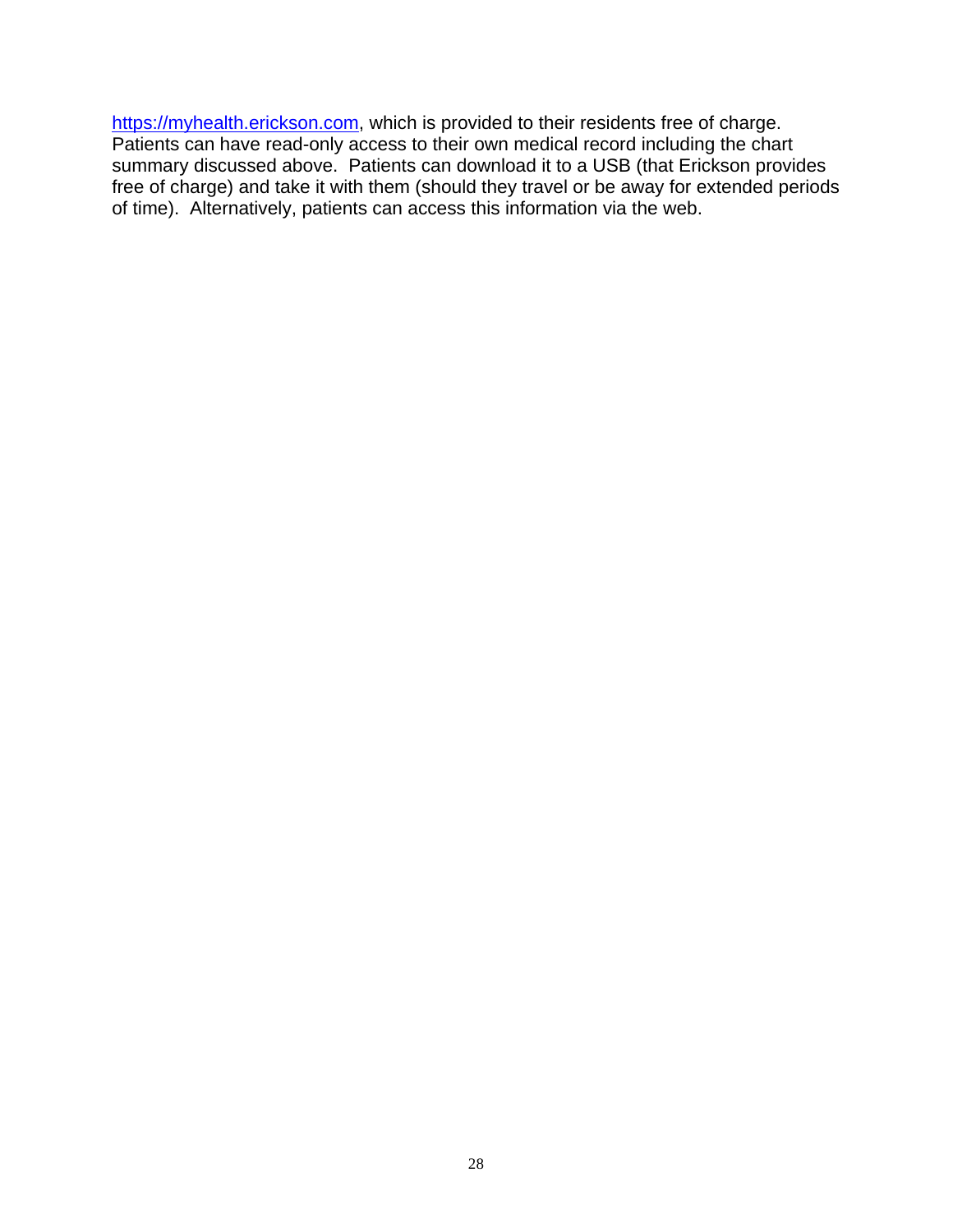# IV. HEALTH INFORMATION EXCHANGED AT TIMES OF TRANSITION

# **A. Illustrative Case and Introduction**

#### **Illustrative Case**

*A frail older person who lives alone in her apartment sustains a hip fracture. She is initially assessed by the paramedics and asked a series of questions about the circumstances surrounding her fall, in addition to her current medical problems, medications, and allergies. She is then evaluated in the emergency department by an intake coordinator who asks her about insurance coverage and next of kin, as well as a nurse and physician who repeat many of the same questions asked by the paramedics. The patient may or may not have any prior records that can be accessed by the emergency room staff and if she did have prior records, the staff may or may not have made the effort to review them. She then undergoes diagnostic imaging to confirm her fracture and is admitted to the inpatient orthopedic floor.* 

*Upon arriving on the inpatient orthopedic floor, she undergoes a comprehensive nursing intake evaluation by a floor nurse and is seen by both the orthopedist and a hospital physician (hospitalist) who each undertake a different medical assessment in preparation for surgery. The patient also has contact with the anesthesiology service, and different nursing staff in the operating room and in the recovery center before returning to the orthopedic ward. The next*  day, she has contact with a physical therapist and occupational therapist, and a new floor *nurse. Next she interacts with a discharge planner who arranges transfer to a SNF for her to continue with her rehabilitation. In transit, she has contact with two ambulance drivers.* 

*Upon arrival at the SNF, she again undergoes an intake assessment by a nurse and an evaluation by either a physician, nurse practitioner, or physician's assistant. The SNF staff also will complete the required MDS assessment. In addition to meeting new SNF nurses, an SNF physical therapist, and an occupational therapist, the patient meets a new discharge planner who arranges for her to return to her apartment with skilled home care services.* 

*Upon returning home, she undergoes a comprehensive assessment by a home care nurse that includes the required Outcome and Assessment Information Set (OASIS). She also is seen by a home care physical therapist, an occupational therapist, and may receive visits from a home health aide. Once home, she returns to her primary care physician and nursing team to provide ongoing continuity and coordination of her medical care.* 

*At each of these transition points the patient is asked many of the same (or similar) demographic, insurance, and health-related questions.* 

This case illustrates the many transitions that occur for a fairly circumscribed and straightforward episode of care. For all of these transitions, a successful "hand-off" of health information between professionals in each setting is critical to achieving an optimal outcome. In many respects, this case has been oversimplified. For example, the patient did not develop any complications such as an infection or blood clot that would require transfer back to the hospital. The patient could have had dementia and therefore would have been unlikely to be able to provide accurate information regarding her medical history or her insurance. It also does not address the multiple medications that are likely to have been prescribed to this patient or the multiple medication changes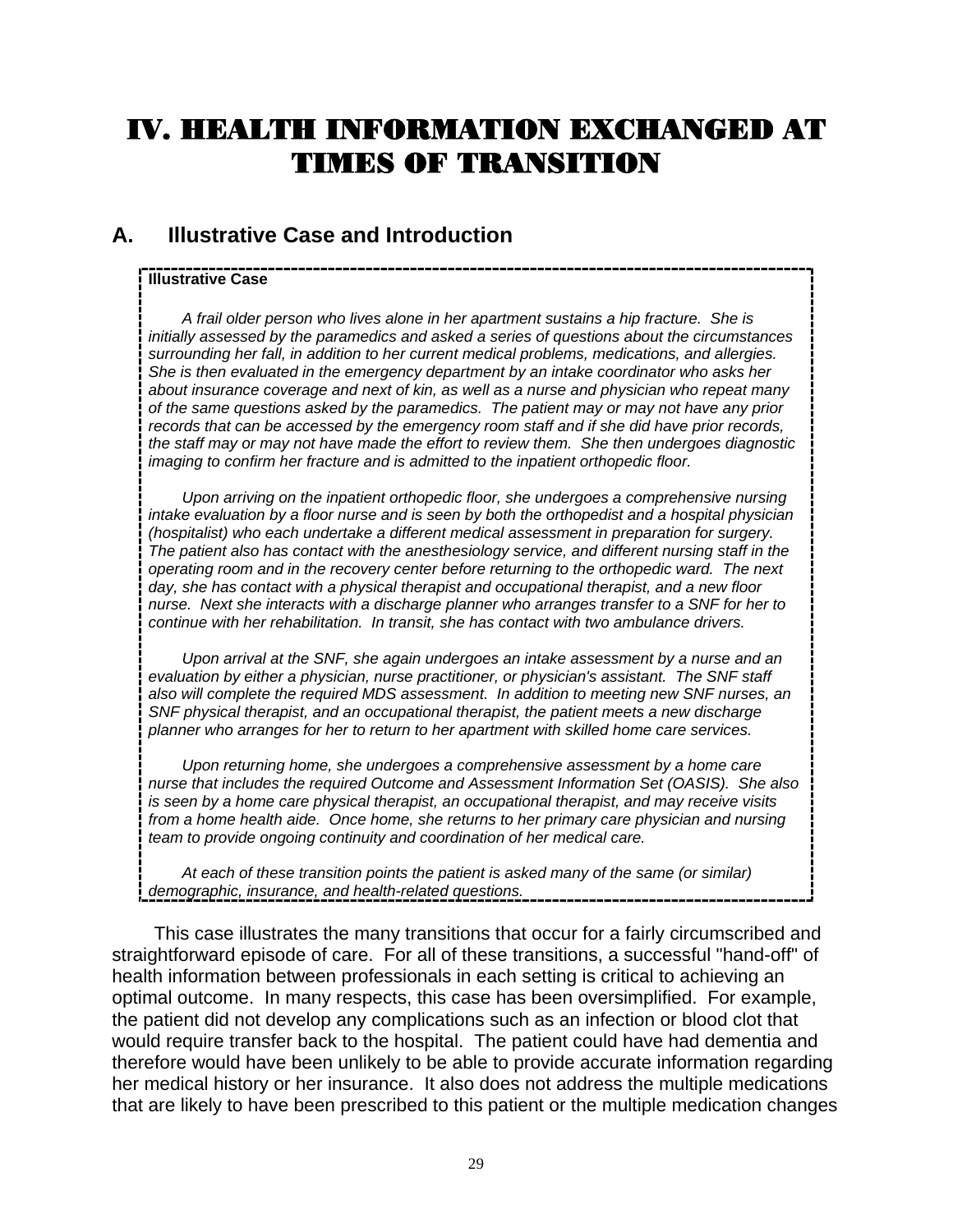that are likely to have occurred as the patient transitions from one setting of care to the next.

This scenario exemplifies why improved HIE is a critical step toward reducing medical errors, improving quality, and increasing efficiencies for patients who receive care across settings. HIT offers great potential to foster improved communication across these settings. However, to be effective, the technology needs to support and be integrated into workflow processes and be acceptable to practicing clinicians and patients.

The 2005 White House Conference on Aging recommended that the unique needs of older adults be identified and included in the development of a blueprint for a national health information system (White House Conference on Aging, 2005). Implementation of interoperable HIT would permit that, as Americans age, essential longitudinal health information be available to all healthcare providers across care settings. Interoperable HIE is particularly important to older adults with chronic illness in general and frail older adults in particular. As the case of the woman who suffers a hip fracture illustrates, this population often receives care in multiple, disparate settings. In addition, family caregivers play a significant role in executing the care plans and ensuring quality and safety before, during, and after care hand-offs. HIT could support the capture of patient and caregiver preferences and patient entered data. The AHIC has established a workgroup on Consumer Empowerment which has as its broad charge the need to promote "wide spread adoption of a personal health record that is easy-to-use, portable, longitudinal, affordable, and consumer-centered" (HHS, 2006c). Consumers' use of PHRs is one strategy that would enable the exchange of longitudinal health information as patients transition from one healthcare provider to another. In addition, HIE between patients/caregivers and clinicians is another focus of another of the AHIC use cases (HHS, 2006b), confirming the importance of this information being included in an EHR.

However, as previously described, research has found HIT adoption rates are relatively low across healthcare settings. To date, most of the technological developments largely have occurred in hospitals and to a lesser extent in ambulatory settings. PAC and LTC settings face many of the same challenges as confronted by hospital and physician offices when considering HIT investments including: (i) concerns about how the market will change and whether the HIT/EHR products acquired today will continue to be functional as the market evolves; (ii) lack of understanding about HIT standards and uncertainty about which standards should be included in EHR/HIT products; and (iii) lack of standardized EHR/HIT products from which PAC and LTC providers may select. These uncertainties are believed to have contributed the low rates of more functional EHR/HIT solutions by PAC and longer care providers.

The supply of more robust and standardized EHR/HIT solutions have not as available to PAC settings, including HHAs and SNFs, and other LTC settings such as nursing homes and ALFs, to the same degree as has been the case for hospitals and physician offices (Kramer et al., 2004). Among the many possible reasons for this discrepancy is that care is delivered differently in acute and PAC/LTC settings. First,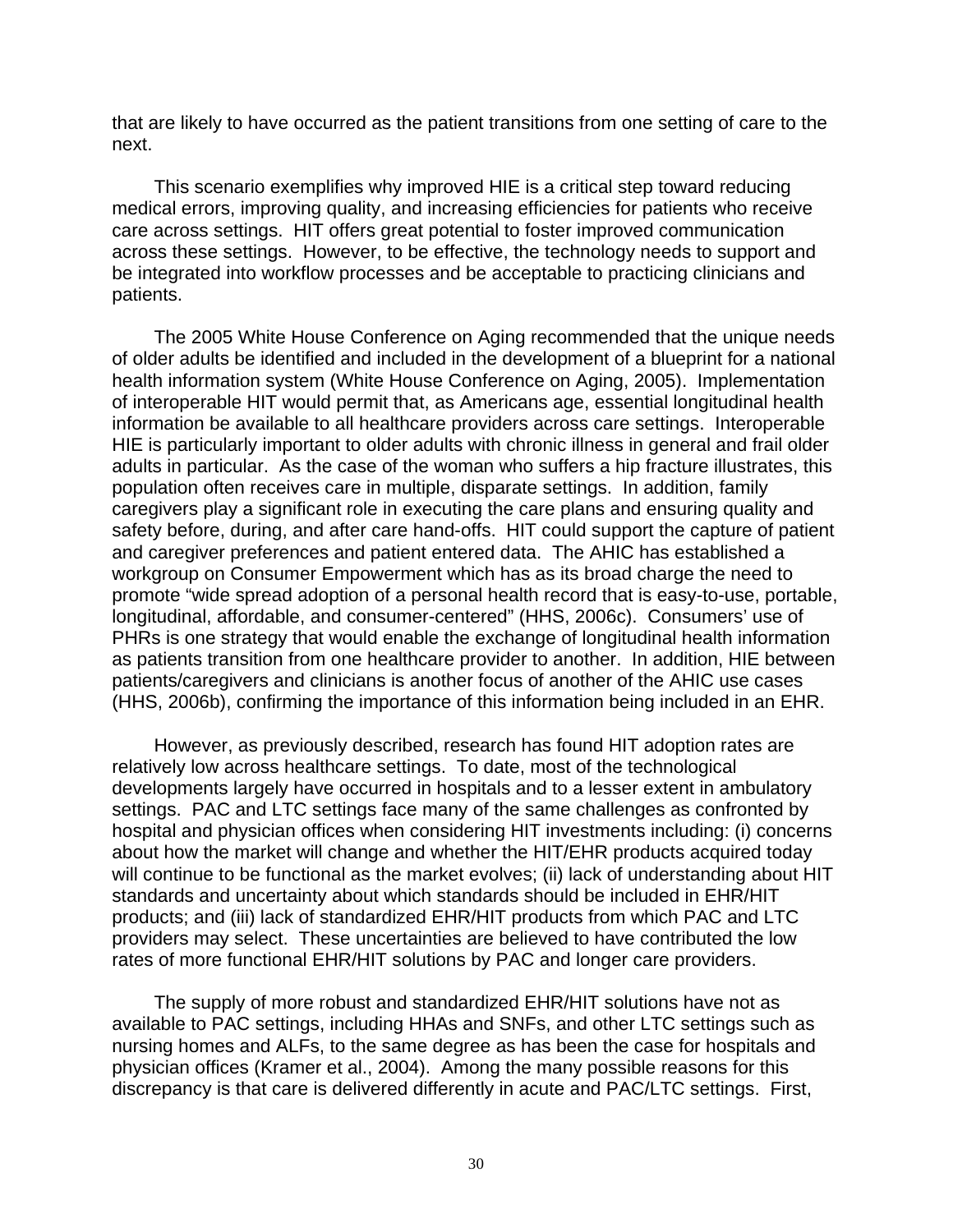care in PAC and LTC settings is delivered primarily by certified nursing assistants (CNAs) and nurses, but also a more prominent role is played by a wide array of other healthcare professionals including dietary, social work, physical and occupational therapy, and recreational therapy. Thus, an EHR system must accommodate the needs of these professionals and paraprofessionals for gathering, synthesizing, and communicating information to support successful implementation of the overall care plan.

Discussion of interoperable EHR systems must acknowledge other key differences between care settings. Acute, post-acute, and LTC settings often have different staffing ratios, different clinical information needs, different orientations and approaches to assessment and management, and face different regulatory and reimbursement requirements. These disparate requirements translate into different data needs. For example, in PAC and LTC settings, healthcare professionals and paraprofessionals place greater emphasis on improving functional and cognitive status as patients in these settings generally have limitations in physical and/or cognitive functioning, assessments of these clinical domains are required by regulation, and payment for services in these settings is determined, in part, based on each patient's physical and cognitive status.

PAC and LTC settings also face some unique challenges with respect to HIT implementation. As observed, in nursing homes, for example, CNAs deliver a large proportion of care. CNAs are characterized by a high degree of turnover, may speak English as a second language, and may have limited health and/or computer literacy (Hernandez-Medina, Eaton, Hurd & White, 2006; Stone & Wiener, 2001). Nonetheless, the information CNAs collect is very important to care planning and reflects many of the services delivered in nursing homes. Further, from a financial perspective, the typical operating margins in nursing homes are much lower than in hospitals and therefore may not support investment and maintenance of EHR systems (AHIMA, 2005; AMDA, 2005). Thus, while HIT could support data collection and exchange in PAC/LTC settings, the staff characteristics and turnover rates, and limited operating margins for facilities also may limit the ability to invest in HIT and support ongoing training costs.

## **B. Overview of Clinical Information Exchanged at Times of Transition**

While HIT can support the collection and exchange of information collected by nurses, CNAs, and other staff in PAC/LTC settings (e.g., therapists, physicians), the level of detail typically captured at the point of care may not be the type of information needed at times of transitions (e.g., discharge or transfer from PAC/LTC settings to hospitals). As previously mentioned, members of the LTC community identified priority action steps needed to advance the use of HIT in LTC settings in the "Roadmap for Health IT in Long-Term Care" (AHIMA, 2005). One of the identified action steps was the need to design, develop, and implement a standardized patient transfer/summary of care document to enhance the coordination of care across settings and reduce risk to the patient. The Roadmap suggested starting with developing a standardized patient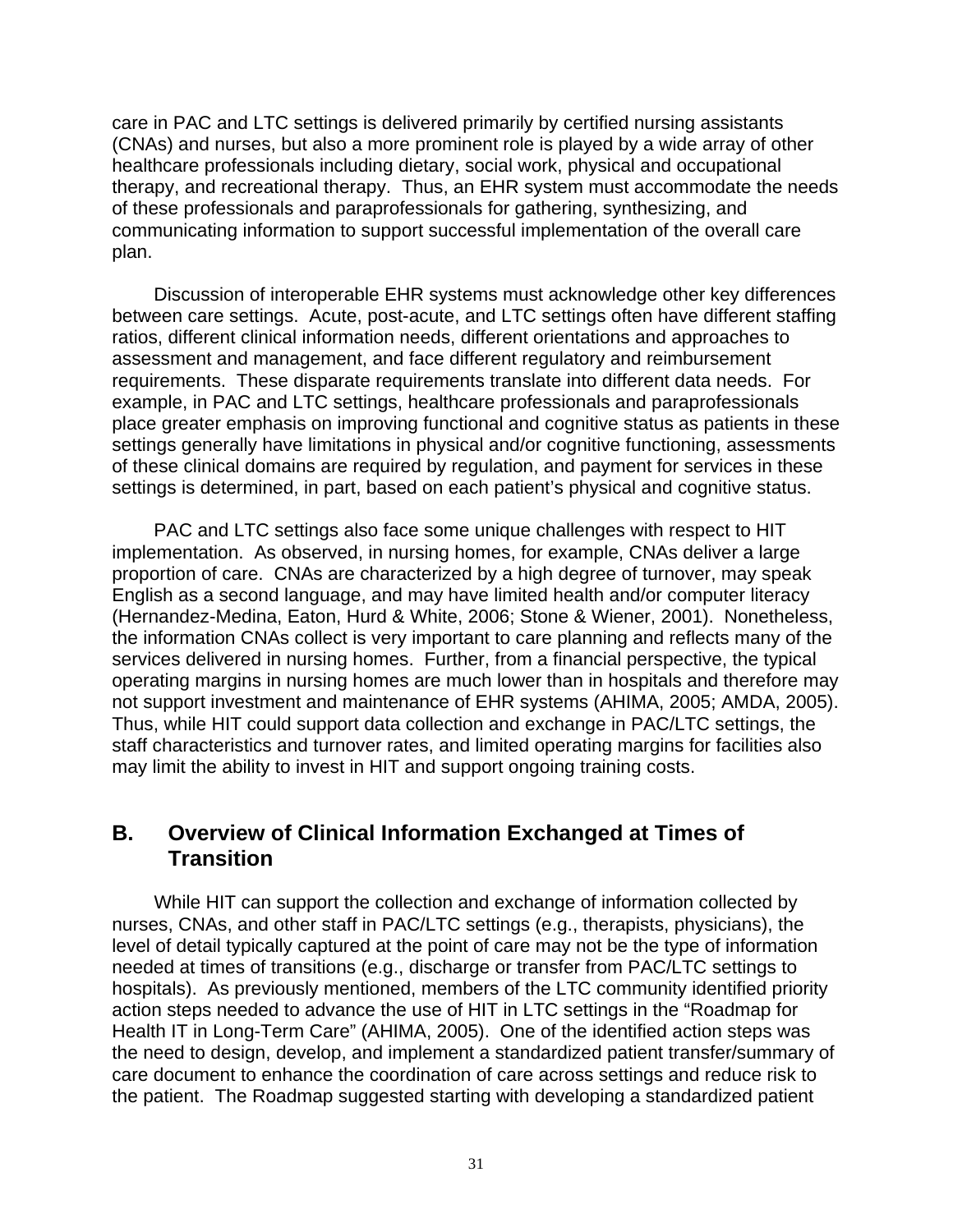transfer/summary of care record or document, and integrating data format, content, definitions, and messaging to enable interoperable exchange of this information.

Based on a review of published literature, summaries of large national conferences, and documents produced by professional societies, at present there is no consensus on the specific content and type of information exchange needed between acute, post-acute, and LTC settings. Despite this lack of consensus, when data elements are proposed, most authors and organizations arrive at a very similar list of data elements that will be described herein. What is clear is that standardized core content needs to directly inform care delivery during the immediate time period at or around the time of transfer to facilitate the immediate provision of care by the receiving team (Coleman, Foley & Phillips, 2003; Coleman, 2003; Terrell et al., 2005). Too much information can be distracting to clinicians. Moreover, including a large number of data elements could create serious inefficiencies given that at each transfer point, these data may need to be reviewed and updated. Eventually, the process could buckle under its own weight.

Identifying and standardizing the needed core content of a transfer summary creates opportunities to support safe and efficient care transitions between settings, and could facilitate better decision making when it comes to matching patient care needs with the care setting.

#### *1. Medium Used to Transmit Information*

Each of the various mediums offers certain advantages and disadvantages. The sources consulted in preparing this report uniformly confirmed that sending paper documents with the patient and facsimile transmissions remain the two most frequently used communication approaches to support HIE to and from PAC/LTC settings. The information is predominantly handwritten, supplemented by photocopies of pertinent information such as the medication administration record, recent laboratory results and diagnostic imaging results, or recent assessments. Fax machine usage is nearly ubiquitous in most healthcare settings, which is a distinct advantage. However, it is possible for faxed pages to become misplaced or for the fax machine to fail and legibility of information continues to be an issue. While continued reliance on paper or fax transmission does not require the initial and ongoing costs associated with HIT implementation, continued reliance on paper and/or fax to exchange information at times of transition does not address the identified problems related to incomplete and/or untimely HIE. In addition, transmission of information in paper or fax form limits efficient reuse of information as patients transfer across settings. Because limited EHR adoption rates and limits on the ability of many existing HIT solutions to exchange and reuse content, healthcare systems that possess this technology often have to continue to utilize another medium to exchange information at the time of transfer. This may include printing a computer-generated summary to send with the patient or fax it to the next care setting.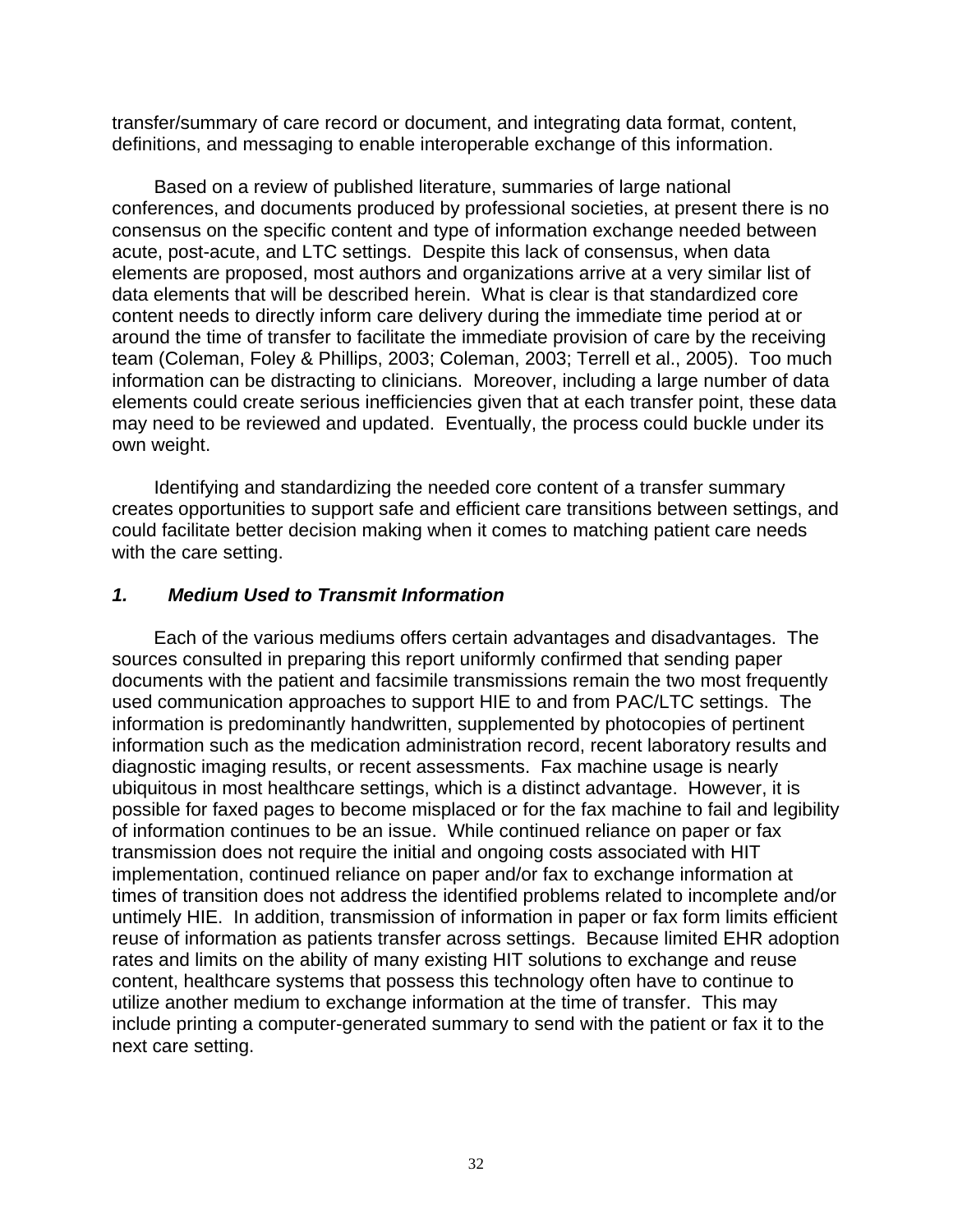Not all information exchange necessarily has to occur from provider to provider. There are distinct advantages to patients managing their own information during transfers (Coleman, 2003; Coleman, Parry, Chalmers & Min, 2006). There is a growing interest in exploring the feasibility of providing patients with up-to-date health information in an electronic format that they could convey from one provider to the next. Conceptually, the patient and caregiver would continue to function as a conduit through which clinicians in different settings would communicate key information, except now HIE would occur electronically. This could be accomplished using simple technology such as a Microsoft Word or Excel document contained in a binder, a CD-Rom, or a jump drive. A more advanced approach is to store the information in a shared care plan on a password-protected website. PeaceHealth, an integrated delivery system located in Alaska, Oregon, and Washington received an AHRQ grant to implement such an approach and the resultant PHR website can be viewed at

<https://www.sharedcareplan.org/Default.asp?Javascript=Yes>. Erickson Retirement Communities, discussed in Section III.D.8, also provides their patients with access to a web-based summary document of their medical chart.

#### *2. Content of Information*

The transfer of timely and accurate information across settings is critical to the execution of effective care transitions. Practitioners need an understanding of the patient's goals, baseline functional status, active medical and behavioral health problems, medication regimen, family or support resources, durable medical equipment needs, and ability for self-care (HMO Workgroup on Care Management, 2004; Coleman, 2003; Coleman, 2002). Without this information, service duplications may occur, important aspects of the care plan may be overlooked, and conflicting information to the patient may be conveyed. Incomplete information transfer can result in critical errors, such as the patient returning home without life-sustaining equipment (e.g., supplemental oxygen or equipment used to suction respiratory secretions). The absence of information about an older patient's baseline level of cognitive function may result in an acute decline in cognitive status being mistaken for chronic dementia. Furthermore, a lack of understanding of a patient's functional health status, including both physical and cognitive, may result in transfer to a care venue that does not meet his or her needs.

As stated earlier, there is no consensus as to what comprises the core clinical information that practitioners require as patients transition from setting to setting. However, there are several efforts underway that will attempt to describe the content that is needed as patients transition across healthcare settings. With support from the John A. Hartford Foundation, the Society for Hospital Medicine (SHM) has undertaken a consensus effort to create a model for Idealized Hospital Discharge Planning. This effort emphasizes the importance of creating a discharge summary that is explicitly focused on the receiving healthcare team rather than a historical document that is created to satisfy the requirements of the medical records department (Halasyamani et al., 2007). Within its Transforming Care at the Bedside initiative, the Institute for Healthcare Improvement has launched a transition out of the hospital initiative that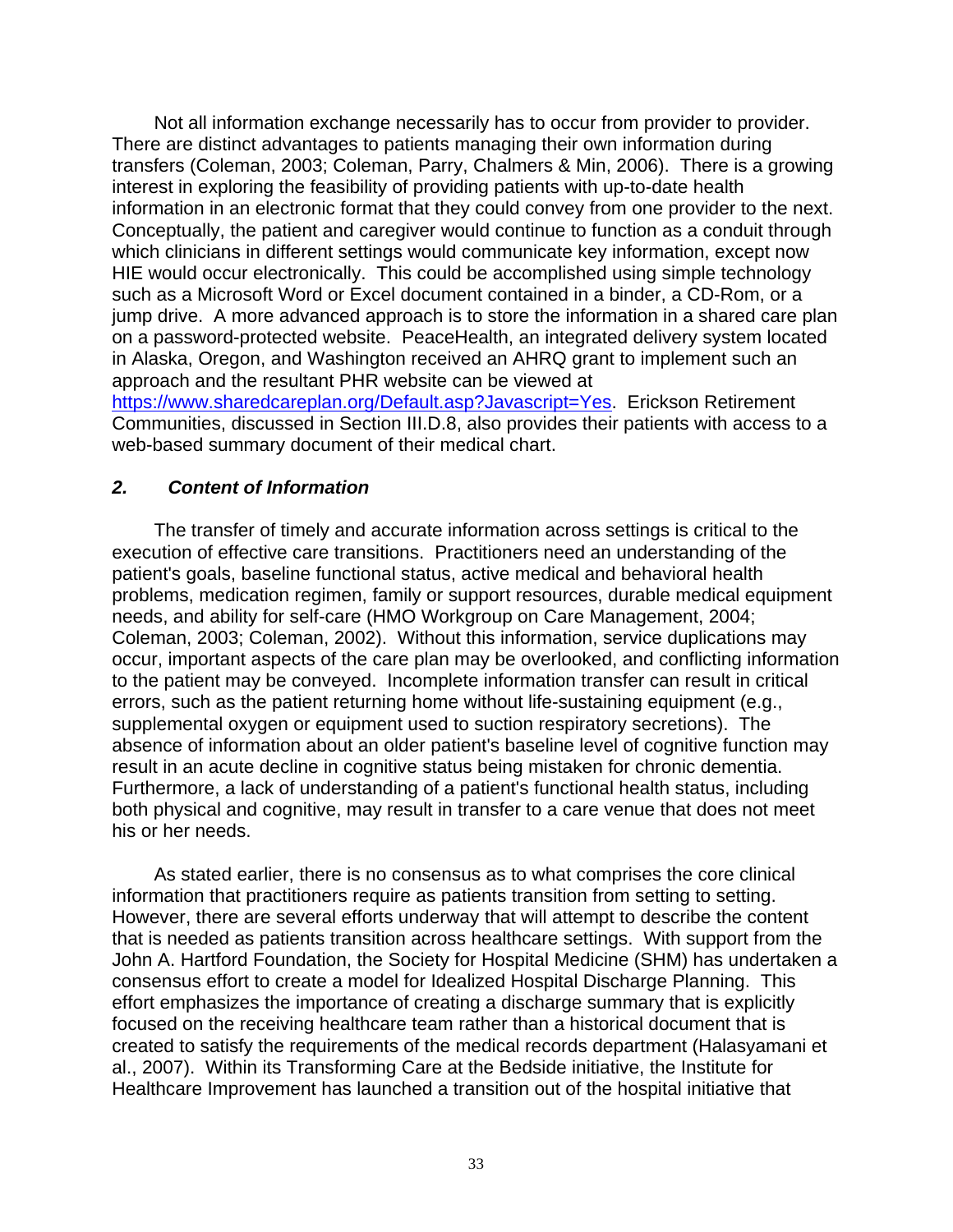includes an emphasis on information transfer to the next care setting (Institute for Health Care Improvement, 2006b).

In addition, a review of different national efforts that have attempted to define important clinical content needed at times of transition is potentially instructive for describing the types of information needed to be exchanged. Included among these efforts is the HL7/ASTM CCD work. The CCD not only describes the type of information needed for clinical summary documents (using the domains identified by the CCR), but also specifies in an implementation guide, being balloted by HL7, the "structure and semantics of clinical documents for the purpose of [electronic] exchange" (Health Level Seven and ASTM, 2006). The CCD and three other efforts that specify the types of information needed at times of transition are highlighted herein:

- Table 2: Continuity Care Document (CCD) (Health Level Seven, Inc. and ASTM, 2006);
- Table 3: Uniform Patient Assessment for Post-Acute Care tool proposed by the University of Colorado at Denver Health Sciences Center to CMS (CMS, 2006c);
- Table 4: The HMO Care Management Workgroup (which is comprised of medical and nursing operations leaders from many of the nation's exemplar Medicare Advantage programs (HMO Workgroup on Care Management, 2004); and
- Table 5: The Veterans Affairs Geriatrics and Extended Care (GEC) Referral Discharge Planning Tool (Department of Veterans Affairs, 2006).

The type of clinical information specified in each of these efforts is presented in Tables 2-5. Generally, the intent of these efforts is to help the receiving care team quickly develop an understanding of an individual patient from the standpoint of functional status (pre-morbid as well as present status), the immediate care needs that require attention, an accurate and up-to-date medication list, self-care ability and family support, and insurance coverage. Although there are some differences between these four efforts, what is most instructive is the observed high degree of overlap among the identified domains. The overlapping domains of clinical information may be instructive to the LTC Community, SDOs, and others as they consider the type of clinical content that needs to be exchanged and continue to advance the standards needed for the exchange of patient transfer/summary documents.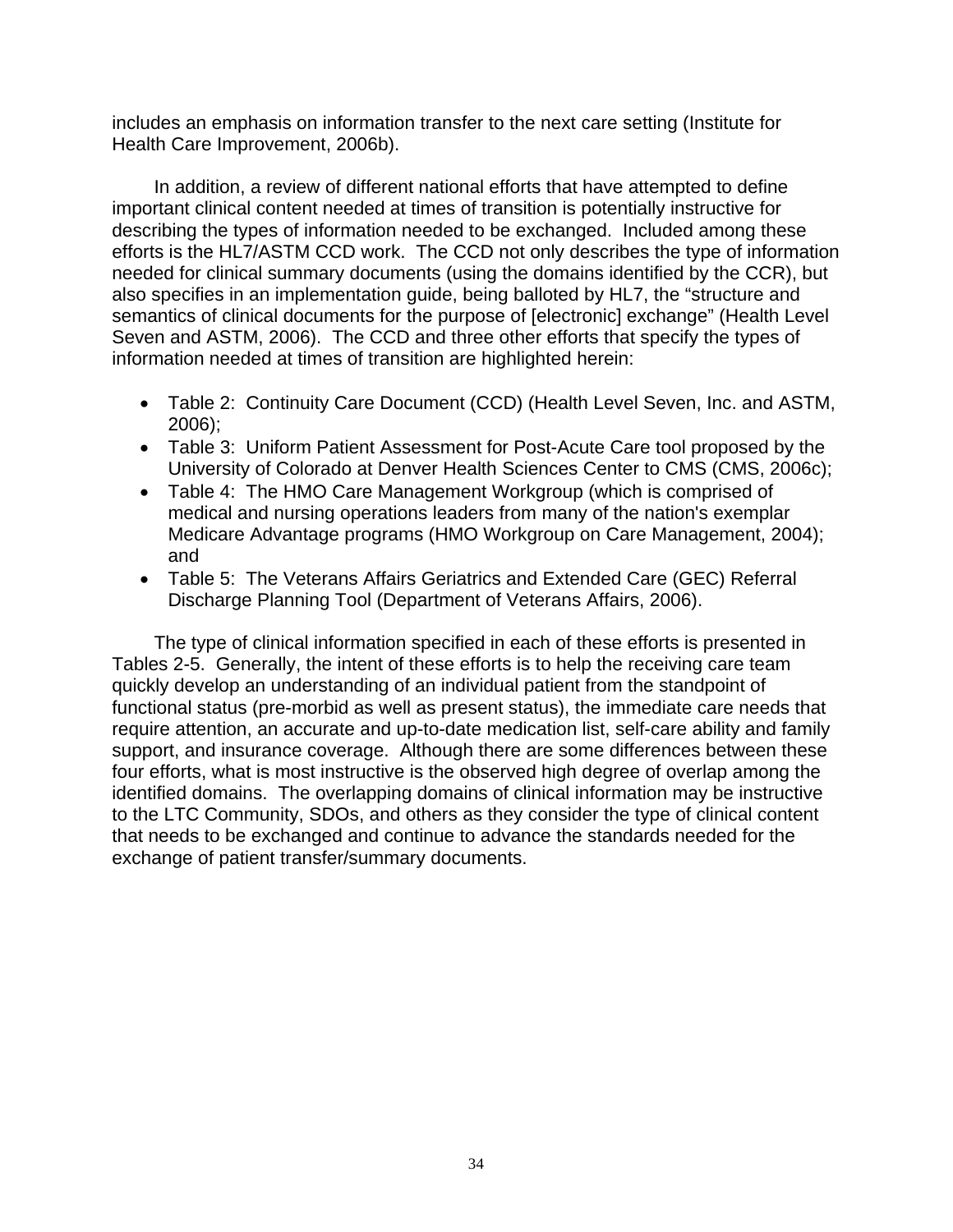#### **TABLE 2: Continuity of Care Document Recommended Data Domains**

| Payers                                                                                     | <b>Medical Equipment</b>    |  |  |
|--------------------------------------------------------------------------------------------|-----------------------------|--|--|
| <b>Advance Directives</b>                                                                  | Immunizations               |  |  |
| Support (persons/family)                                                                   | <b>Vital Signs</b>          |  |  |
| <b>Functional Status</b>                                                                   | Results                     |  |  |
| <b>Problems</b>                                                                            | Procedures                  |  |  |
| <b>Family History</b>                                                                      | Encounters                  |  |  |
| Social History                                                                             | Plan of Care                |  |  |
| Alerts                                                                                     | <b>Healthcare Providers</b> |  |  |
| <b>Medications</b>                                                                         |                             |  |  |
| <b>SOURCE:</b> HL7 Implementation Guide: CDA Release 2 -- Continuity of Care Document, 2nd |                             |  |  |

Informative Ballot, December 6, 2006.

#### **TABLE 3: Uniform Patient Assessment for Post-Acute Care Proposed Data Domains**

- Goals of care--rehabilitation, skilled nursing, monitoring, respite, palliation, reduce hospital visits/adherence, stabilize behavior.
- Active problem list (including depression/anxiety).
- Medication list--reconciled--including indication for each medication, and once reconciled, indicate new medication, same medication-different instructions, same medication-same instructions, medications suspended (with guide when to re-evaluate), medications stopped.
- Allergies/intolerances.
- Resuscitation status/advance directive/durable power of attorney for health care (DPAHC).
- Discharge instructions/outstanding diagnostic tests/follow-up appointments.
- Pre-morbid and current cognitive functional status.
- Pre-morbid and current physical functional status.
- Pain status.
- Skin integrity.
- Sensory deficits (vision, hearing, neuropathy).
- Dietary needs.
- Continence.
- Fall risk.
- Current services receiving in home (pre-hospital).
- Current durable medical equipment (DME) receiving (pre-hospital or in hospital).
- Capacity to perform self-care (includes cognition/carry over learning).
- Instrumental activities of daily living (IADLs) supportive needs/activities of daily living (ADLs) supportive needs.
- Family caregiver willing and able to help with the execution of the care plan as outlined? What is caregiver relationship to patient, what support currently provided (advice/ emotional support, ADL help, IADL help, medication administration, and transportation)? Does caregiver live with patient?
- Ethnic or cultural considerations/language.
- DME/assistive devices.
- Immunizations (Pneumonia, Influenza, Tetanus) and most recent Tuberculosis skin test.
- Self-rated health status.
- Insurance/payor.

**SOURCE**: Centers for Medicare and Medicaid Services, 2006c.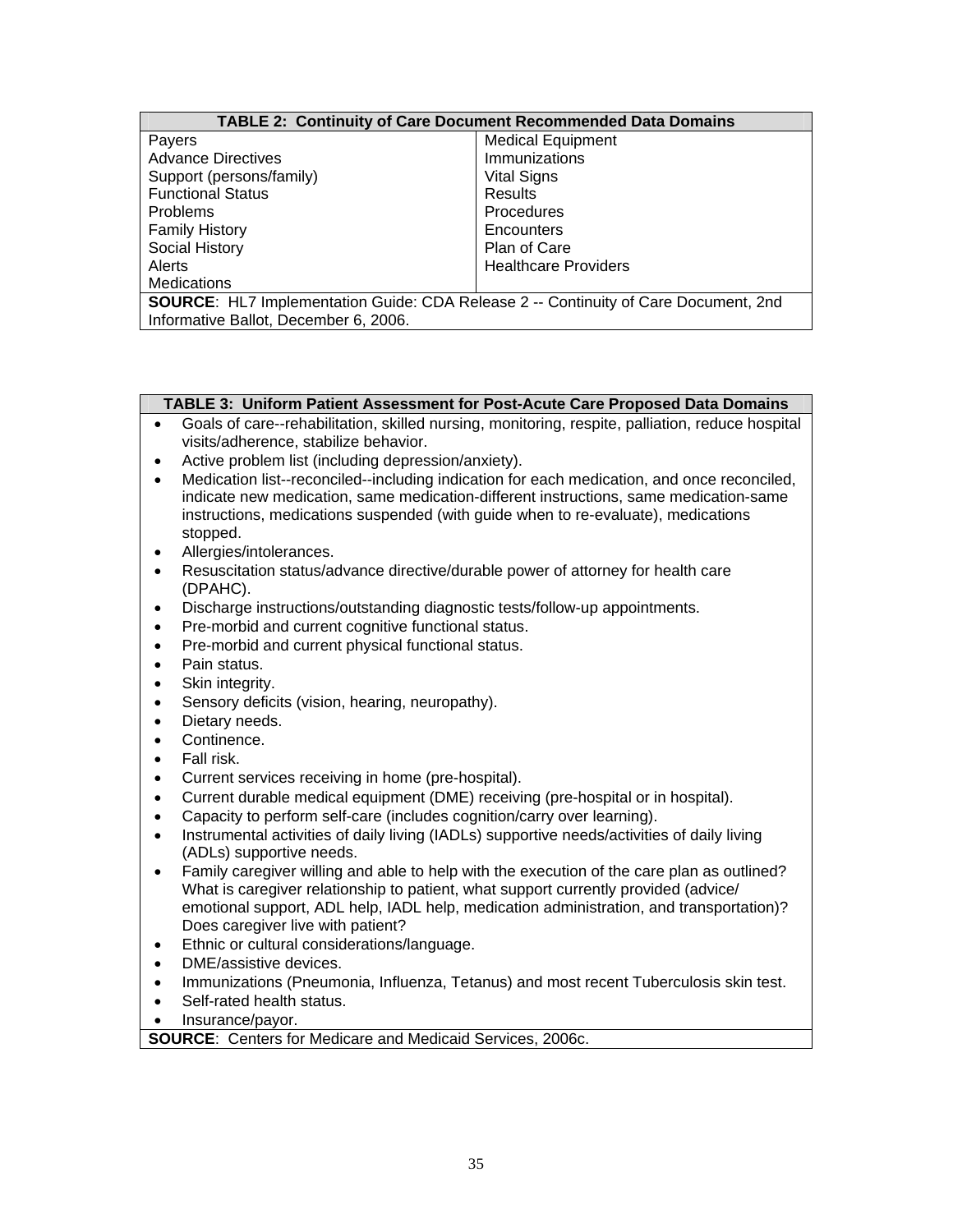| TABLE 4: HMO Care Management Workgroup Recommended Data Domains |                                                                                                                                                                                                                                                   |                   |                  |  |
|-----------------------------------------------------------------|---------------------------------------------------------------------------------------------------------------------------------------------------------------------------------------------------------------------------------------------------|-------------------|------------------|--|
| <b>Domains</b>                                                  | <b>Information Required</b>                                                                                                                                                                                                                       | Short-Term Goals* | Long-Term Goals* |  |
| <b>Functional Status</b>                                        | • Baseline (ADL and IADL)**<br>• Current                                                                                                                                                                                                          |                   |                  |  |
| <b>Medical Status</b>                                           | • Summary of admitting<br>problem(s)<br>• Most pressing medical<br>problem and prognosis<br>• Other medical problems<br>complicating management<br>• Comprehensive list of<br>current medications<br>• Current list of allergies/<br>intolerances |                   |                  |  |
| Self-Care Ability                                               | • Current ability<br>• Education needs                                                                                                                                                                                                            |                   |                  |  |
| Social Support                                                  | • Primary caregiver (name,<br>relationship, phone<br>number)<br>• Ability/willingness to<br>provide ongoing care<br>• Community support                                                                                                           |                   |                  |  |
| Disposition                                                     | • Where was patient residing<br>prior to episode?<br>• Where is the patient going<br>now?<br>• Where will the patient go<br>next?                                                                                                                 |                   |                  |  |
| Communication                                                   | • Language<br>• Literacy<br>• Health beliefs                                                                                                                                                                                                      |                   |                  |  |
| Advance<br><b>Directives</b>                                    | • Preferences for CPR,<br>ventilator support, enteral/<br>parenteral feeding,<br>hydration, diaysis<br>• Power of attorney                                                                                                                        |                   |                  |  |
| <b>Durable Medical</b><br>Equipment<br>(DME)                    | • Current needs<br>• Vendor name and phone                                                                                                                                                                                                        |                   |                  |  |
| Coverage/<br><b>Benefits</b>                                    | • Provider network for SNFs,<br>HHAs, hospice, respite, and<br>DME                                                                                                                                                                                |                   |                  |  |
| SOURCE: HMO Workgroup on Care Management, 2004.                 |                                                                                                                                                                                                                                                   |                   |                  |  |
|                                                                 | * Goals take into account the patient's values and preferences.                                                                                                                                                                                   |                   |                  |  |

\*\* ADLs = Activities of Daily Living; IADLs = Instrumental Activities of Daily Living.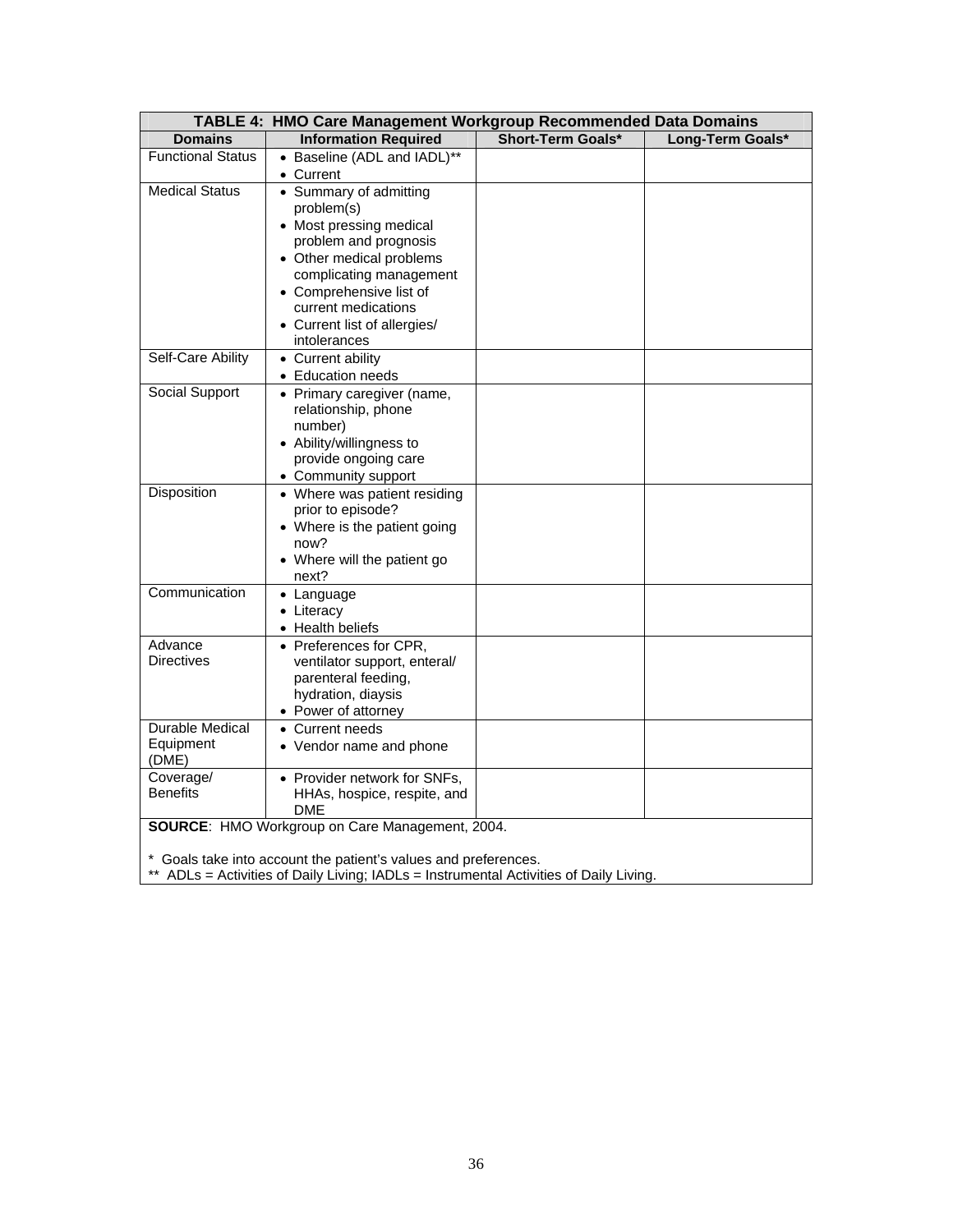| <b>TABLE 5: Veterans Affairs Geriatrics and Extended Care Referral Data</b> |                                           |  |  |  |  |
|-----------------------------------------------------------------------------|-------------------------------------------|--|--|--|--|
| <b>Domain Categories</b>                                                    |                                           |  |  |  |  |
| 1. Source of referral.                                                      | 12. Skin.                                 |  |  |  |  |
| 2. With whom does the patient live/Where                                    | 13. Patient behaviors and symptoms.       |  |  |  |  |
| does the patient live.                                                      | 14. Cognitive status.                     |  |  |  |  |
| Primary caregiver information.<br>3.                                        | 15. Prognosis.                            |  |  |  |  |
| 4.<br>Language.                                                             | 16. Weight bearing.                       |  |  |  |  |
| Homebound status.<br>5.                                                     | 17. Diet.                                 |  |  |  |  |
| 6.<br>Instrumental activities of daily living.                              | 18. What equipment does the patient need. |  |  |  |  |
| 7. Services in the home.                                                    | 19. What supplies does the patient need.  |  |  |  |  |
| Additional information.<br>8.                                               | 20. Goals of care.                        |  |  |  |  |
| 9. Skilled care.                                                            | 21. Referring to which program.           |  |  |  |  |
| 10. Basic activities of daily living.                                       | 22. Estimated duration of care.           |  |  |  |  |
| 11. Continence.                                                             |                                           |  |  |  |  |
| <b>SOURCE:</b> Department of Veterans Affairs, 2006.                        |                                           |  |  |  |  |

The CCHIT Certification **Functional Criteria for Ambulatory EHR Products includes** requirements related to an EHR system's capacity to produce reports, including a requirement to produce hard or electronic copies of summary information (such as hospital discharge summaries (CCHIT, 2006c). The CCHIT final interoperability criteria for Ambulatory EHR products recognizes the need to exchange clinical documentation to "refer or transfer clinical care of patient" and indicates that the work HL7/ASTM CCD is conducting may address this need. The CCHIT placed consideration of this standard on its Roadmap for May 2007 (CCHIT, 2006d).

The 2007 CCHIT roadmap for interoperability criteria for Ambulatory EHR Products identifies several criteria for which the HL7/ASTM CCD will be considered, including the ability to send a medical summary when referring or transferring the clinical care of patients, the receipt of medical summaries and importing them into the EHR for consultations or for transfer, the ability to send summary data to PHRs, and the receipt of data from PHRs for import into EHRs (respectively, item numbers IA-5.7, IA-5.8, IA-5.9, and IA-5.10). CCHIT anticipates specifying EHR interoperability certification criteria for these functions in 2008 (CCHIT, 2006a).

The proposed CCHIT Functional Certification Criteria for Inpatient EHR Products includes criteria for managing, documenting, and tracking referrals between care providers or healthcare organizations (whether internal or external to the referring organization), and supporting the creation of health service reports at the end of an episode of care (including, but not limited to, discharge summaries), (respectively, criteria #IF-2.11.1 and #IF-2.14.1) (CCHIT, 2006e). CCHIT anticipates specifying these (and other) functional requirements for inpatient EHRs in 2008.

The CCHIT roadmap for inpatient EHR criteria indicates the need to include interoperability criteria for exchanging clinical documents such as hospital discharge summaries. The criteria to be considered include sending and receiving medical summary documents to referral settings or transferring the clinical care of patient to other clinicians. The CCHIT will consider HL7 CDAr2 and HL7/ASTM CCD as possible exchange standards [\(http://www.cchit.org/work/inpatient+criteria.htm\)](http://www.cchit.org/work/inpatient+criteria.htm).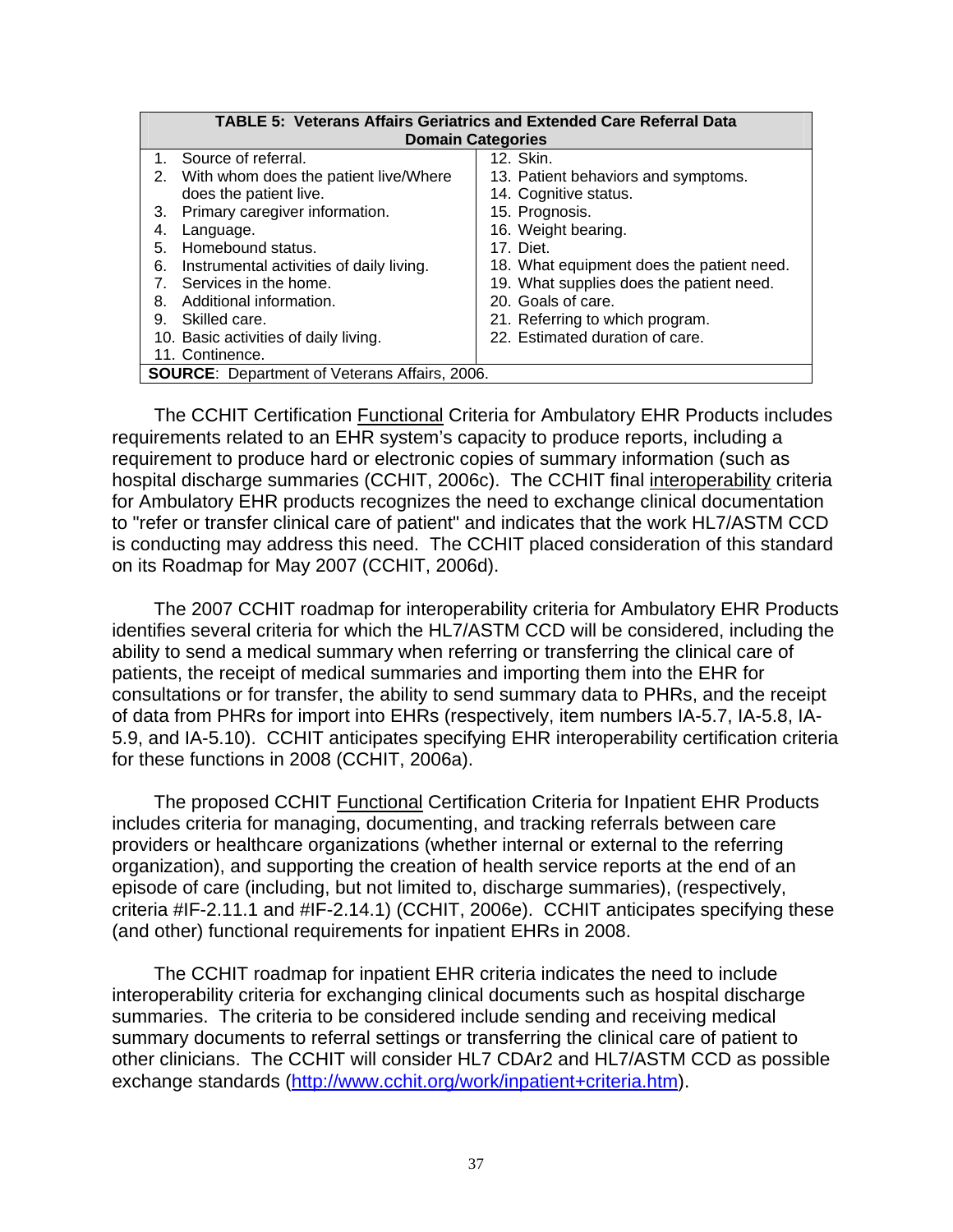As noted above, in November 2006, CCHIT announced an expansion of its certification efforts to include additional medical specialties and healthcare settings. At this time, it is unknown which settings will be selected.

#### *3. Preference by Provider and Practitioner Type*

There is not an extensive literature that documents providers' and practitioners' preferred methods of cross-setting communication. What is known suggests moderate variation. For example, more recent graduation from training is associated with higher levels of comfort with using EHR systems to exchange health information (Healthcare Financial Management Association, 2006). In some practice settings, physicians, nurse practitioners, and physician assistants are given privileges to remotely access clinical information from EHRs based in hospital or ambulatory settings. Under these circumstances, clinicians can care for patients in remote locations (e.g., nursing homes, in patients' homes) by using HIT to access and exchange health information at these locations. However, it should be noted that case studies and stakeholder informants indicate PAC and LTC health professionals (e.g., nurses, CNAs, physical and occupational therapists) are not usually granted this same access (Kramer et al., 2004).

Electronic communication offers greater efficiency and less need to re-create information. However, it also has the potential to propagate inaccurate information more widely (i.e., garbage in, garbage out), making it particularly important that the information is verified and updated in a timely manner as needed. In the current environment where most healthcare providers are not HIT-enabled, there are advantages to paper communication. For example, if an ambulance that is in transport between a nursing home and a particular hospital is diverted to a different hospital, the paper information may be the only information available to health professionals in the receiving hospital.

Despite the opportunity to access health information electronically, some physicians prefer to continue to receive discharge/transfer information via fax. In a survey of rural physicians completed by the University of Nebraska, the majority of physicians explained that the daily workflow in their offices already was established for receiving information via fax and that to use the hospital's EHR system would disrupt this flow and create additional work for office staff (Xu, 2004).

#### *4. Volume, Frequency, and Timing of Clinical Information Exchange*

There is a growing literature exploring information transfer at the time of hospital discharge. Studies by van Walraven and colleagues have documented not only failures in information transfer, they also have documented that the transferred information frequently is incomplete and even inaccurate (van Walraven et al., 2002a; van Walraven et al., 2002b). Leaders from the AMDA have shown that SNFs do not receive legible transfer information from the hospital approximately 28% of the time (Coleman et al., 2003).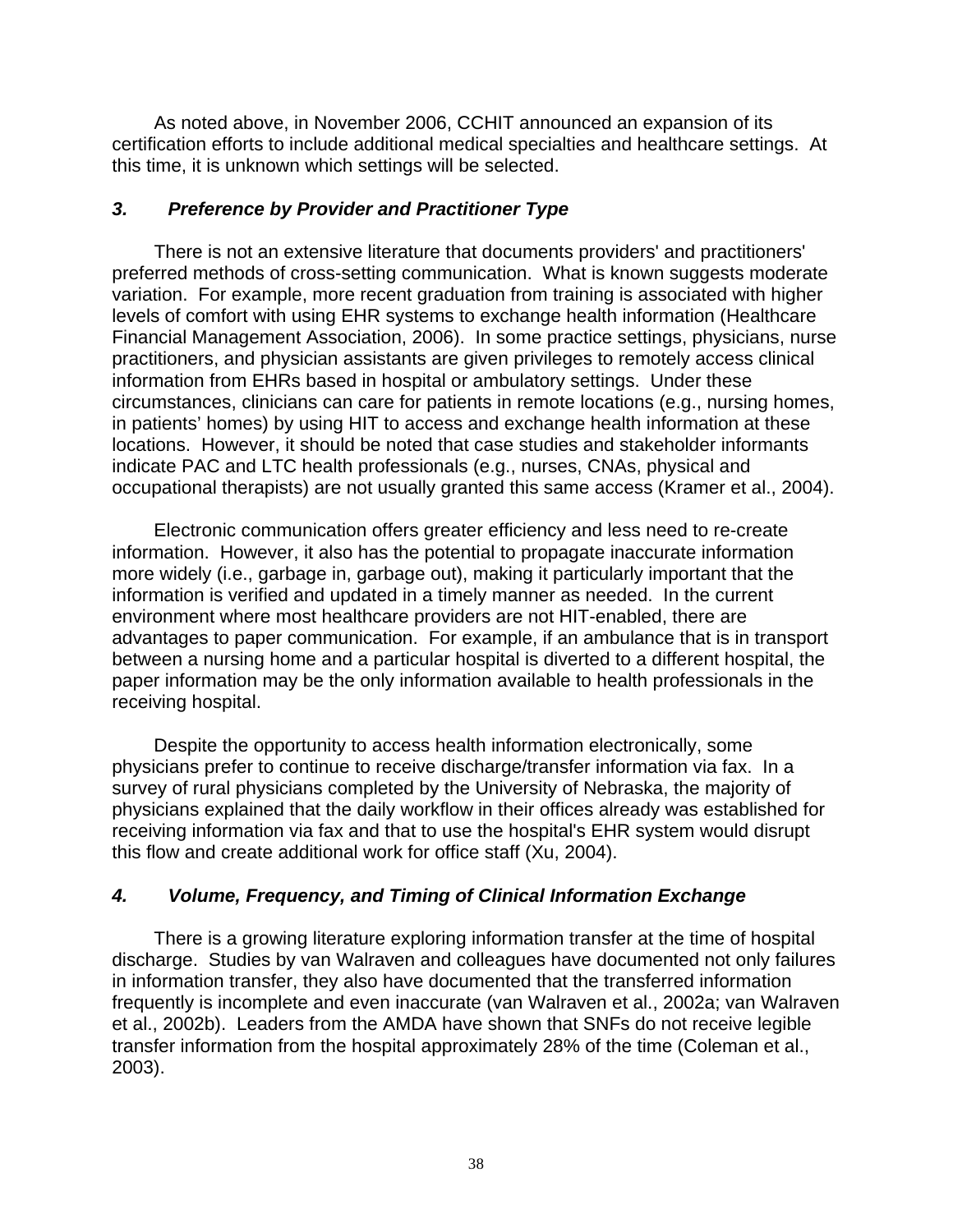A nursing home in Galveston, Texas gathered input from its local emergency department as to what information was pertinent and what information was irrelevant to send with the patient. Through its consensus process, the essential data elements were identified. These included medical history, current medications, chief complaint, change from baseline, resuscitation status, family member name and contact information, and a contact number if more information. A form was designed to ensure that this information could fit on a single page. By achieving "buy-in," the facilities were able to agree on a standard transfer document (Davis, Brumfield, Smith, Tyler & Nitschman, 2005).

Timely information transfer can financially benefit both the hospital and the PAC/LTC setting. Under the Diagnostic Related Group payment system, the hospital has the financial incentive to transfer the patient as soon as s/he is stable. Under the nursing home Resource Utilization Groups III (RUGs III) reimbursement system, the nursing facility receives a daily payment rate that is based, in part, on the patient's medical problems and co-morbid conditions. To determine whether a facility can meet a patient's care needs under the prevailing daily rate, timely communication of a patient's PAC needs from the hospital can facilitate a more timely and appropriate transfer. Ensuring that the SNF has comprehensive information on a patient's current needs and plan of care can facilitate appropriate classification under the RUGS III system. Thus, within this context, more timely information transfer may enable hospitals to more efficiently discharge patients into SNFs in which the appropriateness of a particular patient's placement is prospectively determined.

#### *5. Available Information*

In general, practitioners have little time to gather, review, and incorporate clinical information into a new care plan in the new care setting. Thus, whether in paper or electronic form, the content needs to be found easily and flow in an intuitive way (e.g., medication information should be contiguous with medication allergy information). Providing too much information or requiring searching and clicking on too many data fields may ultimately be counterproductive.

The Institute for Healthcare Improvement and the SHM have advanced specific recommendations concerning the type of medication information that should be exchanged at times of transition. They have recommended that not only should medications be reconciled prior to transfer, but that every medication should be identified in one of the following categories: (1) new medication; (2) continued medication, new instructions; (3) continued medication, same instructions as before; and (4) discontinued medication. In addition, both generic and brand names of medications should be listed and every medication also should include its indication for use (Institute for Health Care Improvement, 2006a).

Unaffiliated providers have the opportunity to delineate the timing and types of information transferred during their contract negotiations (Coleman et al., 2004a; HMO Workgroup on Care Management, 2004). For example, a healthcare system can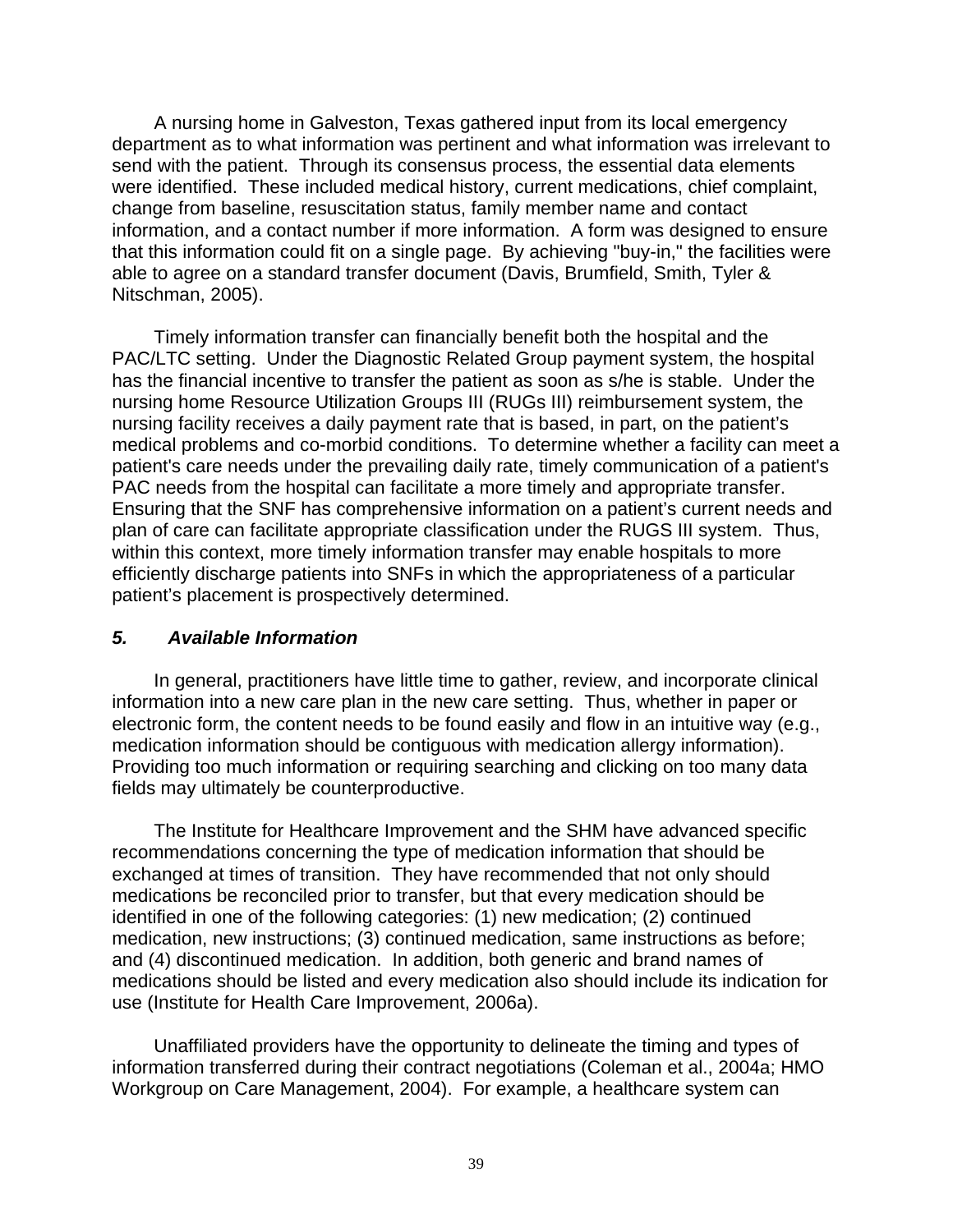require that the SNFs and HHAs with which they contract contribute to or update the patient's problem list, allergies, medications, advance directives, and recent diagnostic tests while patients are under their care. In this instance, a payor can mandate that contract providers adopt protocols for HIE at the time of transfer as a condition to receive payment.

#### *6. Regulatory and Organizational Requirements*

Within Medicare's regulatory framework, the Conditions of Participation (CoPs) explicitly include requirements concerning information exchange at the time of transfer for hospitals, HHAs, clinics, rehabilitation agencies, and public health agencies (Table 6). The Joint Commission and Accreditation of Healthcare Organization has deemed status from CMS to provide oversight for these CoPs (Hughes, 2003). Health information transfer for nursing homes is largely governed by state regulations not the CoPs.

Notably absent from each of the preceding requirements are any requirements clearly specifying the timing of the exchange of the required discharge/transfer documents.

The Emergency Medical Treatment and Labor Act requires hospitals with emergency departments to provide a medical screening examination to any individual who comes to the emergency department and requests such an examination, and prohibits hospitals with emergency departments from refusing to examine or treat individuals with an emergency medical condition. If a decision is made to transfer the patient to another hospital, the sending hospital is required to send all pertinent records to the receiving hospital.

The HIPAA allows the exchange of patients' health information for purposes of treatment, payment, and healthcare operations without patient authorization. However, misinterpretations of HIPAA regulations are common (Coleman et al., 2003). Clinicians may be apprehensive to share information for fear of violating HIPAA laws and facing accompanying penalties. In addition, States may establish privacy protections that exceed those established by HIPAA and organizations may have established different business practices to comply with federal and/or state privacy requirements. Thus, the complexity and variation in privacy requirements have created challenges to HIE.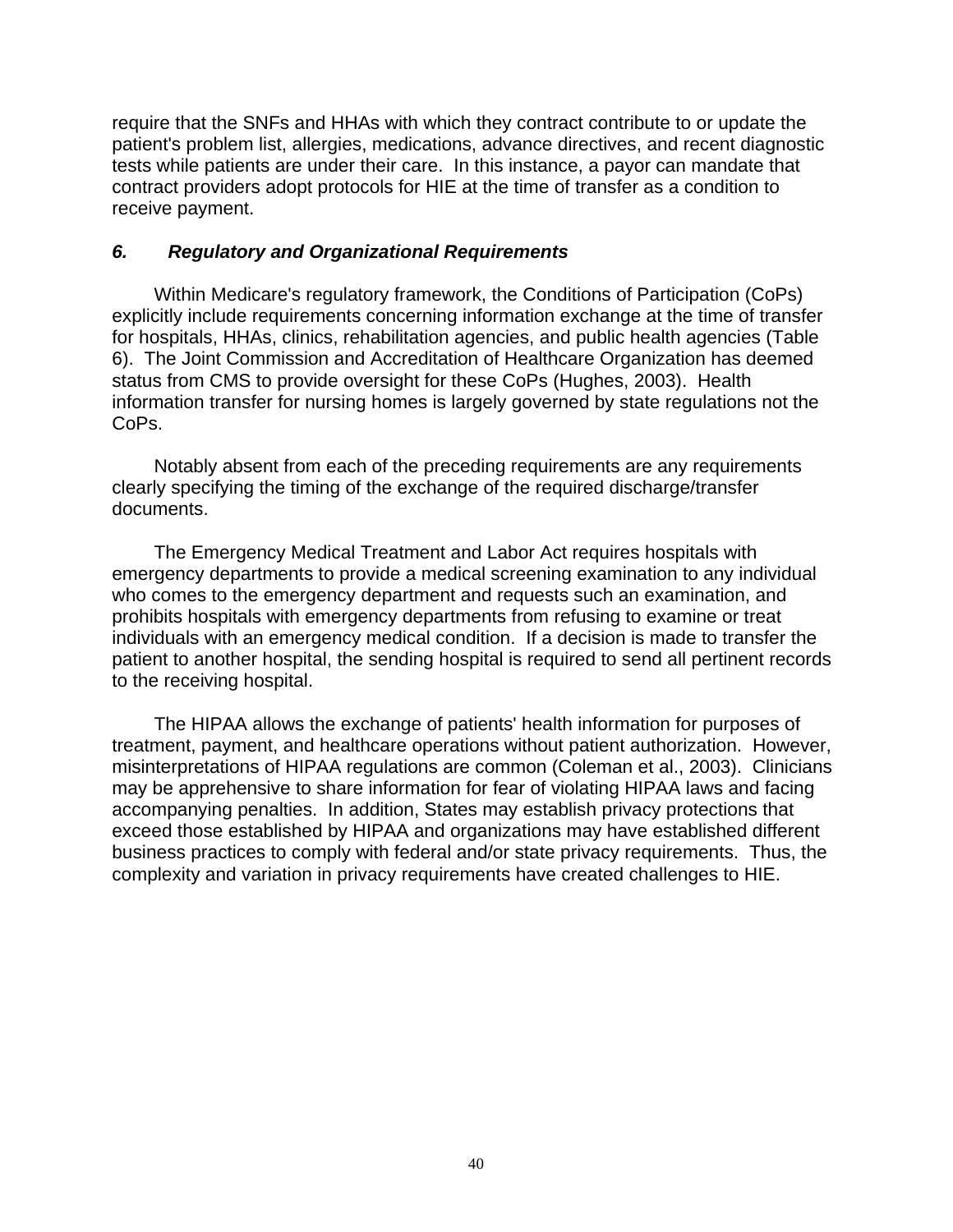#### **TABLE 6: Medicare CoPs Concerning Health Information Exchange at Times of Transfer HOSPITAL**

The hospital must transfer or refer patients, along with necessary medical information, to appropriate facilities, agencies, or outpatient services, as needed, for follow-up or ancillary care (42 CFR 482.43).

#### **HOME HEALTH AGENCY**

A written summary report for each patient is sent to the attending physician at least every 60 days (42 CFR 484.14).

If a patient is transferred to another health facility, a copy of the record or abstract is sent with the patient. The record contains copies of summary reports sent to the attending physician and a discharge summary. The HHA must inform the attending physician of the availability of a discharge summary. The discharge summary must be sent to the attending physician upon request and must include the patient's medical and health status at discharge (42 CFR 484.48).

An assessment (including use of OASIS) is required upon discharge (42 CFR 484.55(d)(3)). **CLINICS, REHABILITATION AGENCIES, AND PUTLIC HEALTH AGENCIES**

All patients must be referred to the facility by a physician who provides the following information to the facility before treatment is initiated (42 CFR 485.58):

- The patient's significant medical history.
- Current medical findings.
- Diagnosis(es) and contraindications to any treatment modality.
- Rehabilitation goals, if determined.

The following are obtained by the organization before or at the time of initiation of treatment (42 CFR 485.711 Subpart H):

- The patient's significant past history.
- Current medical findings, if any.
- Diagnosis(es) if established.
- Physician orders, if any.
- Rehabilitation goals, if determined.
- Contraindications, if any.
- The extent to which the patient is aware of the diagnosis(es) and prognosis.
- If appropriate, the summary of treatment furnished and results achieved during previous periods of rehabilitation services or institutionalization.

**SOURCE**: National Archives and Record Administration-Code of Federal Regulations, 2004a; National Archives and Record Administration-Code of Federal Regulations, 2004b; Federal Register, 2001; Hughes, 2003.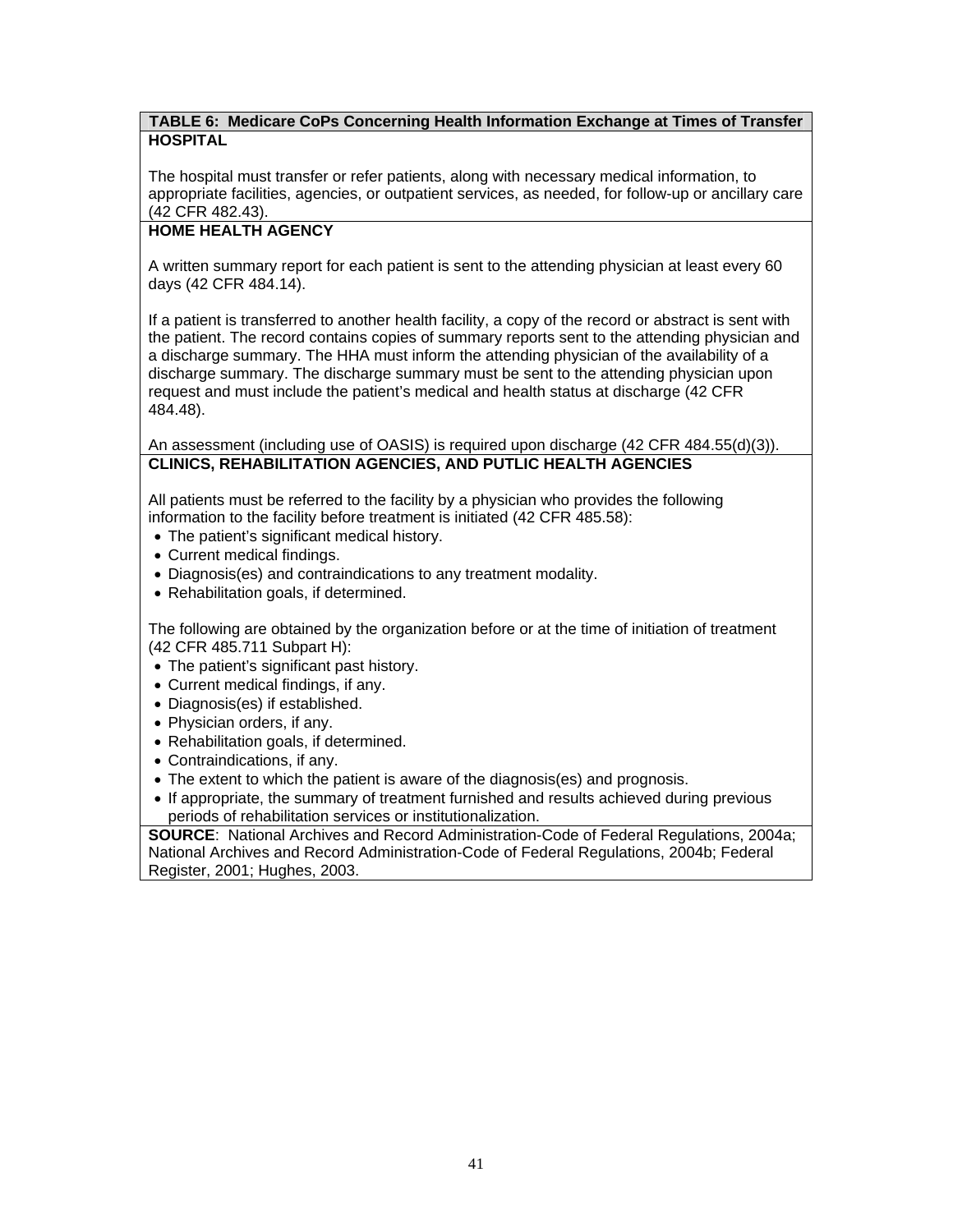# V. IMPLICATIONS AND FUTURE CONSIDERATIONS

To summarize the prior sections of this report, the need for complete, legible, accurate and timely information at time of transitions is critical to ensuring patient safety and high quality patient care. Lack of access to a patient's most recent clinical information further contributes to rising healthcare costs as it often leads to duplicative testing or patient referrals to higher intensity care settings for unnecessary or redundant evaluations. Yet despite requirements outlined in the Medicare CoPs, HIE among acute, PAC, and LTC providers currently has been found to be lacking both in terms of the timing and content of the exchange. The purpose of this final section is to discuss the implications of the findings from the literature review, stakeholder calls, and what is understood about the current "state of play" with respect to HIE. This section will conclude with a look ahead to this project's planned site visits that will explore HIE in greater depth in four exemplar HDSs/organizations/regions across the country.

## **A. Implications**

HIE is still predominantly conducted with paper documents that are transferred with patients and/or communicated via facsimile. To date, implementation of electronic health information systems has been more prevalent in hospitals and ambulatory care clinics compared with PAC and LTC settings (Kaushal et al., 2005a; Grossmank & Reed, 2006). Further, the percentage of HIT/EHR products deployed in PAC and LTC settings that support HIE is suspected to be low. To date, in contrast to hospital and physician office settings, no EHR certification criteria (including EHR functional and interoperability criteria) have been specified for PAC and LTC settings. These differences have and will undoubtedly influence the extent to which electronic HIE can be accomplished across settings. In addition, while the HL7/ASTM Implementation Guide for the CCD holds considerable promise for an exchange standard for summary documents, this standard is only currently being balloted. The goal of widespread interoperability only can be met if the respective care settings implement HIT/EHR solutions and, if standards exist and are adopted across healthcare settings, for the standardized HIE of information needed at times of transfer/discharge/referral.

As discussed earlier in this report, PAC and LTC settings face unique challenges with respect to adopting emerging HIT, particularly among smaller providers. In general, these health settings operate with much lower profit margins, experience higher staff turnover, and receive referrals and information from a broad array of healthcare providers. If implementation of standardized HIT in PAC/LTC facilities continues to lag behind hospitals and ambulatory clinics, this will limit the ability to realize the promises of a nationwide interoperable health information infrastructure including limiting the realization of needed quality and safety improvements, and cost reductions. Stakeholders and industry experts have attempted to speak to this concern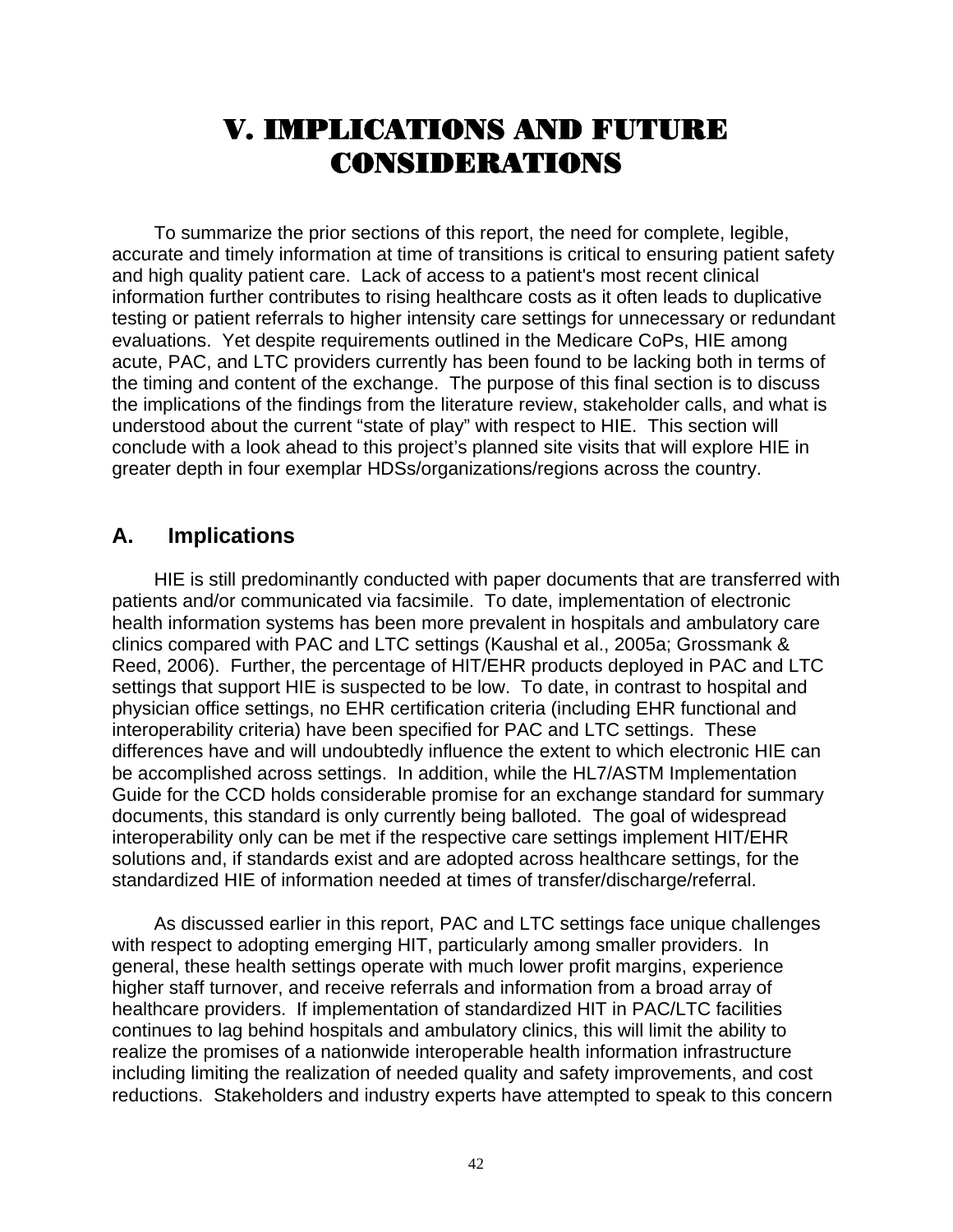and are aware of the ramifications of lower rates of implementation by these providers (Kaushal et al., 2005a).

In addition to specifying standards for HIT/EHR applications used in PAC and LTC settings, closing the gap of HIT implementation will require that industry leaders articulate a compelling business case for PAC and LTC settings to adopt standardized, electronic HIT to support HIE. To date, however, there is a dearth of information on the costs and benefits of HIT implementation in the literature, including the costs and benefits that are incurred when HIT/EHRs are implemented in caring for patients in PAC and LTC settings. Yet relatively straightforward elements to support the business case are apparent. For example, one important leverage point might include the potential of electronic HIE to facilitate more efficient referrals that could potentially financially benefit both the sending and receiving providers. Just as small physician offices have questioned whether adoption of an EHR system will ultimately impact their practice, PAC and LTC providers are seeking information about the costs and benefits of HIT implementation, including how these products will address their business needs (e.g., facilitating the production and exchange of information at times of transition) and how to minimize their risks of making unsound HIT/EHR investment decisions.

Several public and private sector activities may provide much of the foundation for advancing standardized HIT/EHR implementations in PAC and LTC settings. The CHI/NCVHS-endorsed standards for patient assessments and functional and disability content establishes standards by which the content of federally-required patient assessments may be standardized and exchanged. ASPE is funding research examining the costs and benefits of HIT/EHR acquisition and use in PAC and LTC settings. Some of this work includes the development of a taxonomy of HIT applications that are used or could be used in PAC and LTC, as well as a plan to identify the cost and benefits metrics that could be used to evaluate HIT applications. This study requires case studies of PAC and LTC settings to begin gathering HIT cost/benefit information and the development of a quantitative data analysis plan to understand more completely the costs and benefits.

While research has found that most nursing homes and HHAs have implemented HIT solutions for administrative functions, members of the LTC provider community have conducted preliminary surveys and data collection efforts to explore the implementation of more robust HIT/EHR applications. In addition, involvement of the LTC community in standards development activities has contributed to the advancement of HIT standards needed in this sector. For example, the LTC community is working to specify a LTC EHR Profile using the HL7 EHR-System Functional Model. In addition, participation by LTC representatives in the development of the HL7/ASTM CCD implementation guide (presently being balloted) has contributed to the inclusion in that guide of the patient assessment standards recently endorsed by NCVHS-CHI. The LTC EHR Profile and successful balloting of the CCD implementation guide could be considered by the CCHIT as it evaluates which settings it will include in its expanded SOW to specify EHR certification criteria. Finally, the CAST and AHIMA efforts to demonstrate interoperable exchange of a summary document including wellness and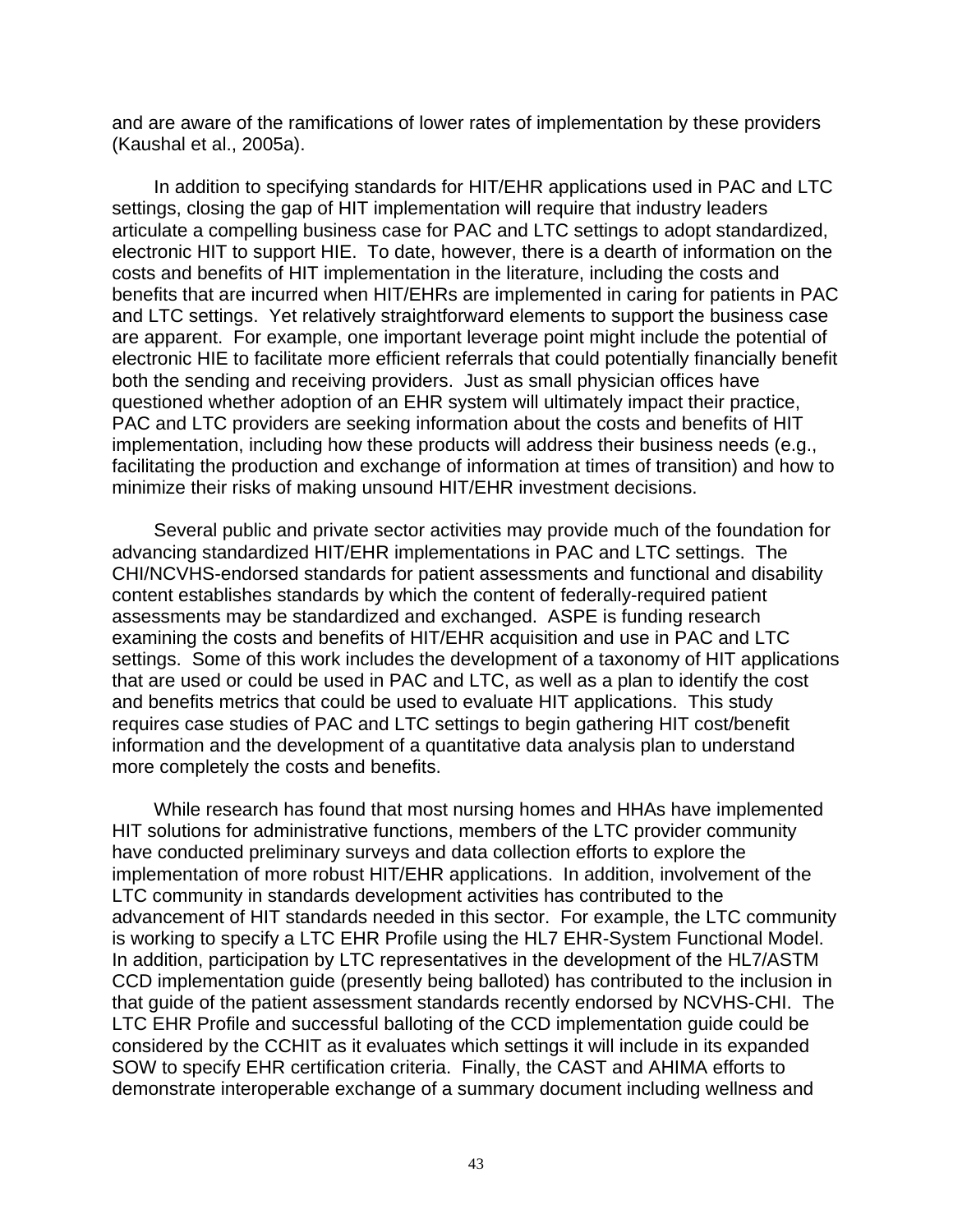functional status information using the HL7/ASTM CCD standard is important to demonstrate the exchange of this content to and heighten the awareness of the vendor, provider, and consumer communities of how this standard can be used for this type of exchange.

Implementation of e-prescribing by the Medicare Part D drug benefit may further help drive improvements in HIE. Implementation of this program required the identification of e-prescribing standards that have now been required for use by the Medicare program. Implementation of the Medicare e-prescribing program and the related pilots required under the MMA may stimulate PAC and LTC providers, attending physicians, and affiliated pharmacies to identify how to implement standardized e-prescribing in SNFs/nursing homes. As the LTC community and SDOs (such as the NCPDP LTC workgroup) work to identify e-prescribing standards that are particularly pertinent to LTC providers, it will be especially important to explore how nursing home contract pharmacies can support electronic medication orders on behalf of institutionalized patients not just during static times when patients are receiving care in the facility, but also during more dynamic times during transfers to higher or lower intensity care settings. This type of HIE is critical to comprehensive medication reconciliation, an essential function needed to avoid and potentially reduce medication errors. Standards are needed for HIT/EHR applications that are used in caring for PAC and LTC patients that include requirements for electronic medication reconciliation.

## **B. Areas of Further Study**

The work of the public and private sector entities is still evolving. While several critical HIT infrastructure issues have been addressed to support the standardized exchange of health information at times of transition, many of these solutions have yet to be implemented and key gaps that remain.

Additional work is needed to identify and implement standards/criteria for more robust EHR/HIT applications needed for patients with PAC and LTC needs. For example, as described, medication reconciliation is an important function, particularly with respect to PAC and LTC patients. Nursing home patients receive on average 6-7 prescribed medications per day. As these patients are transferred to and from hospitals, medication changes are common due to clinical conditions, admission assessments, and hospital formulary requirements, etc. (Boockvar et al., 2004). Medication reconciliation is very time consuming, accountability for who performs reconciliation is unclear, and this task is rarely performed electronically. The AHRQ/CMS e-prescribing pilot being conducted in nursing homes will identify several standards needed for medication ordering in nursing homes. Medication reconciliation is a critical function that likely could be supported and enhanced with a standardized HIT solution.

Findings from the literature and stakeholder interviews suggest that the exact clinical content needed at the time of transition varies based on the status of the patient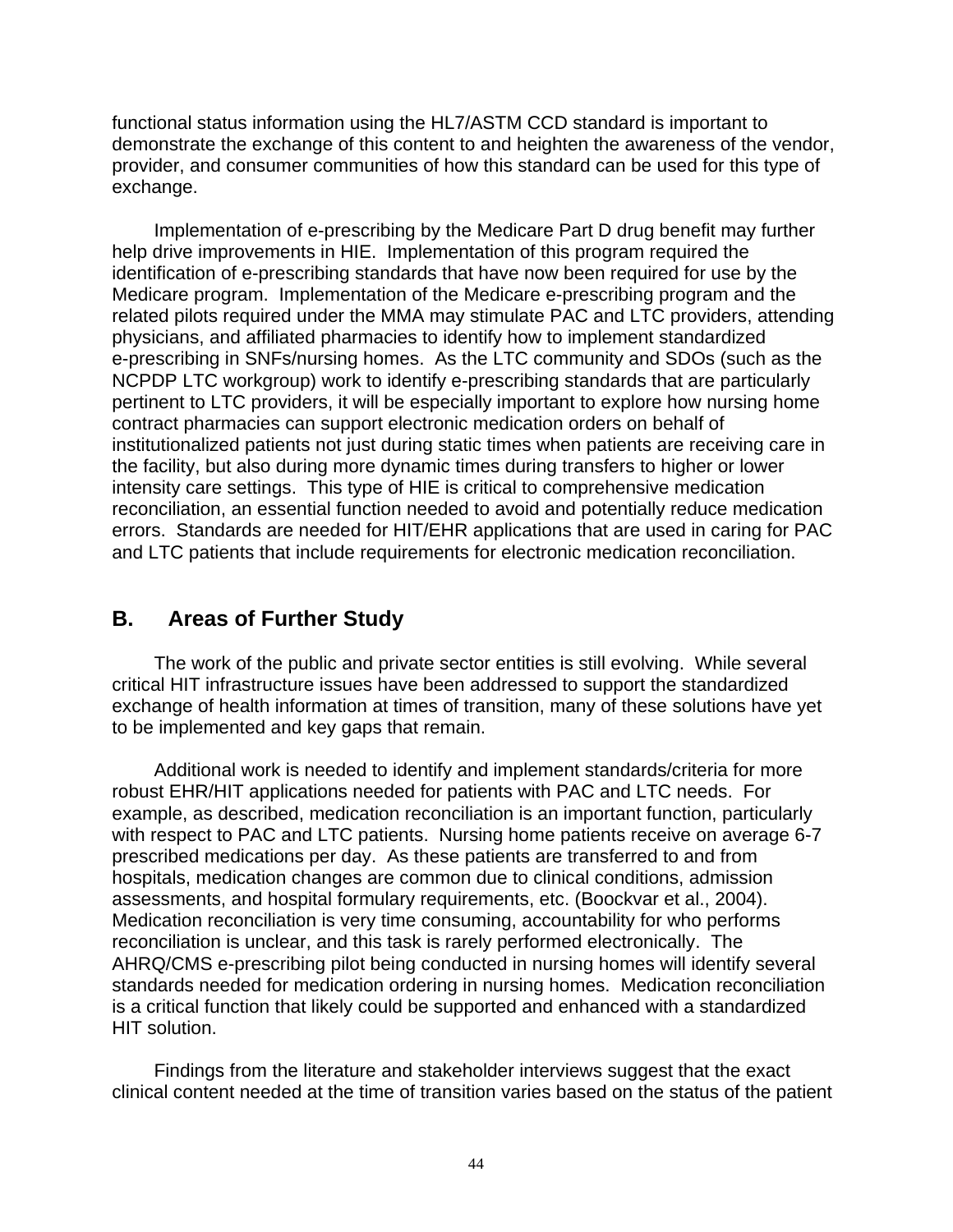and the types of health settings involved in providing his/her care. In addition, although providers can negotiate the timing and type of information to be exchanged with the healthcare organizations with which they do business, the health information that is actually exchanged is often lacking in terms of its timeliness, completeness, and/or accuracy. Future studies may want to ask clinicians/specific care settings what they believe is the desired content needed at time of transition and explore barriers to timely, complete, and accurate HIE.

In addition, it will be important to ensure that the data elements that are particularly relevant for older and more complex patients and are needed to be exchanged at times of transition can be represented in the CCD standard for electronic HIE for summary documents. Needed data for this population includes, for example, a prominent place to feature the role, strengths and limitations of family caregivers, as well as the patient's baseline and current physical and cognitive functional status. Inclusion in the ballot of standards to represent functional status content and assessments is one critical component of information that needs to be exchanged on behalf of this population. The CAST/AHIMA demonstration of the use of the CCD standard will be an important step for demonstrating the utility of this standard.

Finally, the dearth of peer-reviewed literature on studies related to EHR and HIT adoption in PAC and LTC studies is telling. To make informed decisions about how to increase and enhance HIT adoption rates, there is a need for empirical evidence on the current status of EHR/HIT adoption in these settings, as well as trending for future adoption.

## **C. Next Steps**

The next step in this project is to conduct four site visits to locations that have implemented or have planned HIE strategies. Each site visit will be comprised of a visit to a host site such as an acute care hospital, CCRC, or HIE entity, and three or more unaffiliated PAC/LTC settings. The purpose of the site visits is to: (1) gather information from clinicians about what health information they want/need at times of care transitions; (2) determine how information is shared across both affiliated and unaffiliated settings; and (3) identify the facilitators and barriers to the exchange of health information across these settings.

These site visits will enhance our understanding about HIE on behalf of patients who receive PAC and LTC services, including the barriers to more timely and complete health information (in both electronic and paper form) and what collaborative solutions may have emerged to address some of these barriers. Some of these locally derived solutions may be generalizable to other healthcare communities nationwide. These site visits also will offer the opportunity to explore additional important areas that are not well described in the literature. For example, one area of interest will be how clinicians' workflow patterns are affected by the introduction of emerging technologies.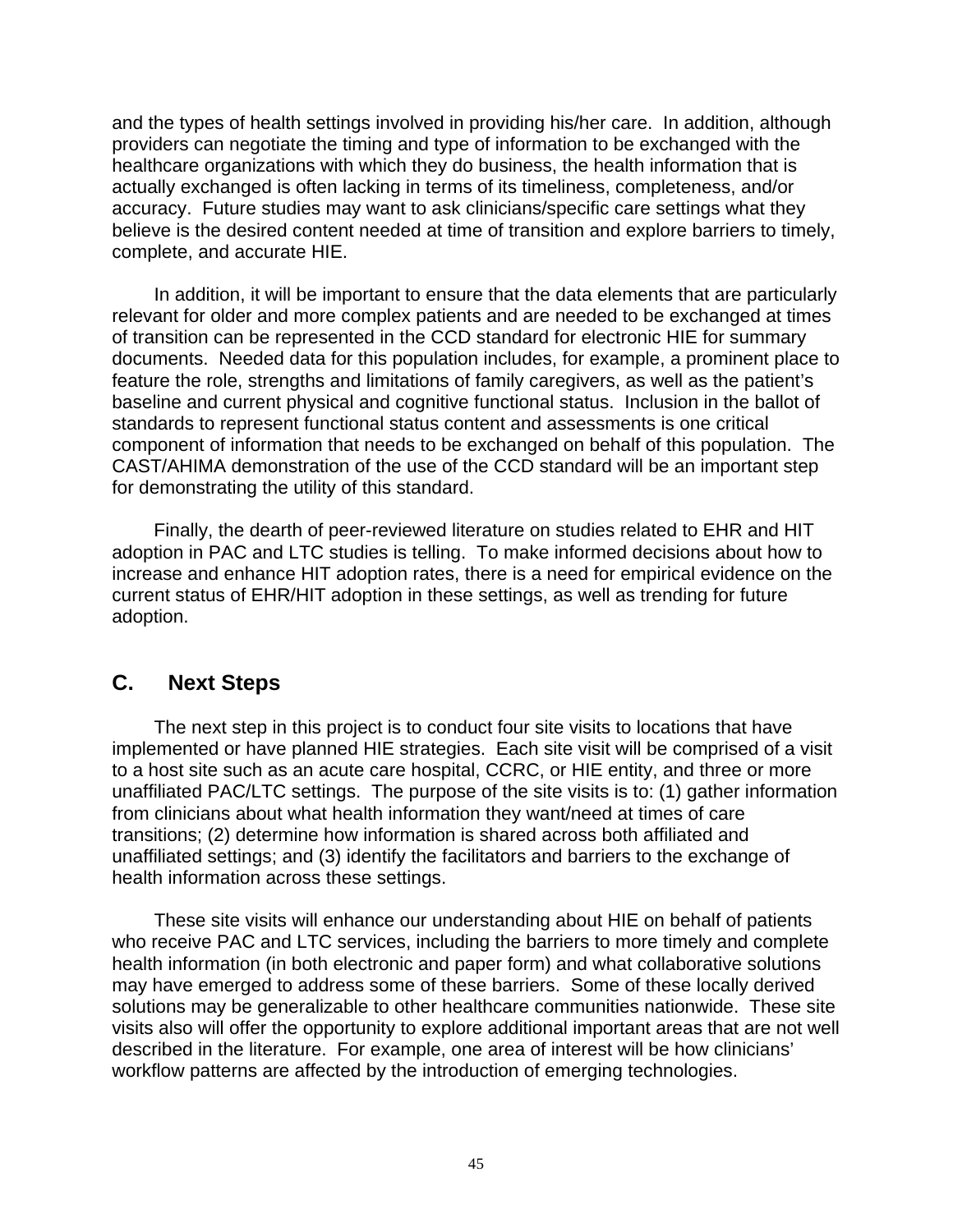# **D. In Closing**

Greater understanding of the factors that contribute to the current state of HIE (both electronically and non-electronically) across acute, PAC and LTC settings is important for identifying opportunities for improvement. Drawing from the lessons in the literature and the insights of national leaders and stakeholders, this report has attempted to elucidate many of these contributing factors and begins to suggest promising areas for further exploration. With a growing number of groups representing both the private and public sectors beginning to consider the unique needs of patients in need of PAC and LTC services in the development and implementation of electronic HIE standards, the opportunity for significant advancement in the field has become possible.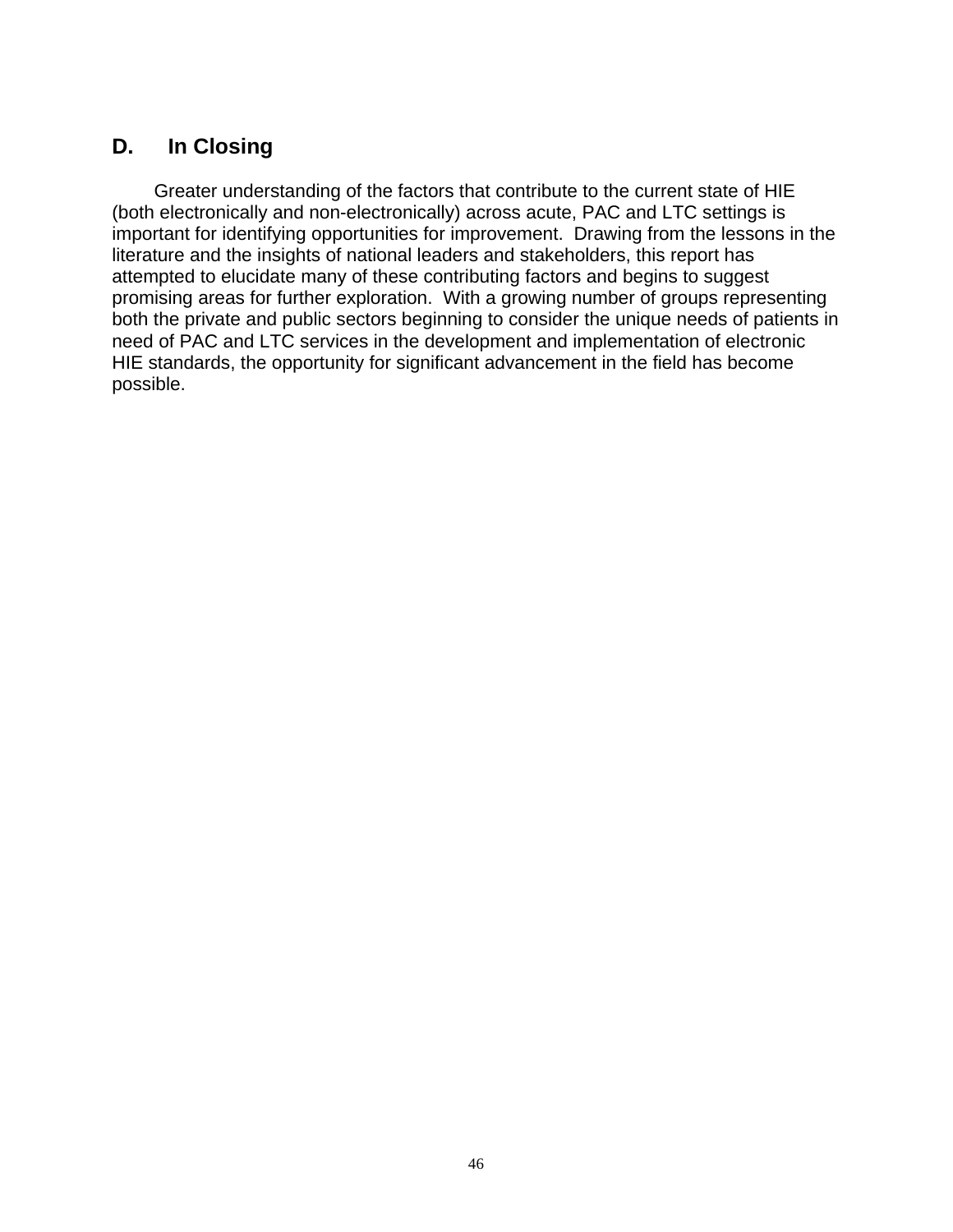# REFERENCES

- Agency for Healthcare Research & Quality (2006). AHRQ and Health Information Technology. [http://healthit.ahrq.gov/portal/server.pt?open=512&objID=](http://healthit.ahrq.gov/portal/server.pt?open=512&objID= 562&&PageID=5663&mode=2&in_hi_userid=3882&cached=tru)  [562&&PageID=5663&mode=2&in\\_hi\\_userid=3882&cached=tru](http://healthit.ahrq.gov/portal/server.pt?open=512&objID= 562&&PageID=5663&mode=2&in_hi_userid=3882&cached=tru).
- Agency for Healthcare Research & Quality HCUPnet (1999). Outcomes by Patient and Hospital Characteristics for all Discharges. <http://hcup.ahrq.gov/HCUPnet.asp>(last accessed June 29, 2004).
- Alschuler, L. (2006). Continuity of Care Document. Power Point slide presentation for HIMSS, February 2006.
- American Health Information Management Association (2005). A Road Map for Health IT in Long Term Care. [http://www.ahima.org/infocenter/whitepapers/ltc.asp.](http://www.ahima.org/infocenter/whitepapers/ltc.asp)
- American Health Quality Foundation (2006). Quality Improvement Organizations and Health Information Exchange. [http://www.ahqa.org/pub/uploads/QIO\\_HIE\\_Final\\_Report\\_March\\_6\\_2006.pdf](http://www.ahqa.org/pub/uploads/QIO_HIE_Final_Report_March_6_2006.pdf).
- American Medical Directors Association (2005). *White Paper Response to Questions Posed by the Long Term Health Care Summit, August 22-23, 2005*.
- ASTM International (2006). Document Summary. Active Standard: E2369-05 Standard Specification for Continuity of Care Record (CCR). [http://www.astm.org/cgi](http://www.astm.org/cgi-bin/SoftCart.exe/DATABASE.CART/REDLINE_PAGES/E2369.htm?E+mystore)[bin/SoftCart.exe/DATABASE.CART/REDLINE\\_PAGES/E2369.htm?E+mystore](http://www.astm.org/cgi-bin/SoftCart.exe/DATABASE.CART/REDLINE_PAGES/E2369.htm?E+mystore).
- Beers, M., Sliwkowski, J., & Brooks, J. (1992). Compliance with medication orders among the elderly after hospital discharge. *Hosp Formul*, 27, 720-724.
- Boockvar, K., Fishman, E., Kyriacou, C.K., Monias, A., Gavi, S., & Cortes, T. (2004). Adverse events due to discontinuations in drug use and dose changes in patients transferred between acute and long-term care facilities. *Arch Intern Med*, 164, 545- 550.
- Burke, G. (2006). A RHIO for the Bronx: Overview of the Approach, Impact and Organization of the Effort. Power Point presentation.
- Center for Aging Services Technologies (2006). Development of a Continuity of Care Document with Functional Status and Wellness Content. Continuity of Care Document Task Group Meeting, November 10, 2006.
- Center for Health Information Technology (2006). Essential Similarities and Differences Between the HL7 CDA/CRS and ASTM CCR. [http://www.centerforhit.org/PreBuilt/chit\\_ccrhl7.pdf](http://www.centerforhit.org/PreBuilt/chit_ccrhl7.pdf).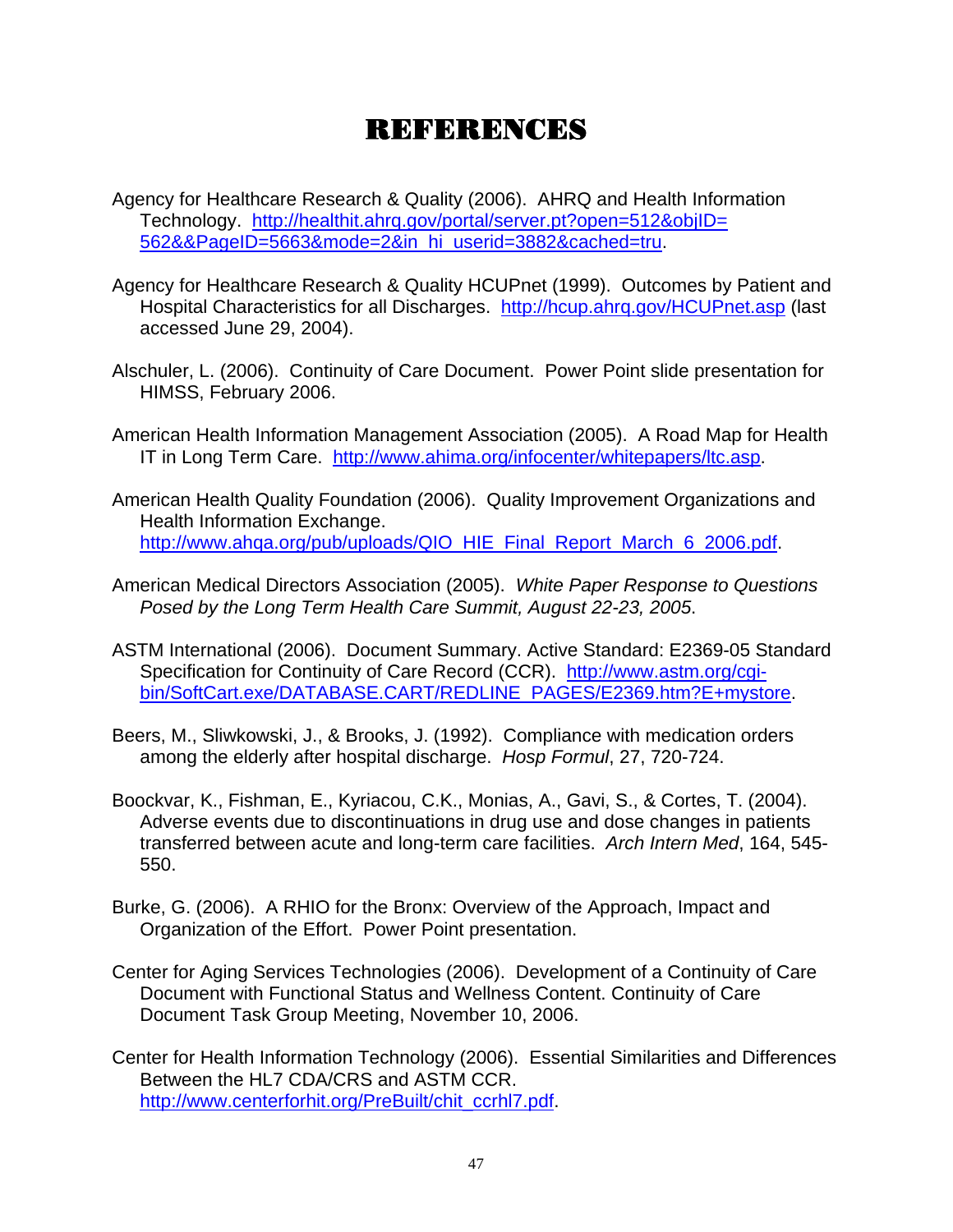- Centers for Medicare & Medicaid Services (2006a). Medicare Demonstration to find ways to improve quality of health care. Press Release. <http://www.cms.hhs.gov/apps/media/press/release.asp?Counter=1549>.
- Centers for Medicare & Medicaid Services (2006b). Medicare Program: Solicitation for Proposals for the Medicare Health Care Quality Demonstration Programs. No. CMS-5017-N. [http://www.cms.hhs.gov/DemoProjectsEvalRpts/downloads/](http://www.cms.hhs.gov/DemoProjectsEvalRpts/downloads/ MMA646_Solicitation.pdf)  [MMA646\\_Solicitation.pdf.](http://www.cms.hhs.gov/DemoProjectsEvalRpts/downloads/ MMA646_Solicitation.pdf)
- Centers for Medicare & Medicaid Services (2006c). Uniform Patient Assessment for Post-Acute Care -- Final Report. http://www.cms.hhs.gov/QualityInitiativesGenInfo/ [Downloads/QualityPACFullReport.pdf](http://www.cms.hhs.gov/QualityInitiativesGenInfo/ Downloads/QualityPACFullReport.pdf).
- Centers for Medicare & Medicaid Services (2003). Medicare enrollment -- All beneficiaries as of July 2003. [http://www.cms.hhs.gov/MedicareEnRpts/](http://www.cms.hhs.gov/MedicareEnRpts/ Downloads/03All.pdf)  [Downloads/03All.pdf](http://www.cms.hhs.gov/MedicareEnRpts/ Downloads/03All.pdf).
- Centers for Medicare & Medicaid Services (2004). CMS Financial Data. <http://www.cms.hhs.gov/CapMarketUpdates/downloads/2004walletcard.pdf>.
- Certification Commission for Healthcare Information Technology (2005). CCHIT Certified Ambulatory Electronic Health Record HER Products by Product. [http://www.cchit.org/certified/2006/CCHIT+certified+products+by+Product.htm.](http://www.cchit.org/certified/2006/CCHIT+certified+products+by+Product.htm)
- Certification Commission for Healthcare Information Technology (2006a). 2007 Interoperability Criteria and Roadmap Ambulatory EHRs. November 28, 2006. [http://www.cchit.org/files/Ambulatory\\_Domain/INTEROPERABILITY\\_Ambulatory\\_20](http://www.cchit.org/files/Ambulatory_Domain/INTEROPERABILITY_Ambulatory_2007_Criteria_28NOV06.pdf) [07\\_Criteria\\_28NOV06.pdf](http://www.cchit.org/files/Ambulatory_Domain/INTEROPERABILITY_Ambulatory_2007_Criteria_28NOV06.pdf).
- Certification Commission for Healthcare Information Technology (2006b). Certification Handbook. Ambulatory HER Products 2006, Version 1.2. [http://www.cchit.org/files/](http://www.cchit.org/files/ ambulatory domain/final certification Handbook - 2006.pdf)  [ambulatory%20domain/final%20certification%20Handbook%20-%202006.pdf](http://www.cchit.org/files/ ambulatory domain/final certification Handbook - 2006.pdf).
- Certification Commission for Healthcare Information Technology (2006c). Final Criteria: Functionality for 2006 Certification of Ambulatory EHRs -- Effective May 1, 2006. [http://www.cchit.org/files/Ambulatory%20Domain/Final%20Criteria%20-](http://www.cchit.org/files/Ambulatory Domain/Final Criteria - FUNCTIONALITY - Ambulatory EHRs - 2006.pdf) [%20FUNCTIONALITY%20-%20Ambulatory%20EHRs%20-%202006.pdf](http://www.cchit.org/files/Ambulatory Domain/Final Criteria - FUNCTIONALITY - Ambulatory EHRs - 2006.pdf).
- Certification Commission for Healthcare Information Technology (2006d). Final Criteria: Interoperability for 2006 Certification of Ambulatory EHRs -- Effective May 1, 2006. [http://www.cchit.org/files/Ambulatory%20Domain/Final%20Criteria%20-](http://www.cchit.org/files/Ambulatory Domain/Final Criteria - INTEROPERABILITY - Ambulatory EHRs - 2006.pdf) [%20INTEROPERABILITY%20-%20Ambulatory%20EHRs%20-%202006.pdf](http://www.cchit.org/files/Ambulatory Domain/Final Criteria - INTEROPERABILITY - Ambulatory EHRs - 2006.pdf).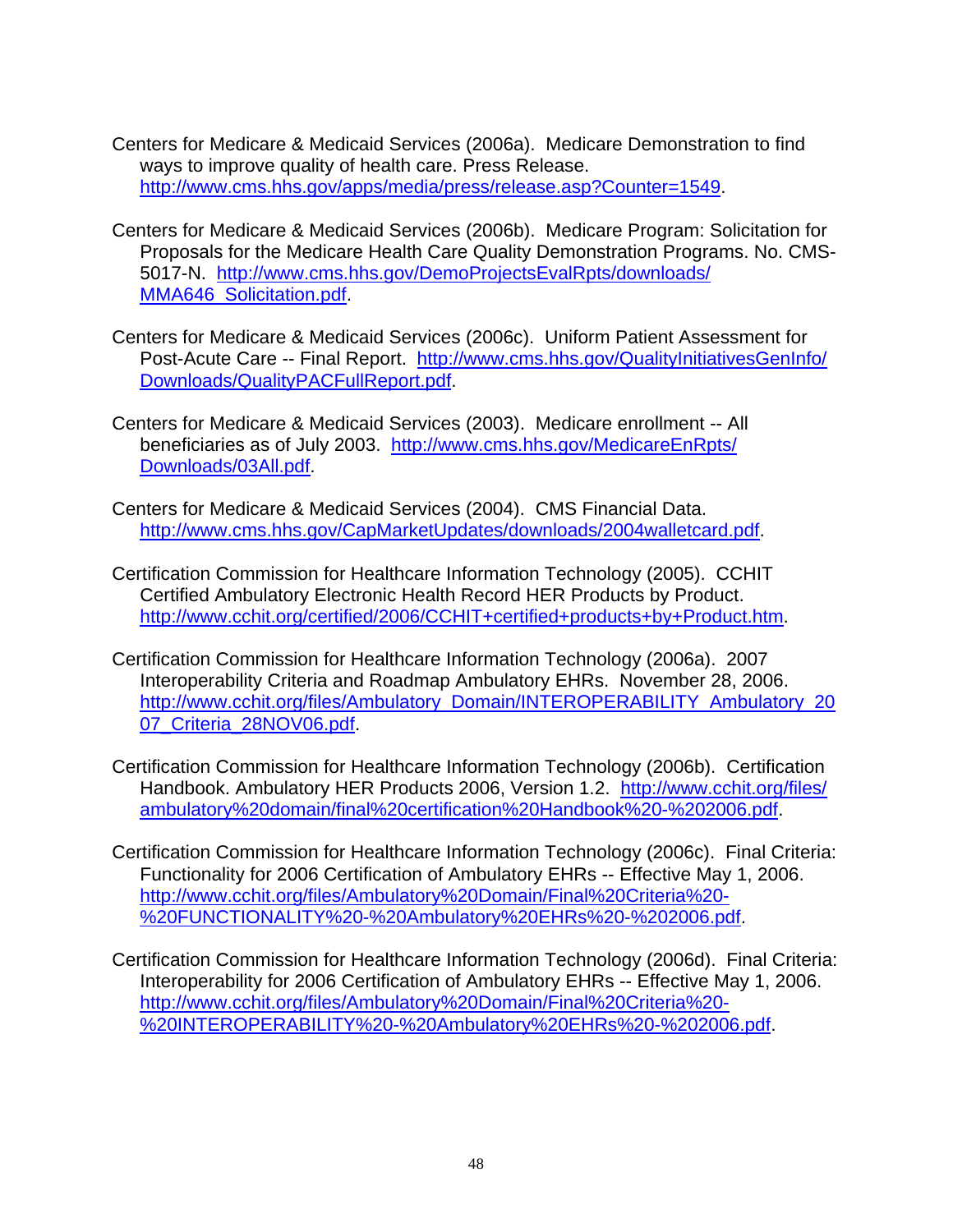- Certification Commission for Healthcare Information Technology (2006e). Proposed Functionality for 2007 Certification of Inpatient EHRs and Roadmap for Public Comment. September 25, 2006. [http://www.cchit.org/files/Inpatient\\_Domain/](http://www.cchit.org/files/Inpatient_Domain/ Functionality_-_Inpatient_-_2007_Criteria_25SEP06.pdf)  [Functionality\\_-\\_Inpatient\\_-\\_2007\\_Criteria\\_25SEP06.pdf](http://www.cchit.org/files/Inpatient_Domain/ Functionality_-_Inpatient_-_2007_Criteria_25SEP06.pdf).
- Coleman, E.A. (2002). Aspen Transitional Care Conference Proceedings. <http://www.uchsc.edu/hcpr/documents/AspenTransitionProceedings.pdf> (accessed November 17, 2003).
- Coleman, E.A. (2003). Falling through the cracks: Challenges and opportunities for improving transitional care for persons with continuous complex care needs. *J Am Geriatr Soc*, 51, 549-555.
- Coleman, E.A. & Berenson R.A. (2004). Lost in transition: Challenges and opportunities for improving the quality of transitional care. *Annals of Internal Medicine*, 141, 533-536.
- Coleman, E.A., Eilertsen, T.B., Smith, J.D., Frank, J., Thiare, J.N., Ward, A. et al. (2002). Development and testing of a measure designed to assess the quality of care transitions. *J Integrated Care*, Volume 2. [http://www.ijic.org.](http://www.ijic.org/)
- Colemand, E.A., Foley, C. & Phillips, C. (2003). Falling through the cracks: Practical strategies for reducing adverse events among older patients transferring between sites of care. *Annals of Long Term Care*, 11, 33-36.
- Coleman, E.A. & Fox, P.D. (2004a). One patient, many places: Managing health care transitions, Part I: Introduction, accountability, information for patients in transition. *Ann Long-Term Care*, 12, 25-32.
- Coleman, E.A., Min, S., Chomiak, A. & Kramer, A.M. (2004b). Post-hospital care transitions: Patterns, complications, and risk identification. *Health Serv Res*, 39, 1449-1465.
- Coleman, E.A., Parry, C., Chalmers, S., & Min, S. (2006). The care transitions intervention: Results of a randomized controlled trial. *Archives of Internal Medicine*, 166, 1882-1828.
- Consolidated Health Informatics (2006). Standards Adoption Recommendation -- Functioning and Disability. <http://www.ncvhs.hhs.gov/061011p2b.pdf>.
- Davis, M.N., Brumfield, V.C., Smith, S.T., Tyler, S., & Nitschman, J. (2005). A one-page nursing home to emergency room transfer form: What a difference it can make during an emergency! *Annals of Long-Term Care*, 13, 34-38.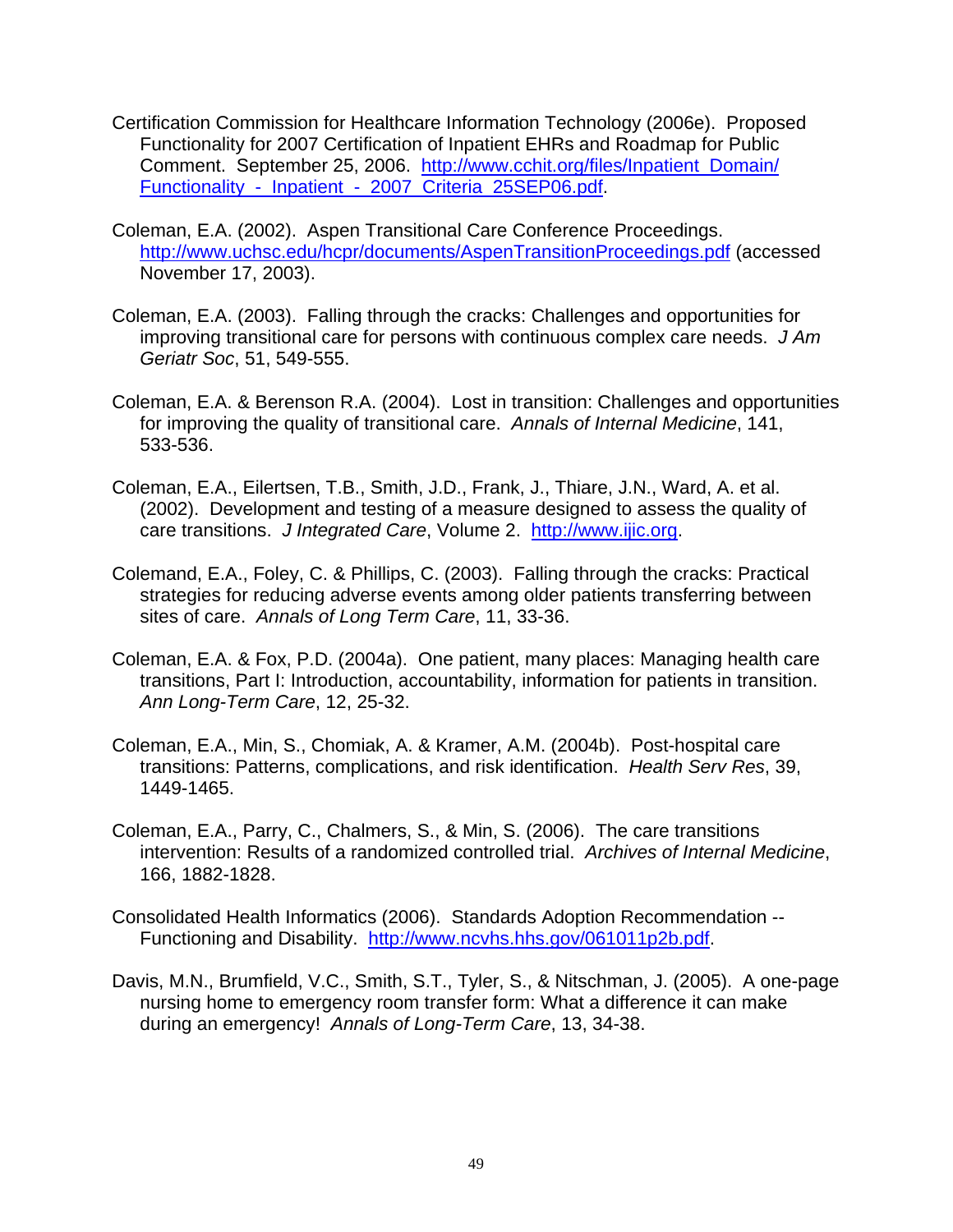- Department of Health & Human Services National Committee on Vital & Health Statistics Subcommittee on Standards & Security (2006). Transcript of the October 11, 2006 NCVHS Subcommittee on Standards and Security Hearing. <http://www.ncvhs.hhs.gov/061011tr.htm>.
- Department of Veterans Affairs (2006). VA Geriatrics and Extended Care (GEC) Referral. <http://www1.va.gov/geriatricsshg/docs/vha-10-0415-fill.pdf>.
- Dolin, R., Alschuler, L., Boyer, S., Beebe, C., Behlen, F., Biron, P. et al. (2006). HL7 Clinical Document Architecture, Release 2. *Journal of the American Medical Informatics Association*, 13, 30-39.
- eHealth Initiative (2006). CCBH Awardee: Indiana Health Information Exchange. [http://ccbh.ehealthinitiative.org/awardee\\_IHIE.mspx](http://ccbh.ehealthinitiative.org/awardee_IHIE.mspx).
- Federal Register (2001). Rules and Regulations. Volume 66, Number 117, 32778.
- Federal Register (2004a). Development and Adoption of a National Health Information Network. Volume 69, Number 219, 65599-65601.
- Federal Register (2004b). Executive Order 13335: Incentives for the Use of Health Information Technology and Establishing the Position of the National Health Information Technology Coordinator. Volume 69, No. 81, 24059.
- Federal Register (2005a). Consolidated Health Informatics (CHI) Initiative; Health Care and Vocabulary Standards for Use in Federal Health Information Technology Systems. Volume 70, No. 246, 76287-76288.
- Federal Register (2005b). Medicare Program; E-Prescribing and the Prescription Drug Program; Final Rule. Volume 70, Number 214, 67567-67595.
- Federal Register (2006). Notice of availability: Secretarial recognition of certain Certification Commission for Healthcare Information Technology (CCHIT) functionality, interoperability, security and reliability criteria for ambulatory electronic health records. Volume 71, Number 150, 44295-44296.
- Fisher, E., Wennberg, D., Stukel, T., Gottlieb, D., Lucas, F. & Pinder, E. (2003). The Implications of Regional Variations in Medicare Spending. Part 2: Health Outcomes and Satisfaction with Care. *Annals of Internal Medicine*, 138, 288-298.
- Forster, A., Murff, H., Peterson, J., Gandhi, T. & Bates, D. (2003). The incidence and severity of adverse events affecting patients after discharge from the hospital. *Annals of Internal Medicine*, 138, 161-167.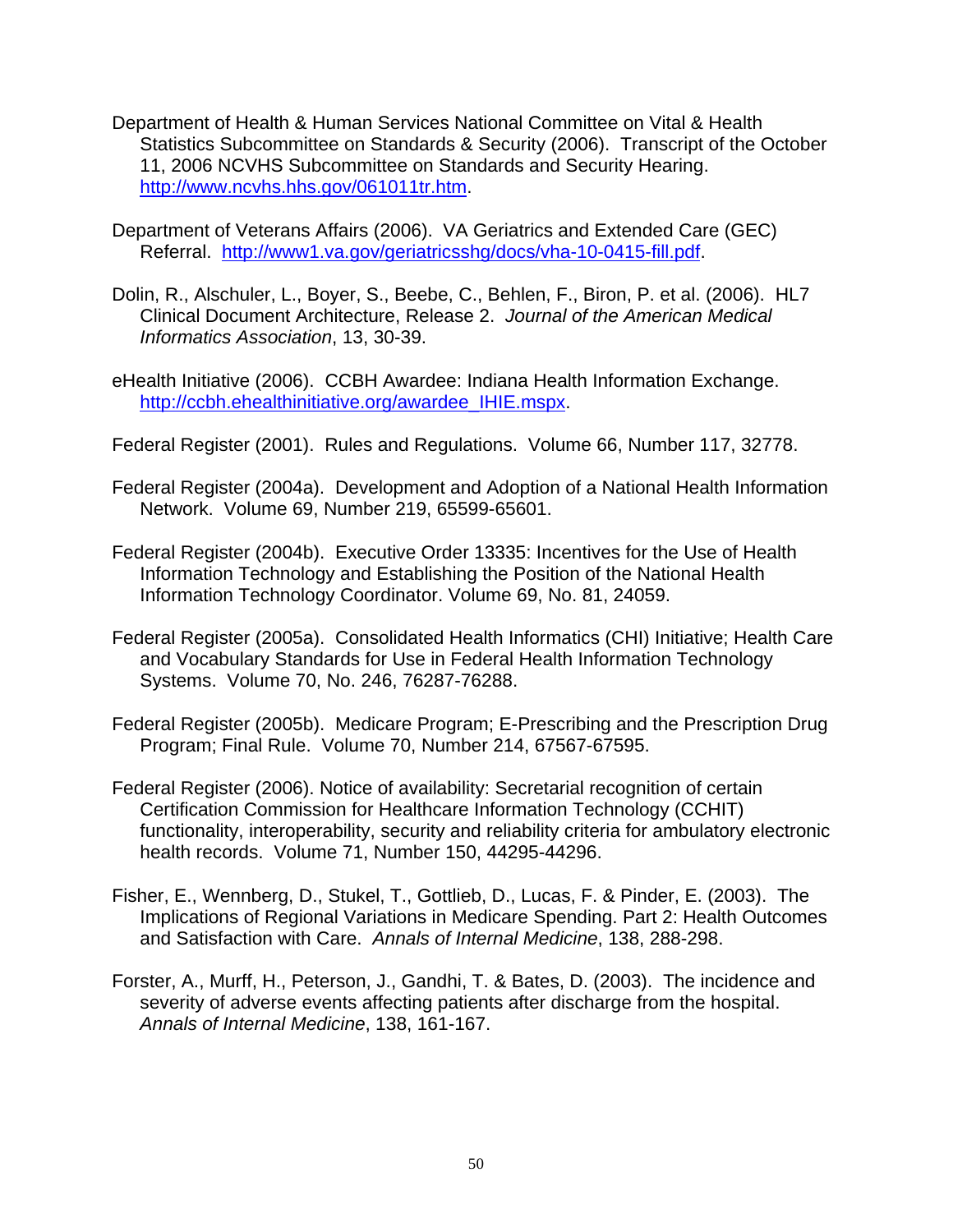- Friedman, M. (2005). E-Prescribing and the Medicare Prescription Drug Program, Office of E-Health Standards and Services Power Point slide presentation, presented November 17, 2005.
- Gloth III, F.M., Coleman, E.A., Phillips, S.L. & Zorowitz, R.A. (2005). Using electronic health records to improve care: Will "high tech" allow a return to "high touch" medicine? *J Am Med Dir Assoc*, 6, 270-275.
- Grossmank, J. & Reed, M. (2006). Most Medicare Outpatient Visits are to Physicians with Limited Clinical Information Technology. Center for Studying Health System Change. [http://hschange.org/CONTENT/759/.](http://hschange.org/CONTENT/759/)
- Halasyamani, L., Kripalani, S., Coleman, E., Schnipper, J., van Walraven C, Torcson, P. et al. (2007). Transition of care for hospitalized elderly -- the development of a discharge checklist for hospitalists. *Journal of Hospital Medicine*, in press.
- Harrison, A. & Verhoef, M. (2002). Understanding coordination of care from the consumer's perspective in a regional health system. *Health Serv Res*, 37, 1031- 1054.
- Health Level Seven Inc. and ASTM (2006). HL7 Implementation Guide: CDA Release 2-Continuity of Care Document (CCD). [http://www.hl7.org/documentcenter/ballots/](http://www.hl7.org/documentcenter/ballots/ 2007JAN/downloads/CDAR2_IMPL_CCD_I2_2007JAN.zip)  [2007JAN/downloads/CDAR2\\_IMPL\\_CCD\\_I2\\_2007JAN.zip.](http://www.hl7.org/documentcenter/ballots/ 2007JAN/downloads/CDAR2_IMPL_CCD_I2_2007JAN.zip)
- Health Level Seven Inc. (2005). *HL7 EHR TC, Committee Level Ballot on the EHR-S Functional Model: Conformance Clause*.

Health Level Seven Inc. (2006a). [http://www.hl7.org/.](http://www.hl7.org/)

- Health Level Seven Inc. (2006b). HL7 to develop Continuity of Care Record Clinical Document Architecture Implementation Guide. [http://www.hl7.org/documentcenter/public/pressreleases/20051102.pdf.](http://www.hl7.org/documentcenter/public/pressreleases/20051102.pdf)
- Healthcare Financial Management Association (2006). *Overcoming barriers to electronic health record adoption.* Washington, DC: HFMA.
- Healthcare Informatics in collaboration with AHIMA and AMDIS (2005). *Mapping a changing healthcare landscape: Results of a Regional Health Information Organization Survey*.
- Healthcare Information and Management Systems and Society and the Center for Health Information and Decision Systems (2006). HIT Dashboard. [http://www.hitdashboard.com.](http://www.hitdashboard.com/)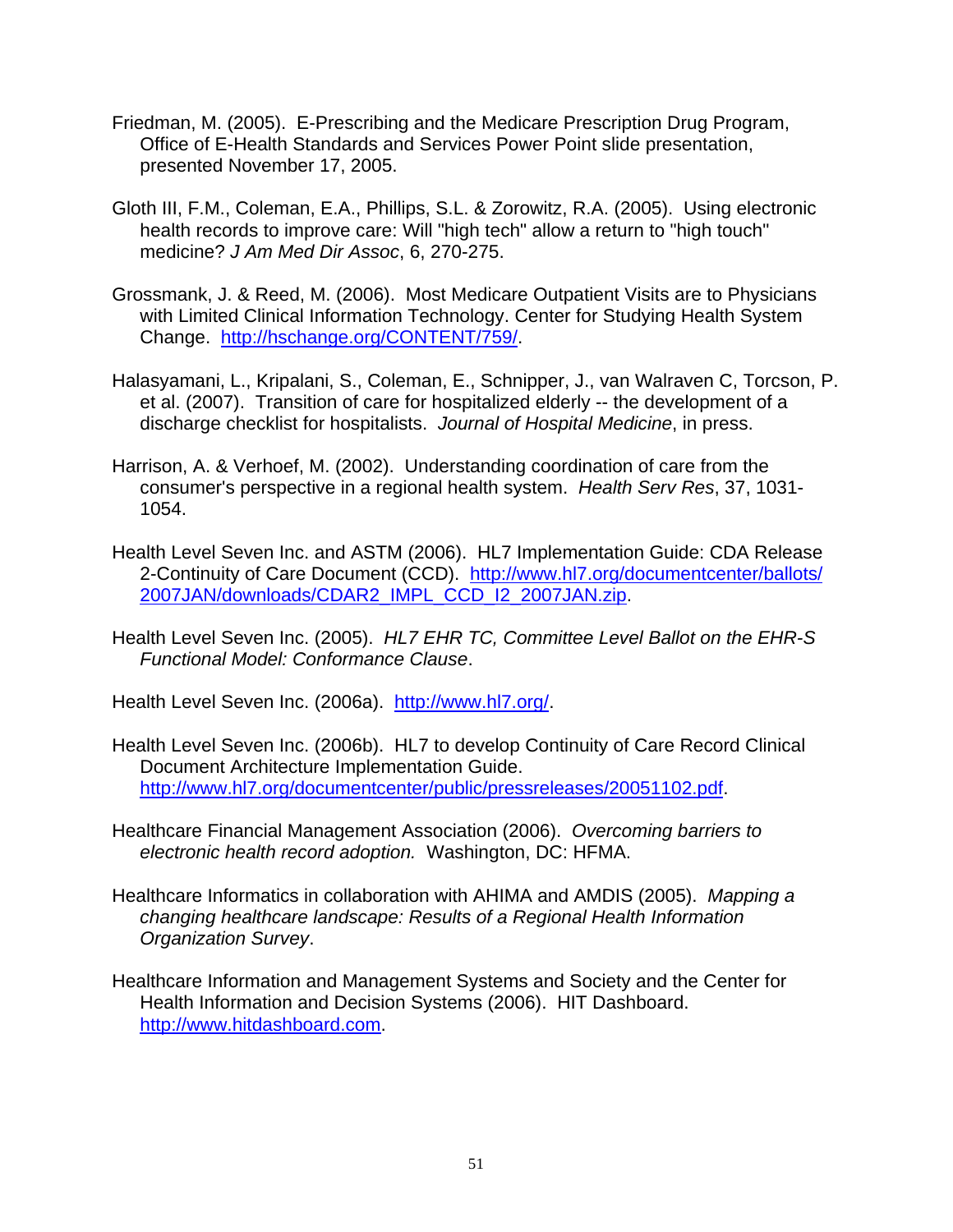- Healthcare Information Technology Standards Panel (2006). Document Number: HITSP 06 N 135. [http://publicaa.ansi.org/sites/apdl/Documents/](http://publicaa.ansi.org/sites/apdl/Documents/ Standards Activities/Healthcare Informatics Technology Standards Panel/HITSP Numbered Documents/HITSP 06 N 135 - HITSP Letter Supporting CCD (Approved).doc)  [Standards%20Activities/Healthcare%20Informatics%20Technology%20Standards%](http://publicaa.ansi.org/sites/apdl/Documents/ Standards Activities/Healthcare Informatics Technology Standards Panel/HITSP Numbered Documents/HITSP 06 N 135 - HITSP Letter Supporting CCD (Approved).doc) [20Panel/HITSP%20Numbered%20Documents/HITSP%2006%20N%20135%20-](http://publicaa.ansi.org/sites/apdl/Documents/ Standards Activities/Healthcare Informatics Technology Standards Panel/HITSP Numbered Documents/HITSP 06 N 135 - HITSP Letter Supporting CCD (Approved).doc) [%20HITSP%20Letter%20Supporting%20CCD%20\(Approved\).doc](http://publicaa.ansi.org/sites/apdl/Documents/ Standards Activities/Healthcare Informatics Technology Standards Panel/HITSP Numbered Documents/HITSP 06 N 135 - HITSP Letter Supporting CCD (Approved).doc).
- Hernandez-Medina, E., Eaton, S., Hurd, D., & White, A. (2006). *Training Programs for Certified Nursing Assistants* (Rep. No. 2006-08). Washington, DC: AARP Public Policy Institute.
- HMO Workgroup on Care Management (2004). *One patient, many places: Managing health care transitions*. Washington, DC: AAHP-HIAA Foundation.
- Hughes, G. (2003). Transfer of Patient Health Information Across the Continuum (Updated). *AHIMA Practice Brief, Practice Guidelines for Managing Health Information,* 64S-64Z.
- Integrating the Healthcare Enterprise (2006). IHE North America Connectathon 2006 Results. [http://www.ihe.net/Connectathon/connectathon\\_results.cfm](http://www.ihe.net/Connectathon/connectathon_results.cfm).
- Institute for Health Care Improvement (2006a). Medication Reconciliation Across the Continuum -- Improvement Report. [http://www.ihi.org/IHI/Topics/PatientSafety/MedicationSystems/ImprovementStories/](http://www.ihi.org/IHI/Topics/PatientSafety/MedicationSystems/ImprovementStories/MedicationReconciliationAcrosstheContinuum.htm) [MedicationReconciliationAcrosstheContinuum.htm](http://www.ihi.org/IHI/Topics/PatientSafety/MedicationSystems/ImprovementStories/MedicationReconciliationAcrosstheContinuum.htm).
- Institute for Health Care Improvement (2006b). Transforming Care at the Bedside. [http://www.ihi.org/IHI/Programs/TransformingCareAtTheBedside/TransformingCareA](http://www.ihi.org/IHI/Programs/TransformingCareAtTheBedside/TransformingCareAtTheBedside.htm) [tTheBedside.htm.](http://www.ihi.org/IHI/Programs/TransformingCareAtTheBedside/TransformingCareAtTheBedside.htm)
- Institute of Medicine (2000). *To Err Is Human: Building A Safer Health System*. Washington, DC: National Academy Press.
- Institute of Medicine (2001). *Crossing the quality chasm: A new health system for the 21st century*. Washington, DC: National Academy Press.
- Kaushal, R., Bates, D. W., Poon, E. G., Jha, A. K., Blumenthal, D. & the Harvard Interfaculty Program for Health Systems Improvement NHIN Working Group (2005a). Functional gaps in attaining a national health information network. *Health Affairs*, 24, 1281-1289.
- Kaushal, R., Blumenthal, D., Poon, E. G., Jha, A. K., Franz, C., Middleton, B. et al. (2005b). The costs of a national health information network. *Annals of Internal Medicine*, 143, 165-173.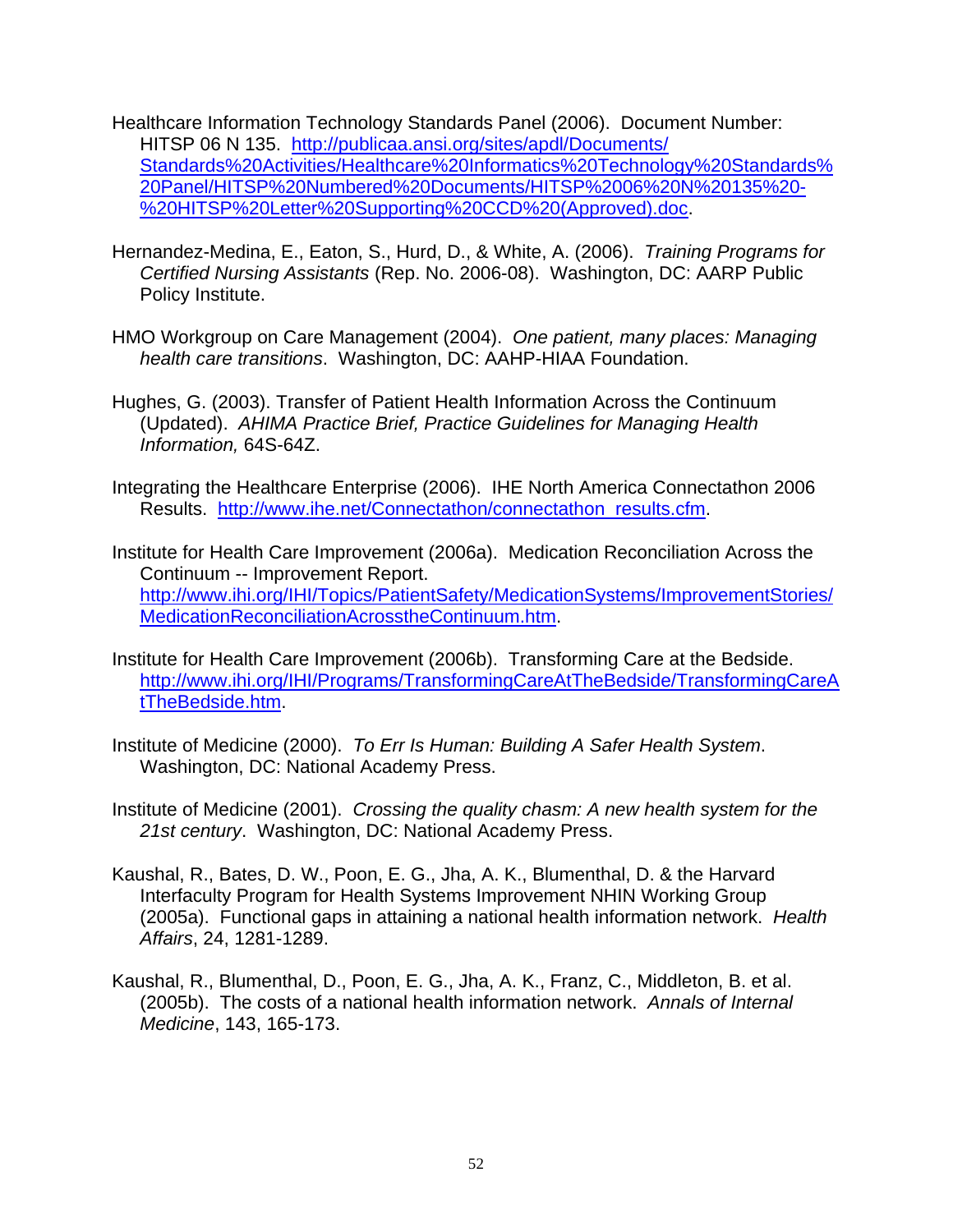- Kramer, A., Bennett, R., Fish, R., Lin, C., Floersch, N., Conway, K. et al. (2004). *Case Studies of Electronic Health Records in Post-Acute and Long-Term Care*. Denver, CO: University of Colorado Health Sciences Center.
- Kramer, A., Bennett, R., Fish, R., Lampinen, L. & Coleman, E. (2003). *Summary of status of electronic health records in post-acute and long-term care*. Denver, CO: University of Colorado Health Sciences Center.
- Kramer, A., Eilertsen, T., Lin, M., & Hutt, E. (2000). Effects of nurse staffing on hospital transfer quality measures for new admissions. In *Appropriateness of minimum nurse staffing ratios for nursing homes* (pp. 9.1-9.22). Baltimore, MD: Health Care Financing Administration.
- Levine, C. (1998). *Rough crossings: Family caregivers odysseys through the health care system*. New York, NY: United Hospital Fund of New York.
- Moore, C., Wisnevesky, J., Williams, S. & McGinn, T. (2003). Medical errors related to discontinuity of care from an inpatient to an outpatient setting. *J Gen Intern Med*, 18, 646-651.
- National Archives and Record Administration -- Code of Federal Regulations (2004a). Chapter IV -- Health Care Financing Administration, Department of Health and Human Services Part 482 -- Conditions of Participation for Hospitals. [http://www.access.gpo.gov/nara/cfr/waisidx\\_00/42cfr482\\_00.html](http://www.access.gpo.gov/nara/cfr/waisidx_00/42cfr482_00.html).
- National Archives and Record Administration -- Code of Federal Regulations (2004b). Chapter IV -- Health Care Financing Administration, Department of Health and Human Services Part 484 -- Home Health Services. [http://www.access.gpo.gov/nara/cfr/waisidx\\_00/42cfr484\\_00.html](http://www.access.gpo.gov/nara/cfr/waisidx_00/42cfr484_00.html).
- National Council for Prescription Drug Programs (2006a). Basic Guide to Standards. [http://www.ncpdp.org/PDF/Basic\\_guide\\_to\\_standards.pdf.](http://www.ncpdp.org/PDF/Basic_guide_to_standards.pdf)
- National Council for Prescription Drug Programs (2006b). NCPDP Active Task Groups. [http://www.ncpdp.org/pdf/Task\\_groups\\_list\\_2006-01.pdf](http://www.ncpdp.org/pdf/Task_groups_list_2006-01.pdf).
- Office for the National Coordinator for Health Information Technology (2004). *The decade of health information technology: Delivering consumer-centric and information-rich health care.* Washington, DC.
- Office for the National Coordinator for Health Information Technology (2006). American Health Information Technology (The Community) October 31, 2006 Meeting Details. <http://www.hhs.gov/healthit/m20061031.html>.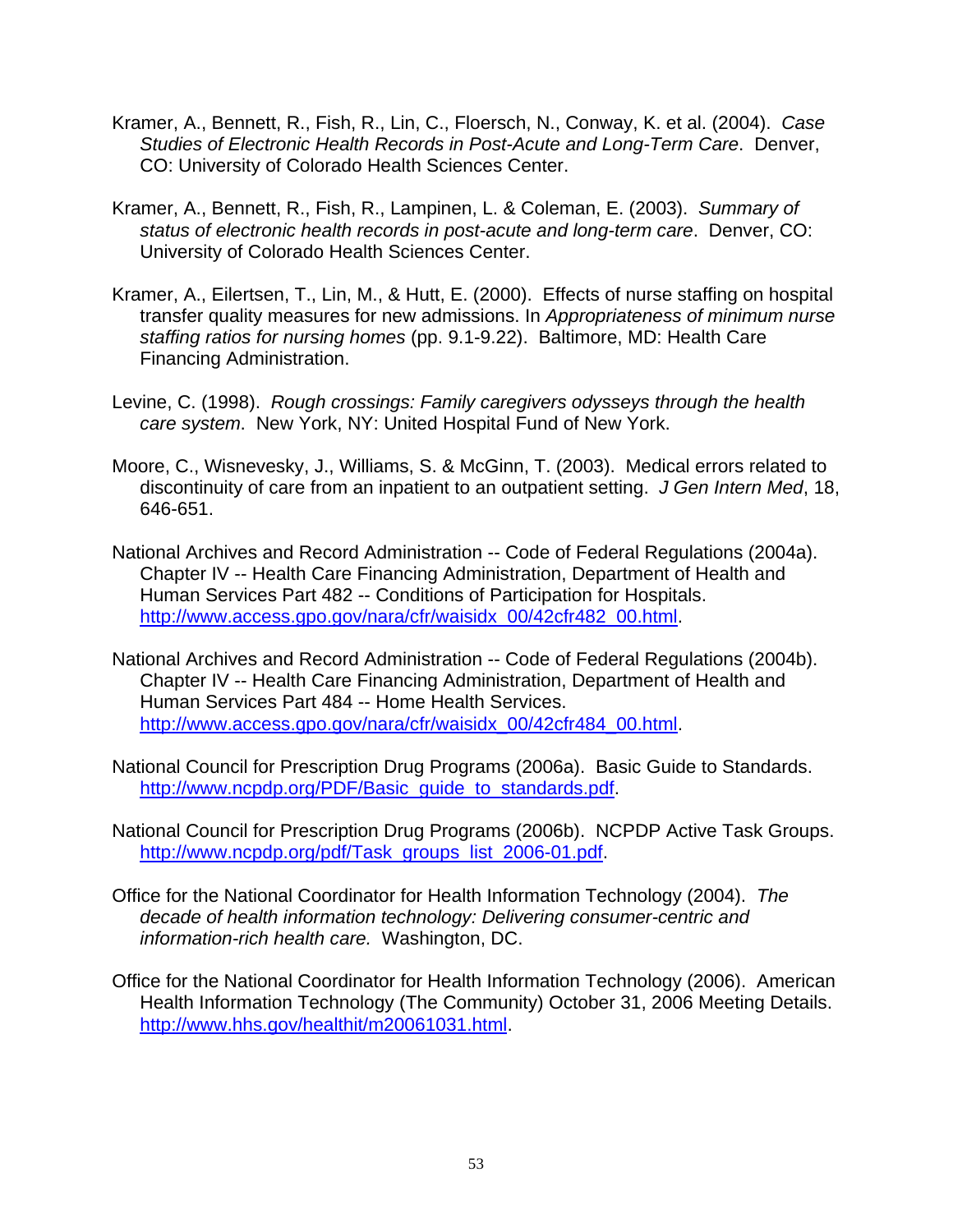- Office of the National Coordinator for Health Information Technology (2005). *Summary of Nationwide Health Information Network (NHIN) Request for Information (RFI) Responses*. Washington, DC.
- Office of the National Coordinator for Health Information Technology & Department of Health and Human Services (2006). State Subcontracting Information. <http://www.hhs.gov/healthit/subcontinfo.html>.
- Pettey, S.M. (2004). Government promotes application of information technology to health care. *Caring for the Ages*, 5, 6-8.
- Poon, E., Jha, A., Christino, M., Honour, M., Fernandopulle, R., Middleton, B. et al. (2006). Assessing the level of healthcare information technology adoption in the United States: A snapshot. *BMC Medical Informatics and Decision Making*, 6, 1.
- Stone, R.I. & Wiener, J.M. (2001). Who Will Care for Us? Addressing the Long-Term Care Workforce Crisis. <http://aspe.hhs.gov/daltcp/reports/ltcwf.htm>.
- Terrell, K. M., Brizendine, E. J., Bean, W. F., Giles, B. K., Davidson, J. R., Evers, S. et al. (2005). An extended care facility-to-emergency department transfer form improves communication [see comment]. *Academic Emergency Medicine*, 12, 114- 118.
- The Lewin Group (2005). *Health Information Technology Leadership Panel: Final Report*. Washington, DC: US Department of Health and Human Services.
- U.S. Department of Health and Human Services (2006a). American Health Information Community Approves First Set of Recommendations. News Release. <http://www.hhs.gov/news/press/2006pres/20060517a.html>.
- U.S. Department of Health and Human Services (2006b). American Health Information Community Workgroups. [http://www.hhs.gov/healthit/ahic/workgroups.html.](http://www.hhs.gov/healthit/ahic/workgroups.html)
- U.S. Department of Health and Human Services (2006c). American Health Information Community Workgroups: Consumer Enpowerment Workgroup. [http://www.hhs.gov/healthit/ahic/ce\\_main.html](http://www.hhs.gov/healthit/ahic/ce_main.html).
- U.S. Department of Health and Human Services (2006d). Federal Health Architecture (FHA). <http://www.hhs.gov/fedhealtharch/index.html>.
- van Walraven, C., Seth, R., Austin, P.C. & Laupacis, A. (2002a). Effect of discharge summary availability during post-discharge visits on hospital readmission. *J Gen Intern Med*, 17, 186-192.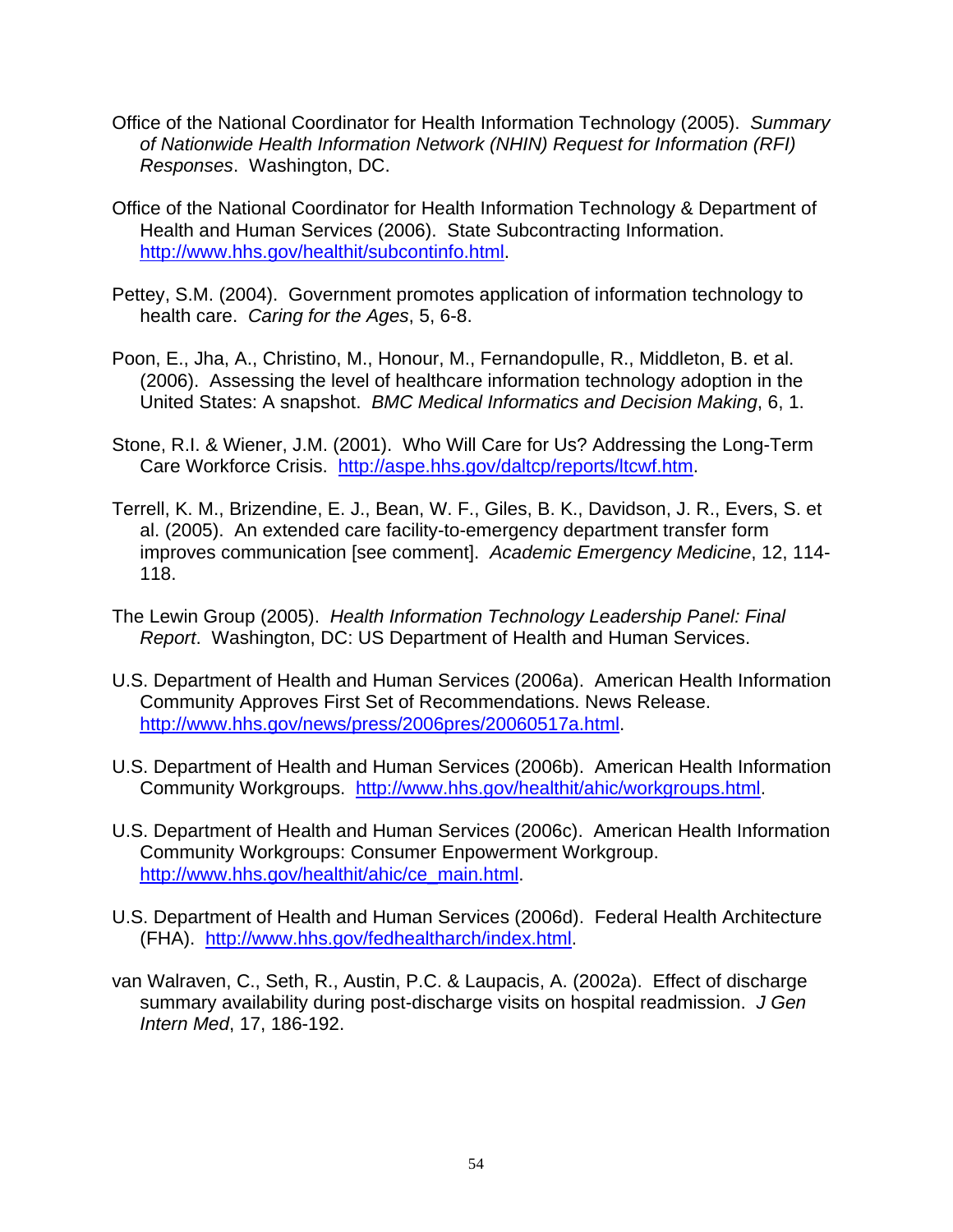- van Walraven, C., Seth, R. & Laupacis, A. (2002b). Dissemination of discharge summaries. Not reaching follow-up physicians. *Canadian Family Physician*, 48, 737- 742.
- vom Eigen, K., Walker, J., Edgman-Levitan, S., Cleary, P., & Delbanco, T. (1999). Carepartner experiences with hospital care. *Med Care*, 37, 33-38.
- Weaver, F. M., Perloff, L., & Waters, T. (1998). Patients' and caregivers' transition from hospital to home: needs and recommendations. *Home Health Care Serv Q*, 17, 27-48.
- White House Conference on Aging (2005). *Report to the President and the Congress, The Booming Dynamics of Aging: From Awareness to Action, December 11-14, 2005*.
- Xu, L. (2004). *Factors associated with information technology use by rural and urban physician practices*.